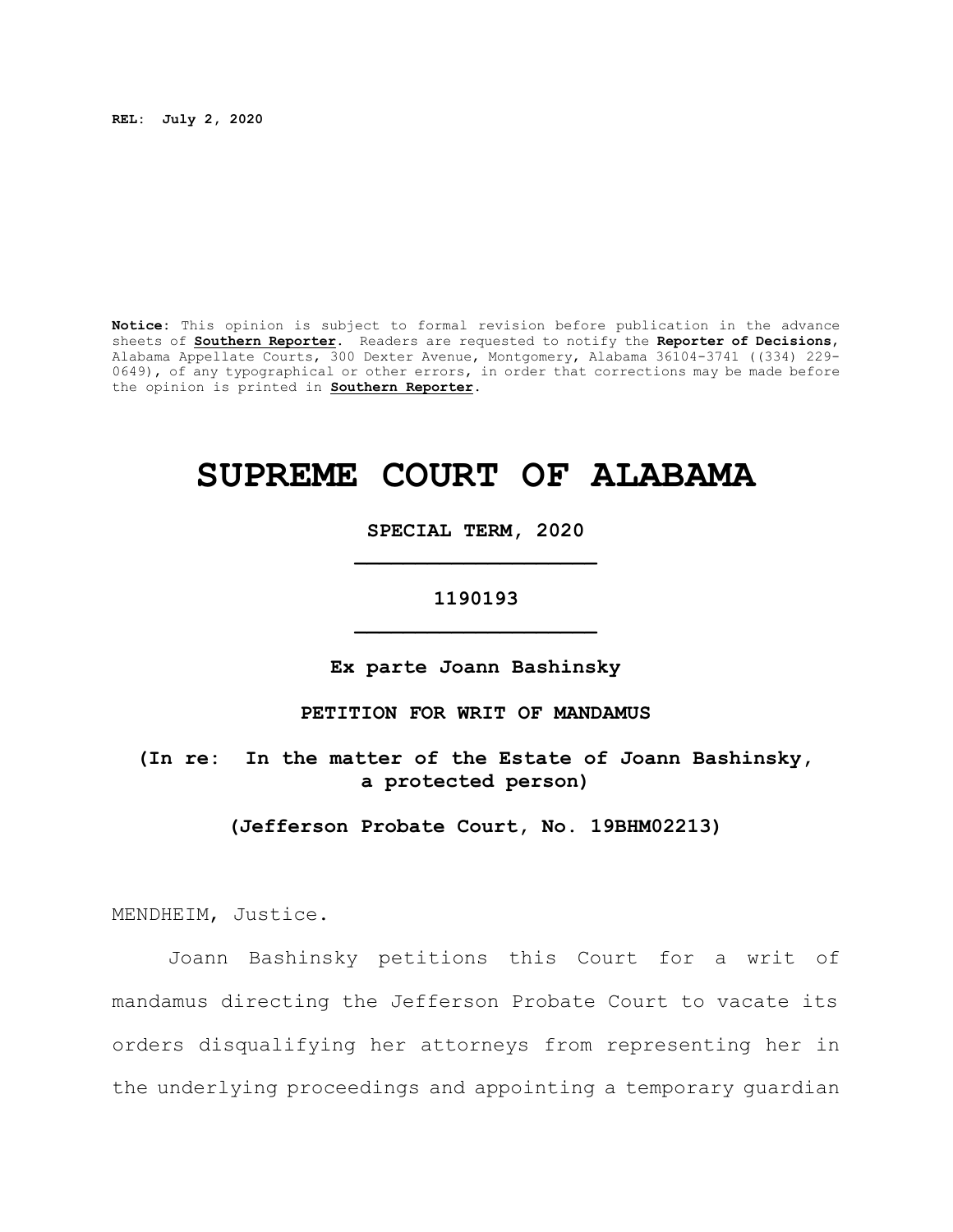and conservator over her person and property. Bashinsky also seeks dismissal of the "Emergency Petition for a Temporary Guardian and Conservator" ("the emergency petition") that initiated the underlying proceedings and the petition for a permanent guardian and conservator ("the permanent petition") filed simultaneously with the emergency petition in the probate court, both of which were filed by John McKleroy and Patty Townsend. We grant the petition in part, deny it in part, and issue the writ.

### I. Facts

Joann Bashinsky ("Ms. Bashinsky") is the widow of Sloan Y. Bashinsky, Sr. ("Mr. Bashinsky"), who owned the majority stock in Golden Enterprises, Inc., and who was the founder, chairman, and chief executive officer of Golden Flake Foods ("Golden Flake"). At the time of the events that precipitated this petition, Ms. Bashinsky was 88 years old. Mr. Bashinsky married Ms. Bashinsky in 1968, following the death of his first wife. Mr. Bashinsky had three children by his first wife. At the time Mr. Bashinsky married Ms. Bashinsky, she had one daughter, Suzanne, by an earlier marriage. Suzanne, now deceased, was adopted by Mr. Bashinsky when he and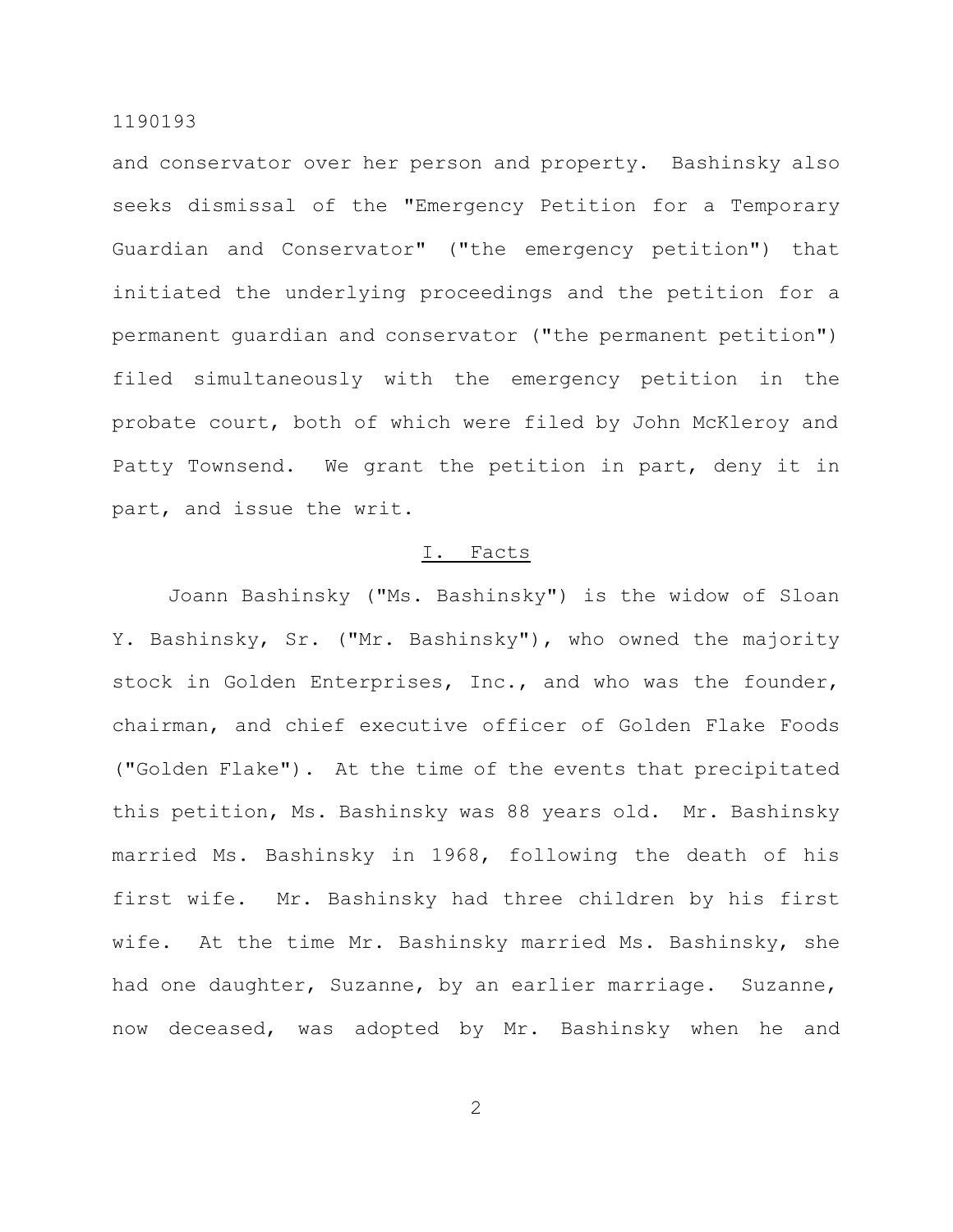Ms. Bashinsky married. Currently, Ms. Bashinsky's only blood relative is Suzanne's only son, Landon E. Ash.

McKleroy has had a professional relationship with Ms. Bashinsky that dates back to 1968, the year she and Mr. Bashinsky married. McKleroy acted as a personal lawyer to Mr. Bashinsky, to Ms. Bashinsky, and to the corporate entities in the family businesses, including Golden Flake, Golden Enterprises, SYB, Inc., and Bashinsky Foundation, Inc., and for related family trusts. McKleroy served on the board of Golden Enterprises from 1976 until the company merged with Utz in 2016, and he has served on the board of SYB, Inc., since its formation in 1981. On April 2, 1992, Ms. Bashinsky appointed McKleroy as the holder of her power of attorney.<sup>1</sup>

Instead of directly responding to this assertion regarding the revocation of the power of attorney in their reply brief, McKleroy and Townsend argue that this fact and others that Ms. Bashinsky presents in her mandamus petition

 $1$ In the emergency petition, McKleroy and Townsend give the impression that the power of attorney in favor of McKleroy is still in force. In her mandamus petition, Ms. Bashinsky asserts that on October 1, 2019, she revoked McKleroy's power of attorney and the following day appointed attorney Tamera Erskine as the holder of her power of attorney, exercisable in the event she became incapacitated. A "Revocation of Power of Attorney John P. McKleroy, Jr." is attached as an exhibit to Ms. Bashinsky's "motion to reconsider" the probate court's orders pertaining to the emergency petition and disqualifying Ms. Bashinsky's attorneys.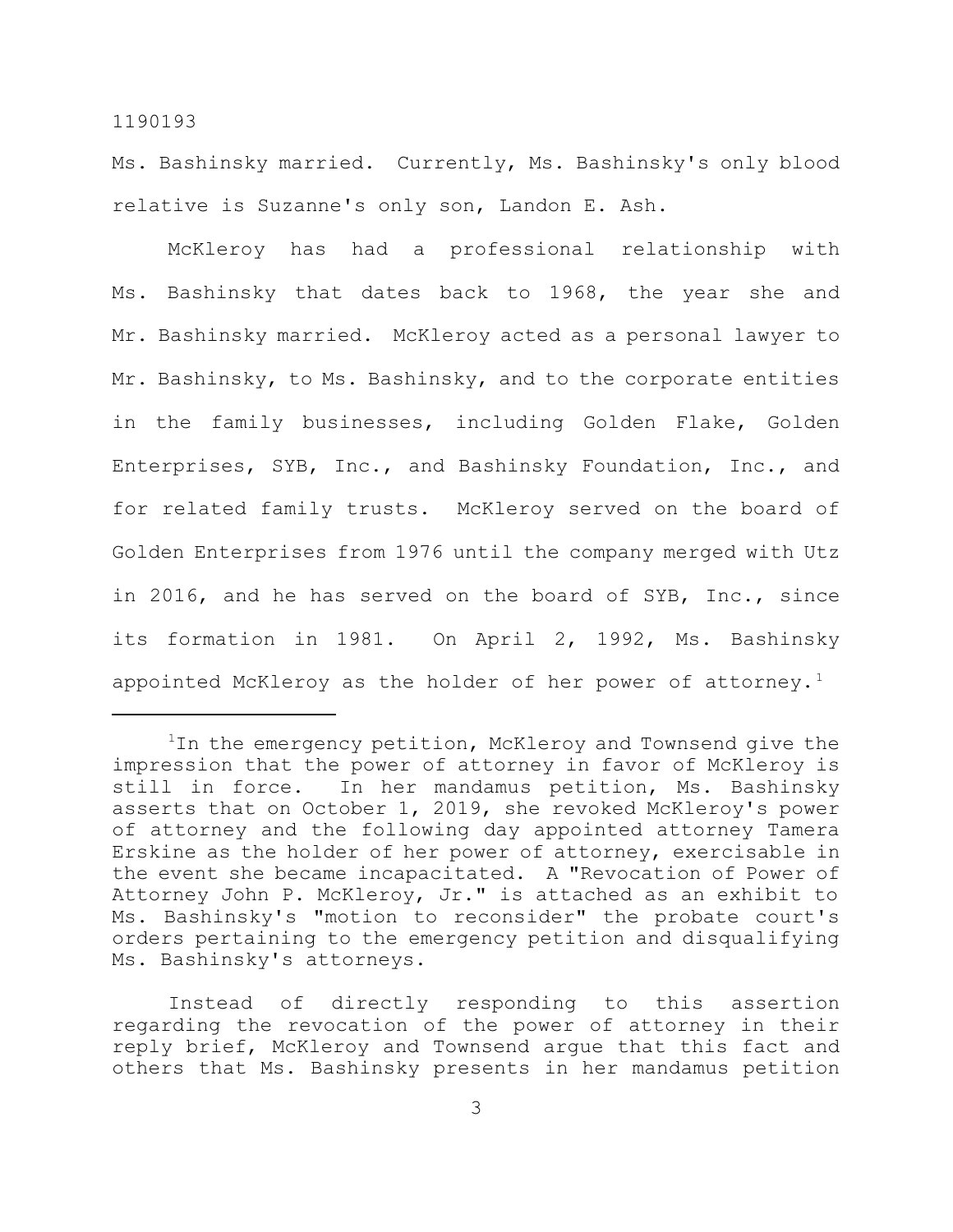Townsend previously served the Bashinsky family as Mr. Bashinsky's executive assistant. She was the corporate secretary, controller, and chief financial officer at Golden Enterprises, and she served as Ms. Bashinsky's personal financial assistant beginning in 2017, often having daily contact with Ms. Bashinsky. Ms. Bashinsky alleges that on October 1, 2019, she terminated Townsend's employment. The emergency petition acknowledges this assertion, stating that, "[o]n October 1, 2019, Ms. Townsend received a letter purportedly written by Ms. Bashinsky, terminating Ms. Townsend."

At the time of the events in question, Ms. Bashinsky's personal estate was estimated to be worth \$80 million, and her entire estate (including trusts and business assets) was valued at \$218 million. The emergency petition asserts that, beginning in 2012, Ash asked Ms. Bashinsky for loans for

should not be considered by this Court because such facts were first alleged in her "motion to reconsider." McKleroy and Townsend observe that Ms. Bashinsky filed this mandamus petition, and this Court ordered answers and briefs and entered a stay in the proceedings below, before the probate court ruled on Ms. Bashinsky's motion to reconsider. Thus, the additional facts in Ms. Bashinsky's motion to reconsider were not considered by the probate court for purposes of the emergency petition.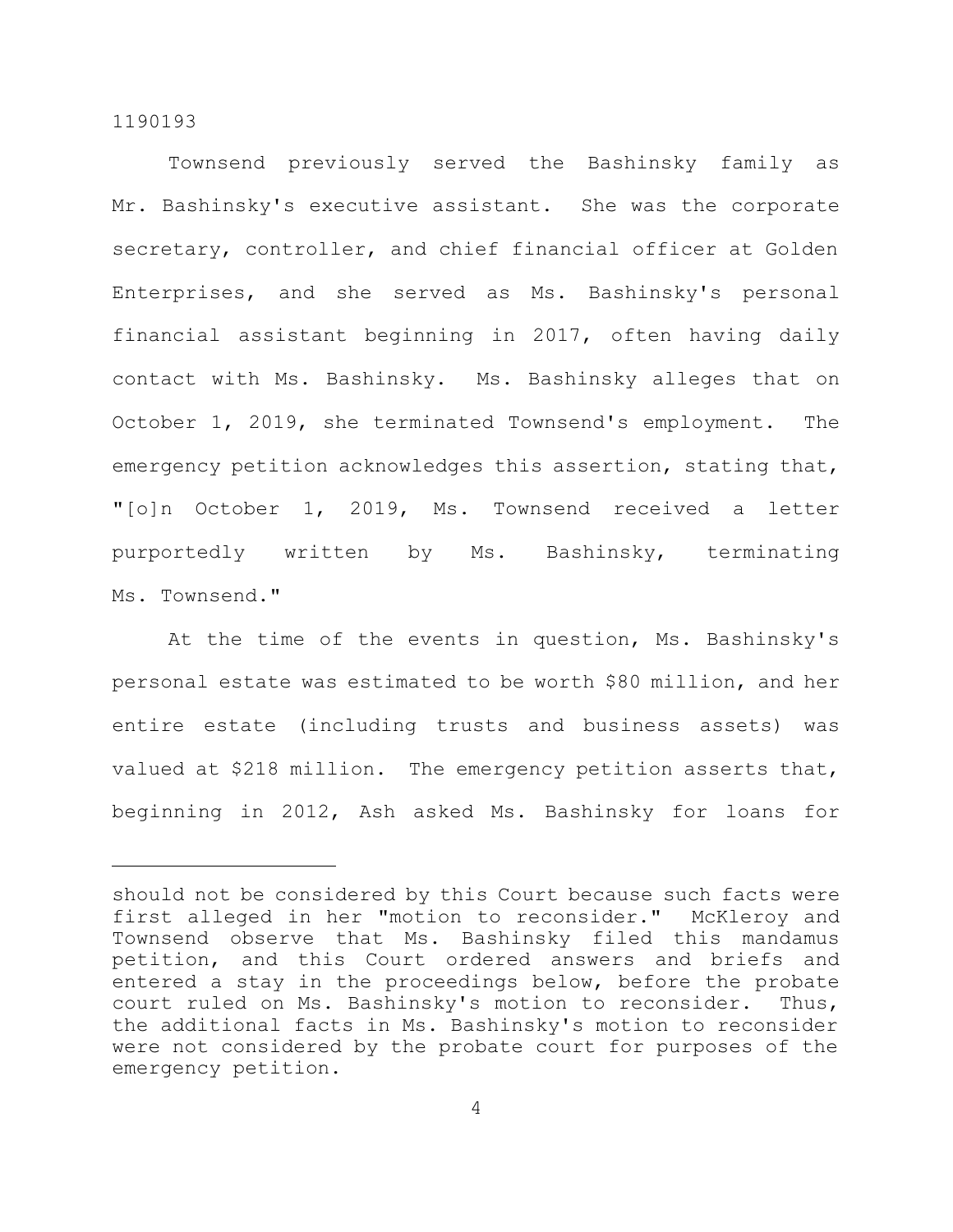himself and for his various business ventures. The emergency petition, which was filed on October 1, 2019, states that the loan amounts increased over time and that Ash's total amount of indebtedness to Ms. Bashinsky at that time was approximately \$23.5 million. Ash allegedly borrowed \$13.4 million from Ms. Bashinsky in 2019. The emergency petition also states that in August 2019 Ms. Bashinsky hired Bise Business Advisory, LLC ("Bise"), to evaluate Ash's primary business venture, Xtreme Concepts, Inc ("XCI").<sup>2</sup> Bise recommended that Ms. Bashinsky not make any further investments in XCI because XCI had "a history of operating losses"; it has "extraordinarily poor administrative order"; and its common stock had no value. The emergency petition asserts that Ms. Bashinsky's financial transactions with Ash "are problematic in that, if the IRS were to review these loans, they might have tremendous tax consequences for Ms. Bashinsky." The emergency petition also asserts:

"Ms. Bashinsky has a Last Will and Testament in which she makes general specific bequests to charities and nonprofits that have been important to the Bashinsky family and names [Ash] as residuary beneficiary. ... The value of the loans to [Ash]

<sup>&</sup>lt;sup>2</sup>The Bise report itself indicates that that review of XCI was initiated by McKleroy and Townsend.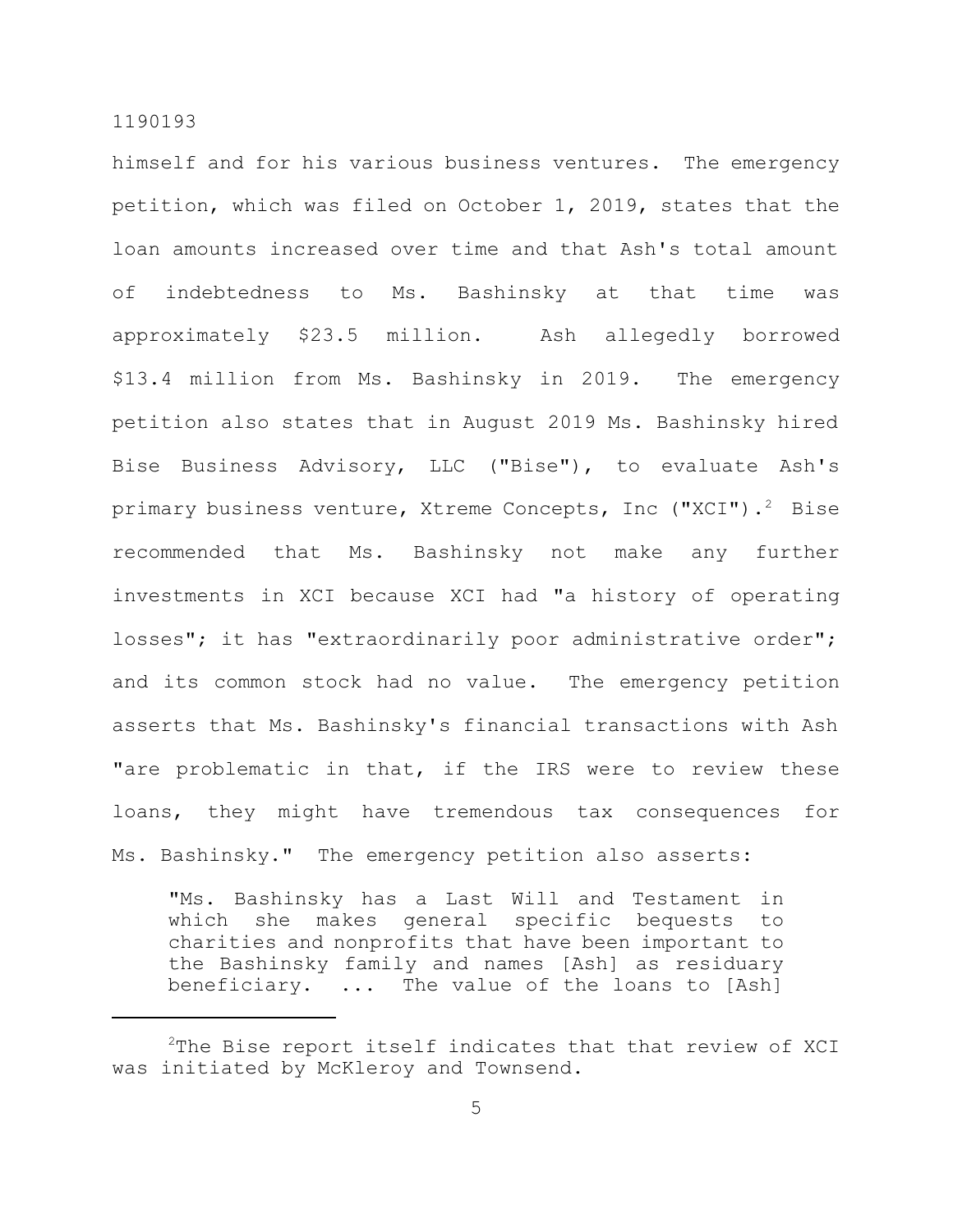have decreased Ms. Bashinsky's estate to such a level that if she were to pass away today, her executor could not fund her specific bequests in the amounts set forth in her will."<sup>3</sup>

The emergency petition states that "[b]oth Mr. McKleroy and Ms. Townsend have witnessed a decline in Ms. Bashinsky's faculties in their discussions with Ms. Bashinsky about financial matters." Attached to the emergency petition is a letter dated September 26, 2019, from Dr. Carolyn Harada, a geriatric physician at the University of Alabama at Birmingham ("UAB") Geriatrics Clinic, in which Dr. Harada states that she evaluated Ms. Bashinsky on September 19, 2019.<sup>4</sup> The letter states, in part:

"I assessed [Ms. Bashinsky's] cognition and found her to have significant cognitive impairment, likely due to dementia. Her cognitive deficits on

<sup>&</sup>lt;sup>3</sup>In her motion to reconsider and in her reply brief in this Court, Ms. Bashinsky asserts that McKleroy and Townsend are the executors of her will and that they are also named beneficiaries in the will.

<sup>&</sup>lt;sup>4</sup>Ms. Bashinsky notes in her reply brief that Dr. Harada's letter is not an affidavit, and, therefore, it is not admissible evidence. See Rules 801 and 802, Ala. R. Evid. Ms. Bashinsky also observes that Dr. Harada is not her personal physician. Ms. Bashinsky does not deny, however, that she was evaluated by Dr. Harada or that the letter accurately states Dr. Harada's views of that evaluation, and, of course, there was no objection to the admissibility of the letter because Ms. Bashinsky's attorneys were disqualified at the outset of the hearing on the emergency petition.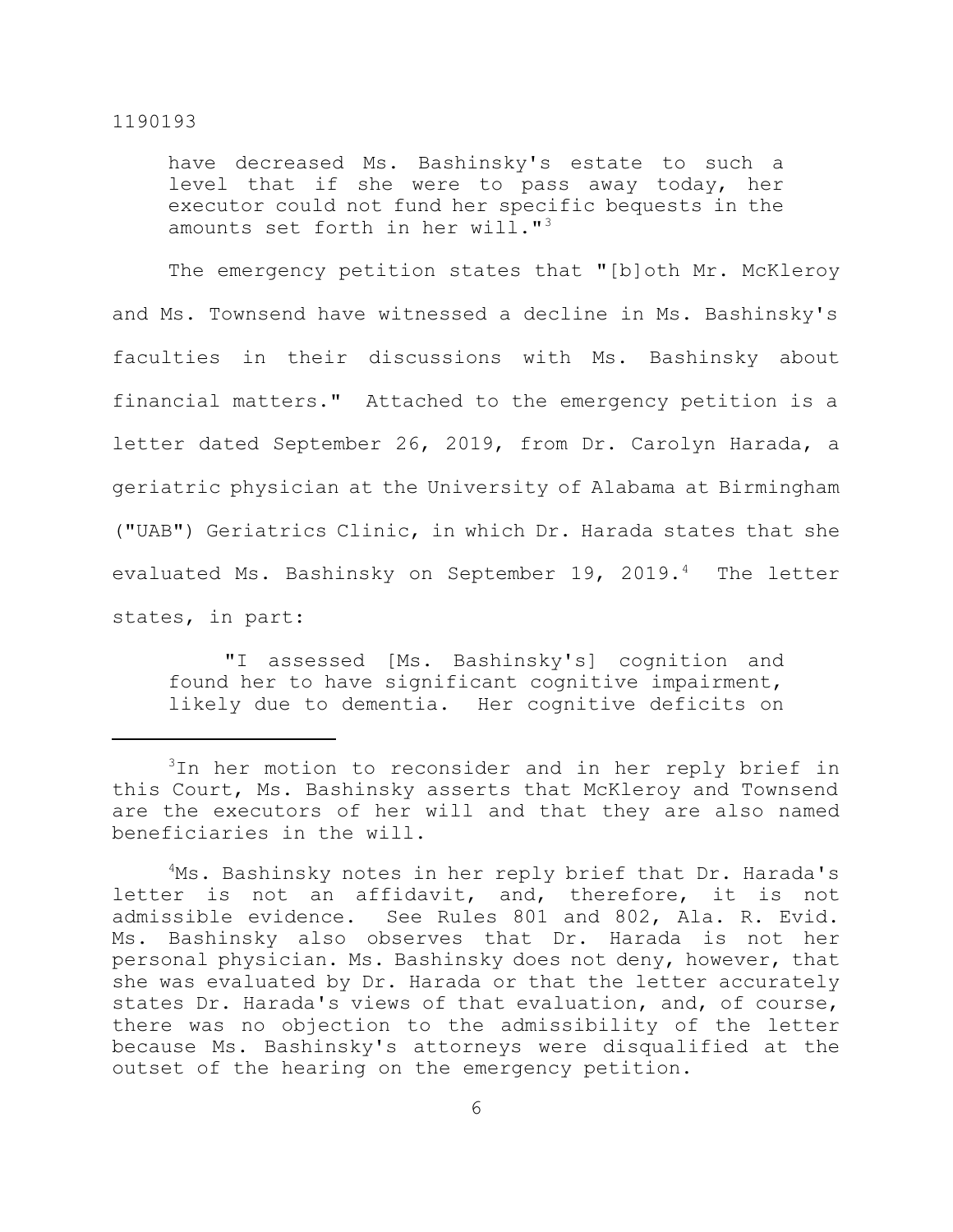office-based testing included deficits in executive function. Based on reports from her care team, it sounds as though there is reason to question her judgment and her ability to make sound decisions about her finances."

A supplemental report filed by the guardian ad litem appointed

by the probate court elaborated:

"Dr. Harada reported her staff administering the 'Montreal Cognitive Assessment' test to Joann Bashinsky while in an office examination on September 19, 2019 that rendered a score of 18 out of 30. Dr. Harada reported that she spent approximately one hour with Mrs. Bashinsky during which time she showed signs of short term memory loss and some confusion. Dr. Harada stated that she recommended a MRI to determine if Joann Bashinsky had possibly suffered a CVA (stroke) in the past that might have caused her dementia but the MRI test was cancelled by someone in Mrs. Bashinsky's inner circle of caregivers. Dr. Harada rendered her opinion that Joann Bashinsky is a 'risk for exploitation by others due to her dementia.'"<sup>5</sup>

Approximately \$35 million of Ms. Bashinsky's personal assets are held in investment accounts at Level Four Advisory Services, LLC ("Level Four"). Ms. Bashinsky asserts that in 2018 she asked both McKleroy and Townsend to transfer

<sup>&</sup>lt;sup>5</sup>The quardian ad litem's original report explained that the evaluation by Dr. Harada had been performed at the recommendation of Christy Baynes, the owner and operator of LifeCare for Seniors, who had evaluated Ms. Bashinsky herself on July 31 and August 1, 2019. Baynes had observed that Ms. Bashinsky had several caregivers, but that "there was no one person in charge."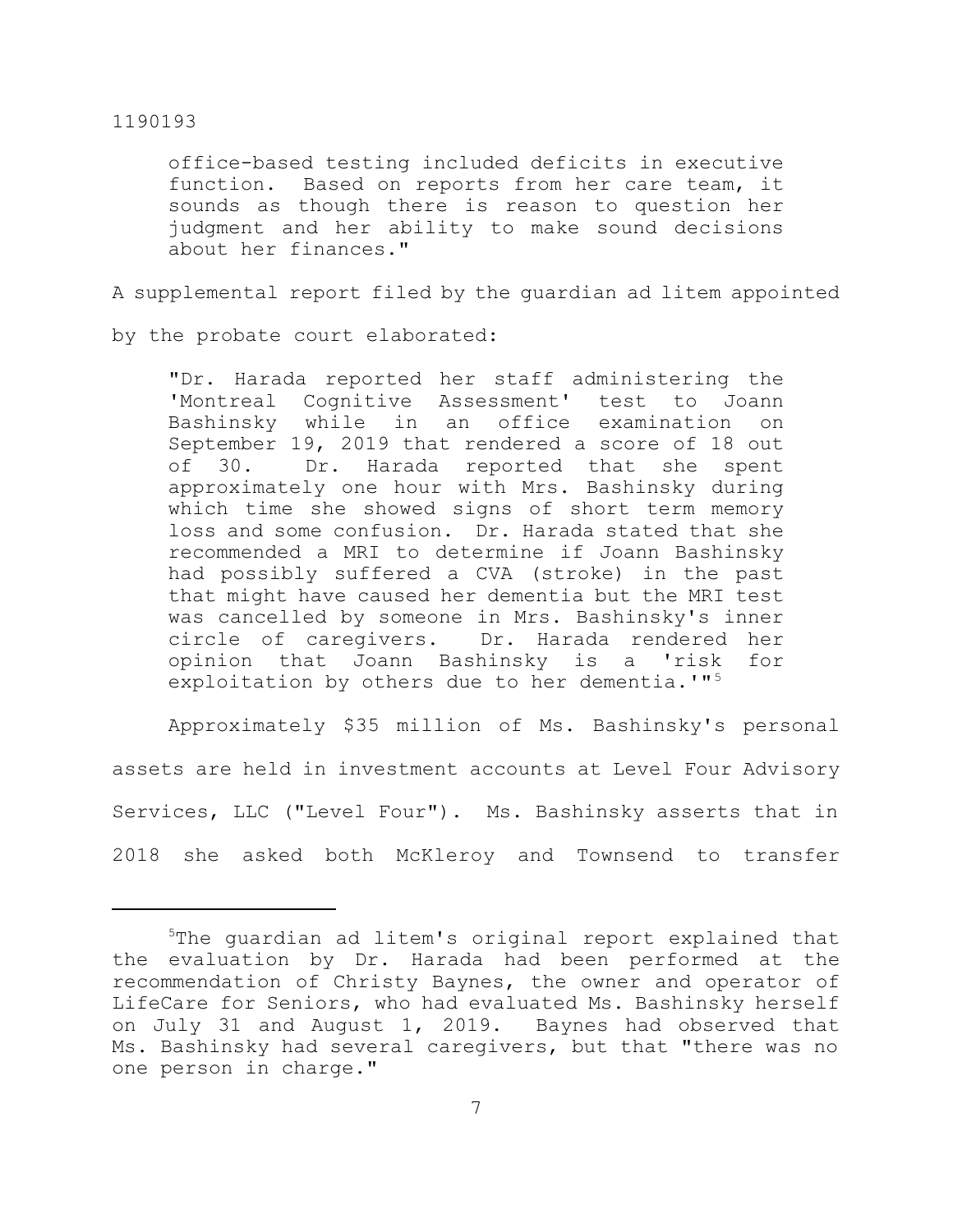\$17.5 million from Level Four to financial advisor David Heath at the investment firm Morgan Stanley. According to Ms. Bashinsky, McKleroy and Townsend refused to carry out her request.

On September 26, 2019, Stephen Laconis, the chief financial advisor for Level Four, e-mailed McKleroy and Townsend, informing them that Ms. Bashinsky had telephoned him that day. Laconis stated that, after preliminary small talk between him and Ms. Bashinsky, Ms. Bashinsky "could not remember" why she had called him. She then asked someone who was with her why she was calling, and Laconis heard that person, who Laconis stated had a female voice, tell Ms. Bashinsky "'transfer [half] of her personal assets to Morgan Stanley.'" Laconis told McKleroy and Townsend that he believed Ms. Bashinsky was being "coach[ed] .... It clearly was not her idea." Laconis wanted instructions from McKleroy and Townsend on how to proceed.

Later the same day, September 26, 2019, Ms. Bashinsky e-mailed Laconis with the following instruction: "Please send \$17.5 million to Morgan Stanley c/o David Heath in order to correctly diversify and halve my personal assets." Laconis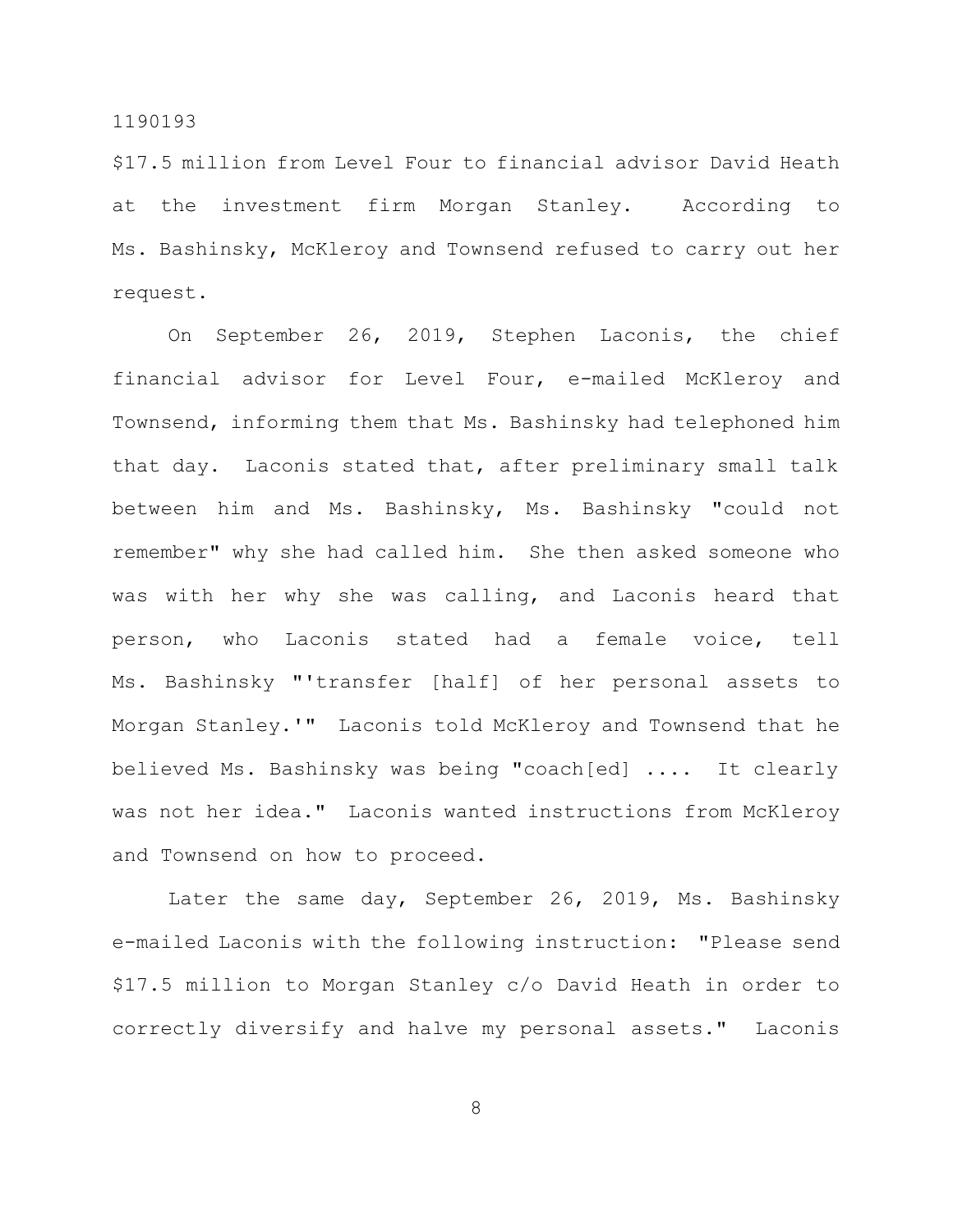forwarded this e-mail to others at Level Four, including Jill Zacha, Level Four's chief compliance officer, with the added comment: "I do not believe this is her typing." Zacha sent Laconis a reply in which she stated, in part:

"This request has a number of glaring red flags and accordingly we should most definitely pause on acting on it until the legitimacy and circumstances surrounding the request has been fully vetted.

"More specifically, per company policy (and industry standards), you would need to confirm email instructions verbally with Mrs. [Bashinsky] anyway.

"I would also recommend involving the POA [Power of Attorney John McKleroy] particularly given the recent dementia diagnosis and given that this request is out of line with typical interactions with Mrs. [Bashinsky] and completely contrary to previous discussions with her (i.e., that she did not want any more distributions the rest of the year)."

(Emphasis added.) Laconis forwarded Zacha's response to McKleroy.

The emergency petition asserts that also on September 26, 2019, Ms. Bashinsky telephoned Townsend 19 times and that in one of those calls Ms. Bashinsky stated:

"'I don't know why I am calling you.' Then Ms. Bashinsky asked a caregiver, Melanie Myers, 'What am I supposed to tell her?' Ms. Townsend overheard Melanie say 'Diversify.' Ms. Bashinsky then repeated to Ms. Townsend: 'Diversify.' Ms. Townsend then overheard Melanie say to 'give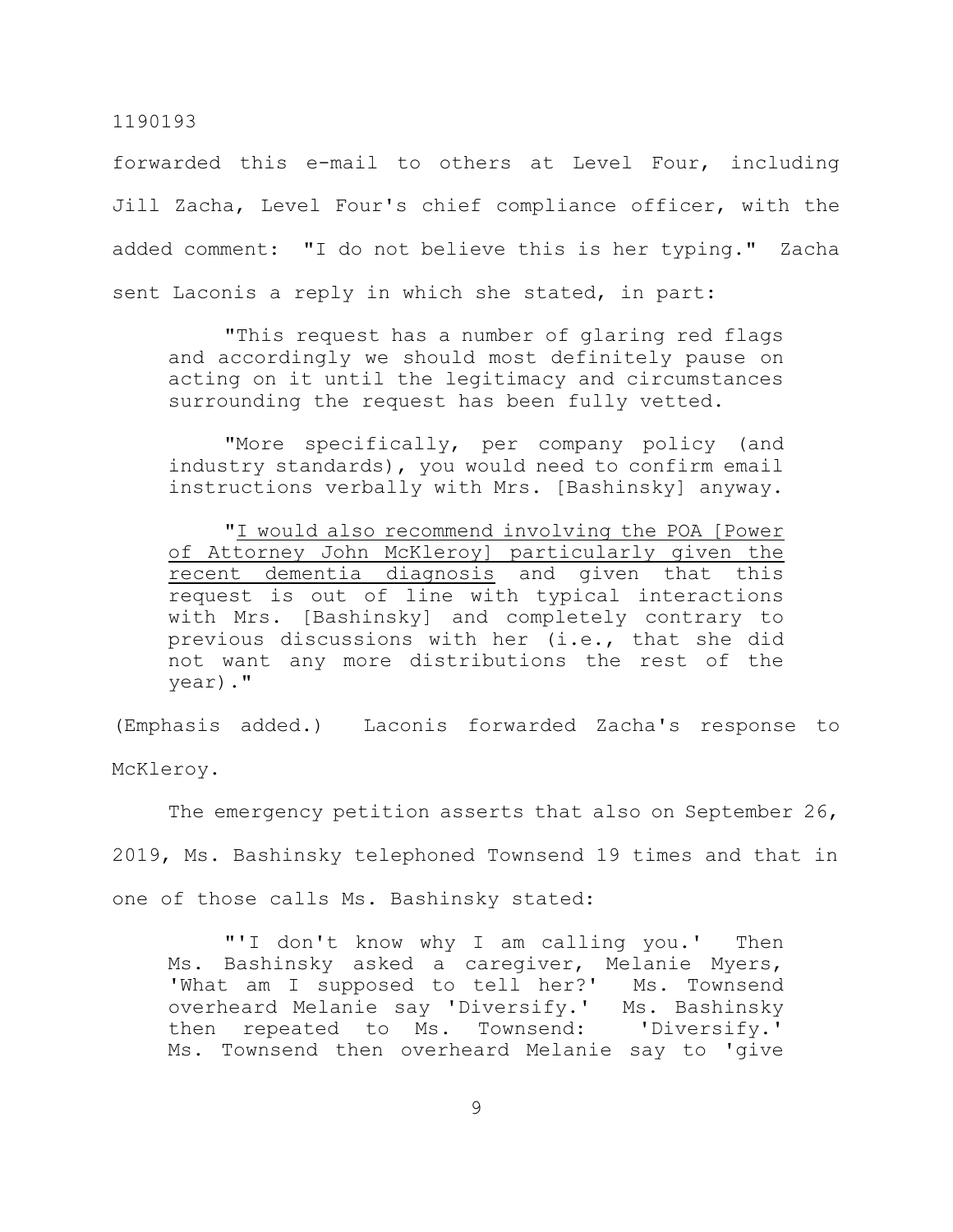David Heath half her personal investment.' Ms. Bashinsky then said: 'Patty, I'm sick and I wish I did not have a damn penny.'"

The emergency petition also states that later on the same day Ash called Townsend to tell her that she should move half of Ms. Bashinsky's accounts to David Heath at Morgan Stanley. Further, the emergency petition recounts: "On Friday, September 27, Ms. Bashinsky called Ms. Townsend again. She asked whether Ms. Townsend had received an email from [Ash]. Ms. Townsend confirmed receipt. Ms. Bashinsky then said: 'He's going to get all my money.'"<sup>6</sup>

On October 1, 2019, Ms. Bashinsky sent Laconis an e-mail letter that contained her signature, which stated:

"On September 26, 2019, I sent you an email requesting that \$17.5 million of my funds be transferred to David Heath at Morgan Stanley in order to diversify my assets. To date, that has not been done nor has anyone responded to my inquiries as to when this would be done. Please have the funds transferred immediately to Morgan Stanley and contact me when the transfer has taken place."

The emergency petition asserts that "[t]his written communication is in a different form and is inconsistent with

 $6$ There is no documentation in the emergency petition, such as an affidavit from Townsend, supporting the conversations recounted in the emergency petition between Townsend and Ms. Bashinsky or between Townsend and Ash.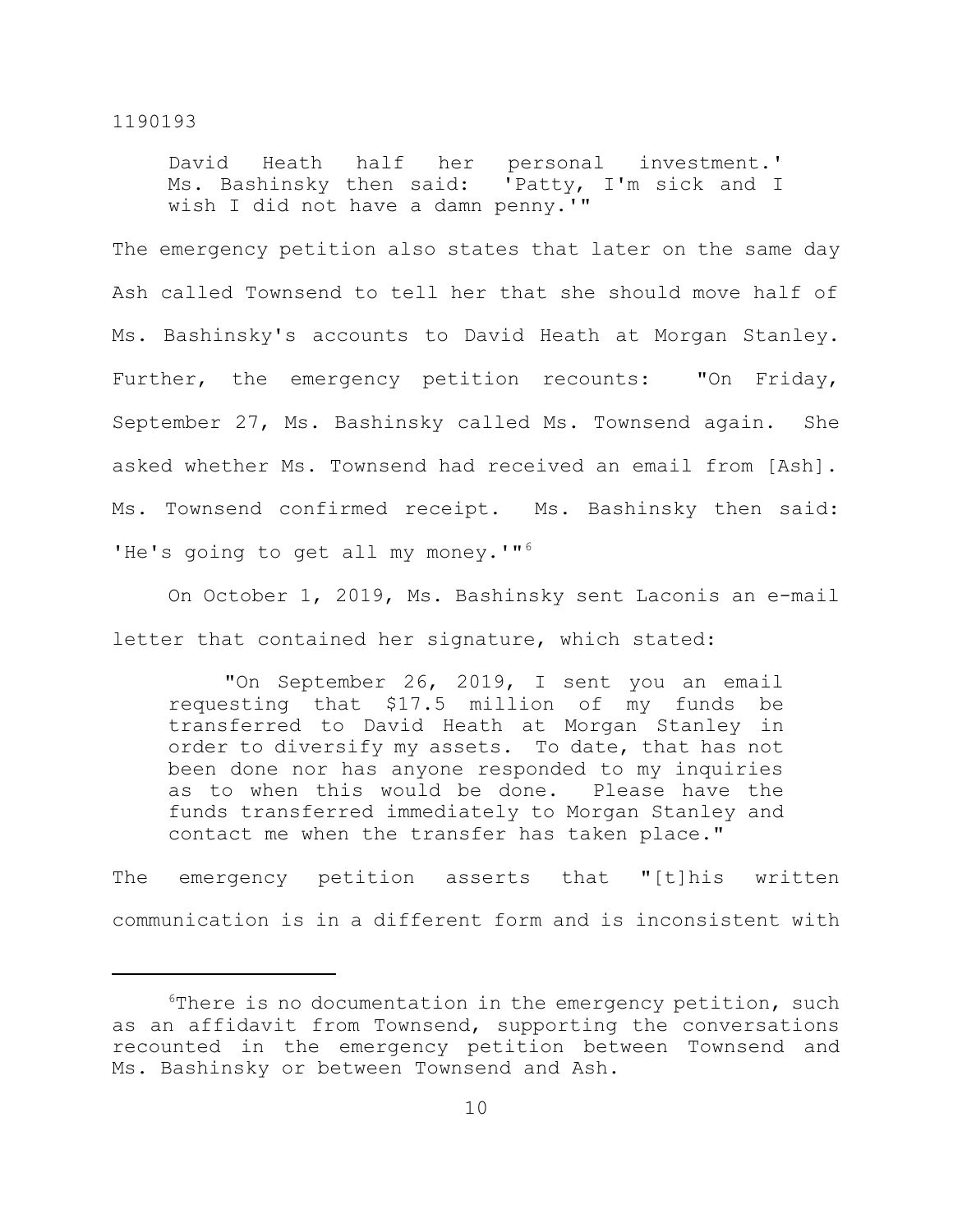all prior communications from Ms. Bashinsky to Level Four and as such raises red flags." In a letter dated October 1, 2019, Level Four responded to Ms. Bashinsky's requests of September 26 and October 1 that \$17.5 million be transferred to Morgan Stanley.<sup>7</sup> The letter stated, in part:

"Please be advised that we have a number of compliance concerns regarding this request that we are currently investigating. More specifically, it is our understanding that immediately prior to this request that you were diagnosed with dementia. Additionally, also immediately prior to the request, you contacted your Level Four financial advisor, Mr. Stephen Laconis, via telephone, and it appeared that you were likely being repeatedly coached throughout that conversation. Moreover, this request is out of line with the ongoing management and objective of your account as well as recent discussions regarding same.

"As your fiduciary representative for this account, it is our responsibility to ensure that the account and the assets within it continue to be managed in your best interests and in accordance with your goals, objectives and needs. We will continue to keep you apprised of the progress of our investigation regarding the circumstances surrounding this request and our related concerns."

(Emphasis added.) In her petitioner's brief to this Court,

Ms. Bashinsky states that she was unaware of a dementia

 $7$ This letter is an attachment to an affidavit from one of Ms. Bashinsky's attorneys that was attached as an exhibit to her "motion to reconsider." McKleroy and Townsend do not deny the validity or content of this letter in their respondents' brief.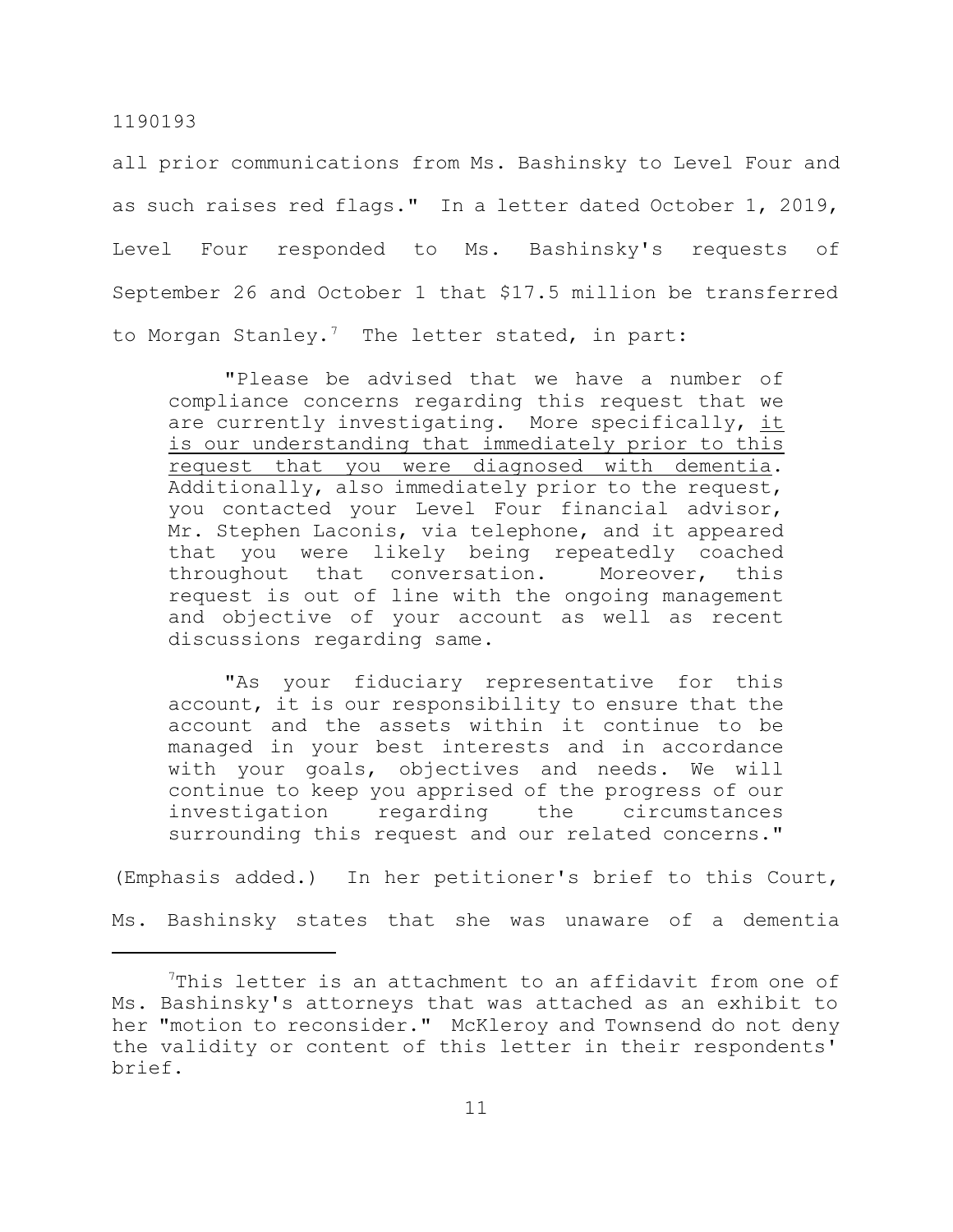diagnosis when she received the foregoing letter from Level Four and that she was perplexed as to how Level Four could have acquired such information. As has already been noted, it appears that in the afternoon on October 1, 2019, Ms. Bashinsky terminated Townsend's employment and revoked McKleroy's power of attorney.

Subsequently, on the same date, October, 1, 2019, McKleroy and Townsend filed the emergency petition in the Jefferson Probate Court seeking appointment of a temporary guardian and conservator "who can make decisions for Ms. Bashinsky and give consent for her care and treatment and manage finances." The emergency petition asserted that Ms. Bashinsky was

"in need of a guardian and conservator in that she is unable to provide for her basic needs of shelter, food, clothing, and healthcare. Her [dementia] diagnosis indicates that she may be mentally incapable of adequately caring for herself and her interests without serious consequences to herself and others, and due to her physical and/or mental impairments, she is unable to protect herself from abuse, neglect or exploitation by others."

The emergency petition recommended Gregory H. Hawley, the Jefferson County conservator, as "the fit and proper person to assume this role" of guardian and conservator. Simultaneously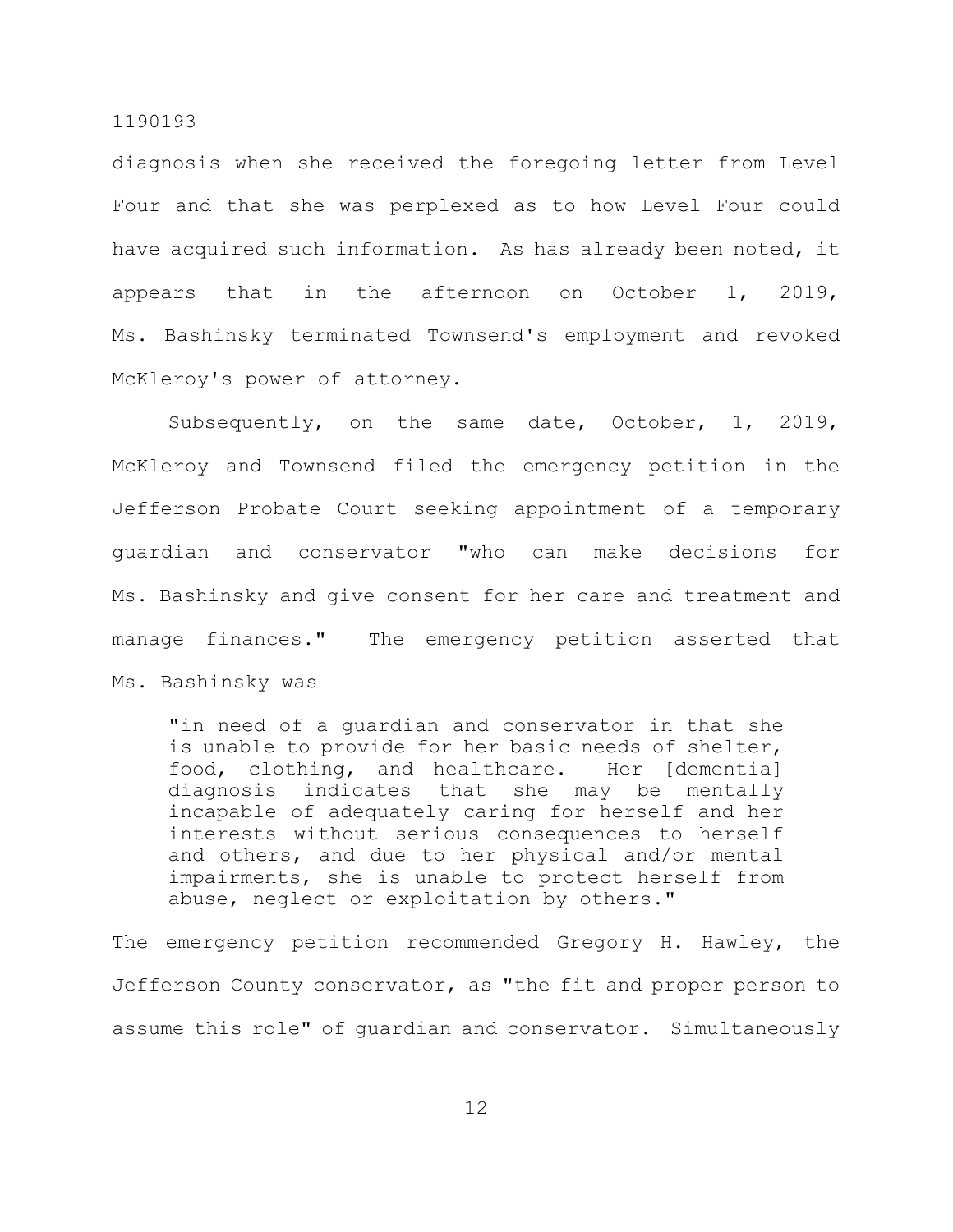with the emergency petition, McKleroy and Townsend also filed the permanent petition, which contained exactly the same allegations as the emergency petition. It is undisputed that neither the emergency petition nor the permanent petition contained instructions for service of either petition upon Ms. Bashinsky and that the case-action summary does not show a return of service on Ms. Bashinsky for either petition.

On October 3, 2019, Judge Alan King of the Jefferson Probate Court entered an appointment of guardian ad litem, appointing attorney Robert Squire Gwin as Ms. Bashinsky's guardian ad litem. Judge King also assigned social worker Michele D. Sellers as the court representative in the matter. Judge King set the hearing on the emergency petition for October 8, 2019.

On October 4, 2019, Gwin and Sellers made an unannounced visit to Ms. Bashinsky's residence. In his initial report to Judge King, Gwin related that an individual who was in the house with Ms. Bashinsky refused to admit Gwin and Sellers or to accept the copy of the emergency petition Gwin tried to give to her and that the individual had Gwin talk to attorney Tamera Erskine on the telephone. According to Gwin, Erskine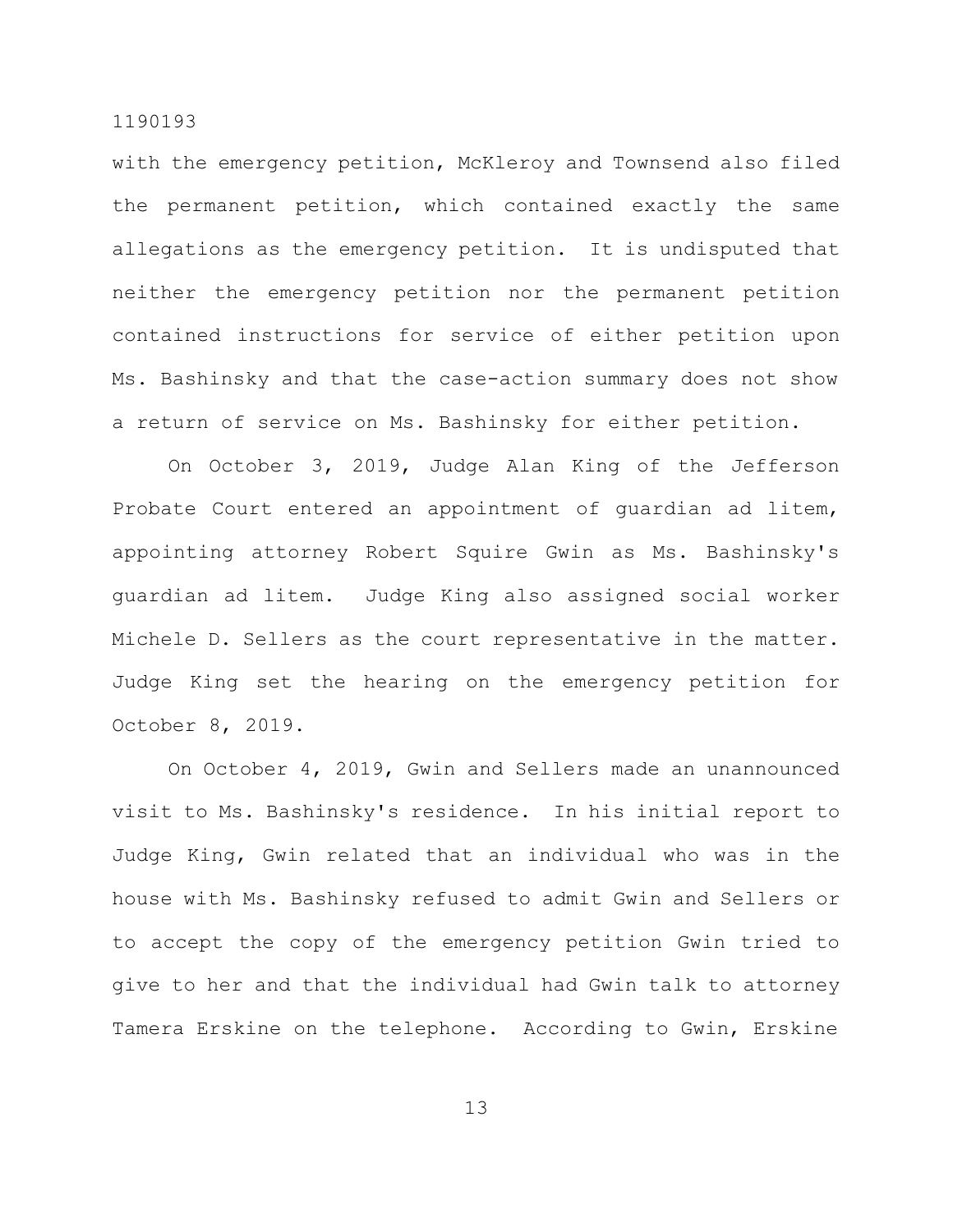identified herself as an attorney for Ms. Bashinsky. Erskine asked Gwin to delay the interview with Ms. Bashinsky until she could be present, but Gwin refused. Gwin and Sellers were then told that Ms. Bashinsky had an appointment she needed to go to, so they would need to come back later. Gwin and Sellers returned later the same afternoon, and, according to Gwin, they were met by three attorneys: Erskine, John Bolus, and Rusty Dorr, who identified themselves as Ms. Bashinsky's attorneys. According to Gwin, he provided the attorneys with a copy of the emergency petition "with all of the exhibits."<sup>8</sup> Gwin then interviewed Pauline Thomas who had identified herself as Ms. Bashinsky's primary caregiver. <sup>9</sup> During that interview, Gwin learned that Ms. Bashinsky had not had an appointment earlier in the day when Gwin and Sellers had been told they needed to come back later. Thomas also told Gwin that she did not notice "any substantial memory loss behavior"

 ${}^{8}$ In her mandamus petition, Ms. Bashinsky asserts that Gwin gave her attorneys an incomplete copy of the emergency petition.

<sup>&</sup>lt;sup>9</sup>Thomas told Gwin that she had cared for Mr. Bashinsky until his death in 2005 and that she also had cared for Ms. Bashinsky's daughter Suzanne until her death in 2010.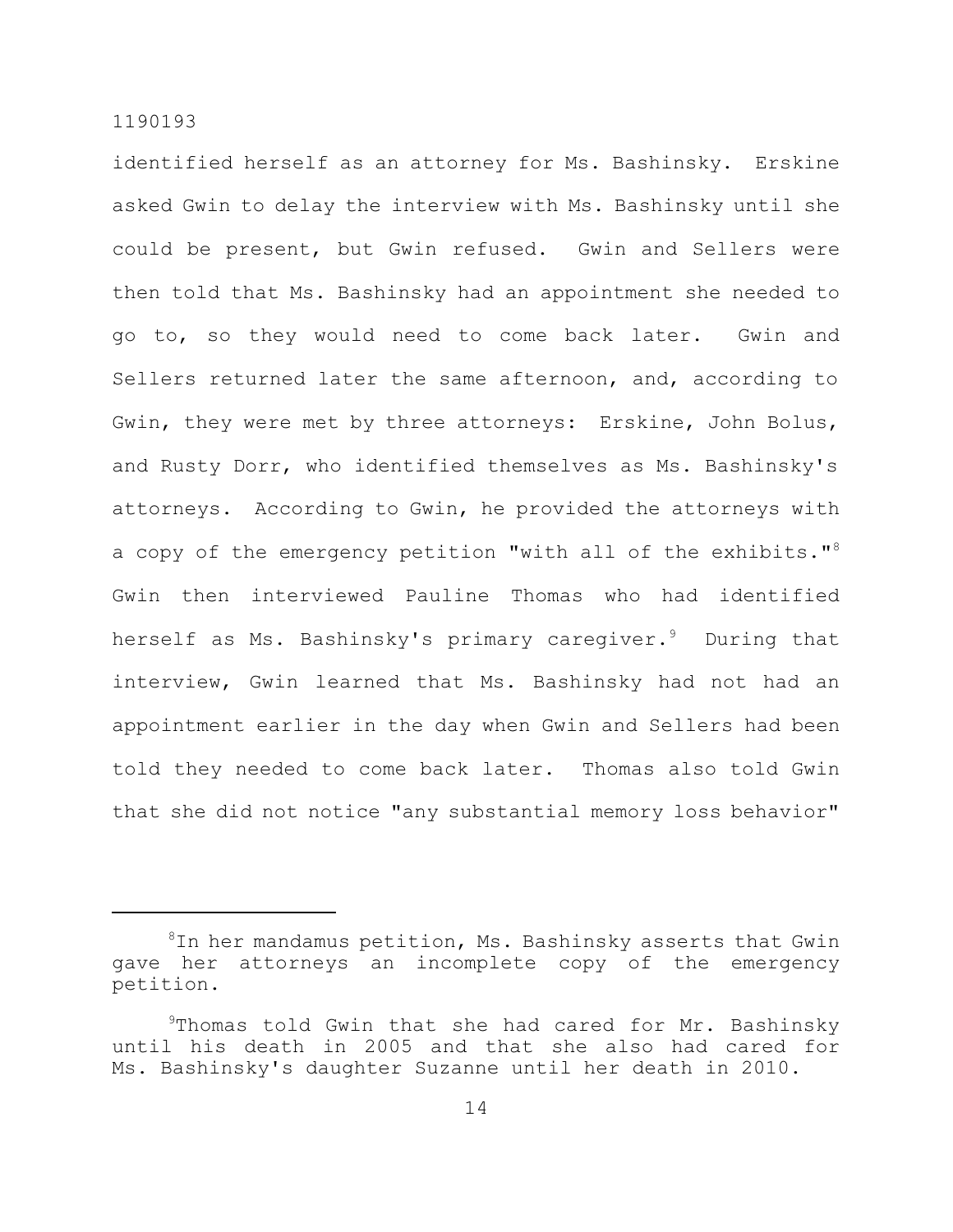in Ms. Bashinsky and that Ash visited Ms. Bashinsky several times a week with no set schedule of when those visits occur.

Gwin and Sellers then interviewed Ms. Bashinsky. Gwin reported that Ms. Bashinsky was "pleasant and cooperative during the interview and responded to almost all questions in an appropriate manner." Gwin reported that Ms. Bashinsky

"appeared to understand the pending litigation and was aware of the fact that both John McKleroy and Patty Townsend are the petitioners in this emergency petition. Mrs. B[ashinsky] voiced her strong opinion that she was 'totally disappointed and disgusted with John McKleroy and Patty Townsend' since they both have been long time advisors over many years. She stated that she 'felt betrayed by these former employees and advisors.'"

Ms. Bashinsky was able to identify relevant dates and events in her life to Gwin and Sellers. With respect to Ash, Ms. Bashinsky told them he "'is her only grandson, that she loves him very much and she has tried to help him with his business ventures.'" Ms. Bashinsky "had no idea how much money she had given to her grandson, but she was quick to correct [Gwin] by stating 'there are no gifts -- these are loans to my grandson to help him in his business ventures.'" Ms. Bashinsky did acknowledge that the loans to her grandson were excessive, but she focused on the fact that Ash is her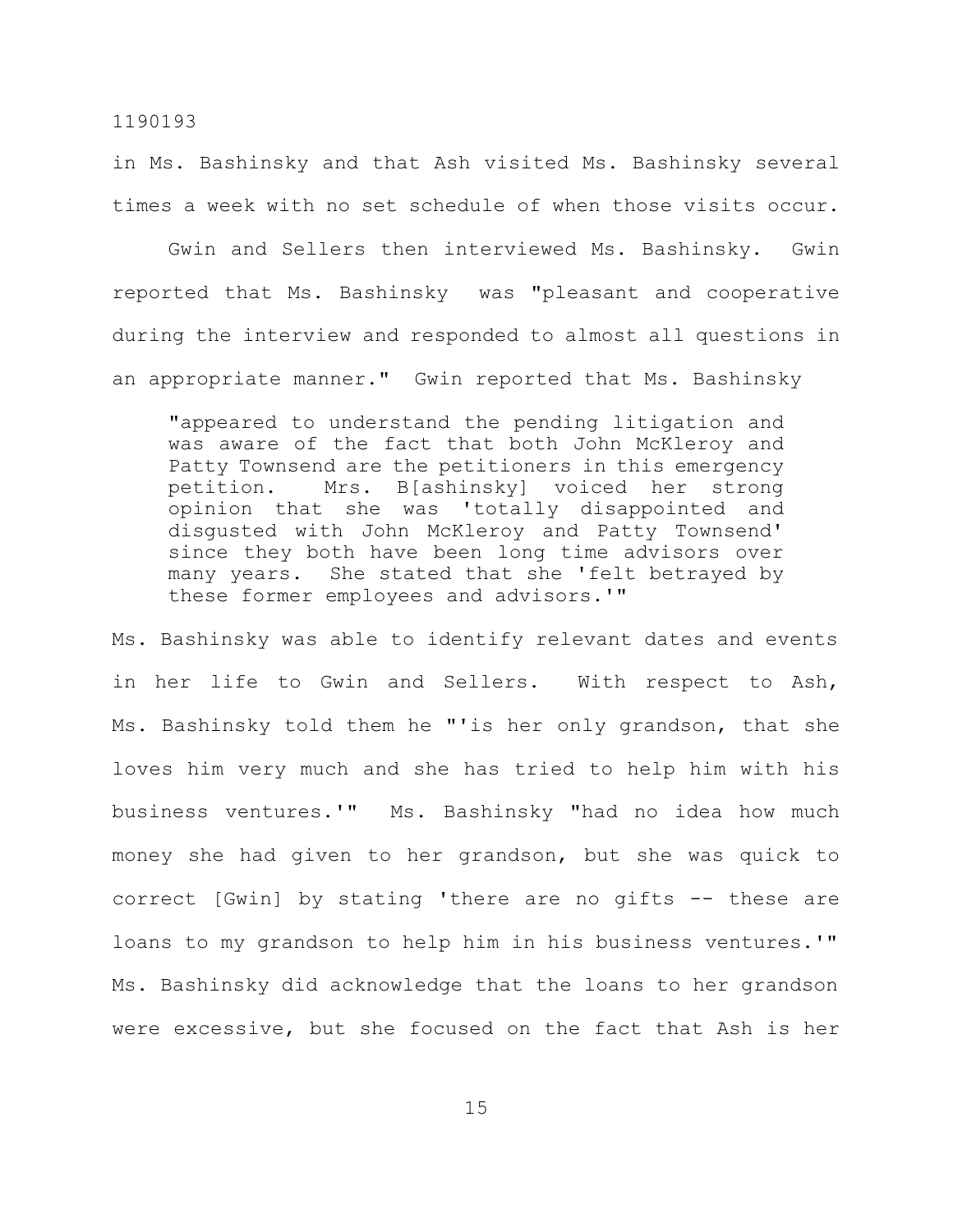only grandson. Ms. Bashinsky confirmed to Gwin and Sellers that in late September 2019 she had contacted Laconis at Level Four and Townsend and that she had instructed them to transfer \$17.5 million to Morgan Stanley. Ms. Bashinsky told Gwin and Sellers that the reason for this request was "'because Level Four was not making a good return on her portfolio and that she wanted to diversify at least half her funds in order to obtain a better return on her investments.'" Gwin observed in his report that he "did not observe any level of significant confusion by Ms. Bashinsky nor did she appear to be out of touch with reality" during the interview.

The observations in Sellers's initial report coincided with Gwin's with respect to Ms. Bashinsky. For example, Sellers stated that Ms. Bashinsky "was oriented to person, place and time. She did not present with any significant level of confusion and appeared to be aware of her current surroundings and circumstances." Regarding the request to transfer funds from Level Four to Morgan Stanley, Sellers reported that Ms. Bashinsky "stated that she received the idea to do this in a board meeting for SYB[, Inc.,]" and that "she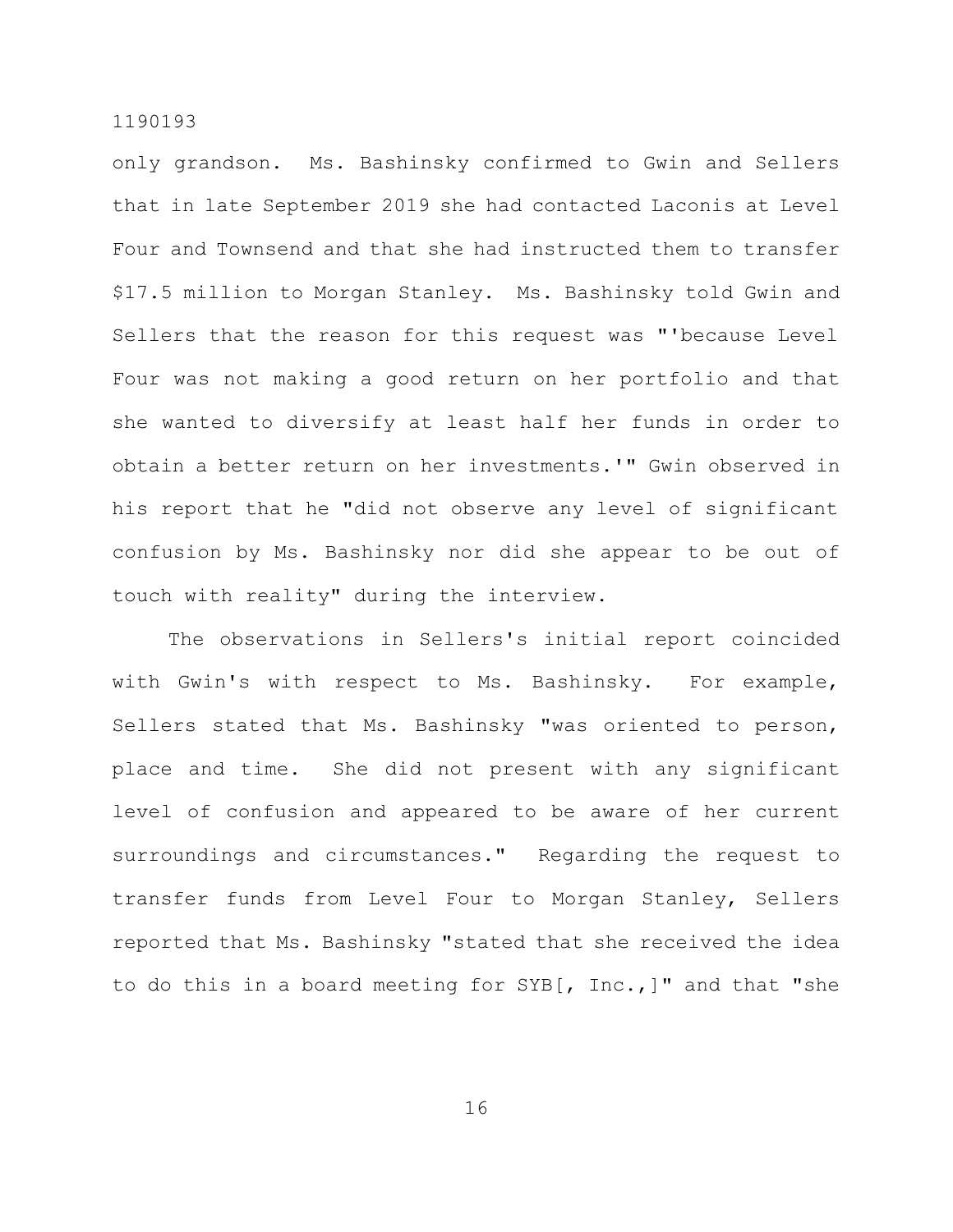was not pressured to do this and felt that this was the best way to get more of a return on her assets."

Gwin filed his initial report with the probate court on October 7, 2019. In the conclusion of this report, Gwin stated:

"This guardian ad litem is unable to formulate a definitive opinion or recommendation at this time concerning what may be in the best interest and welfare of Joann Bashinsky. The medical evaluation by Dr. Harada indicates cognitive impairment and confusion, but it is not very specific or definitive. It might be in the best interest of Joann Bashinsky that a more elaborate and detailed evaluation is appropriate ...."

Sellers filed her initial report with the probate court on October 8, 2019. In the conclusion of this report, Sellers stated:

"At this time, this court representative is not able to give a definitive recommendation regarding Mrs. Bashinsky's need for a guardian and conservator. This court representative feels that a more detailed and extensive psychological evaluation would benefit Mrs. Bashinsky and might offer a more accurate description of her mental capacity at this time."

On October 8, 2019, attorneys Erskine and Dorr appeared for Ms. Bashinsky at the scheduled hearing without objection by the attorneys for McKleroy and Townsend. Judge King decided that the hearing should be rescheduled for October 17,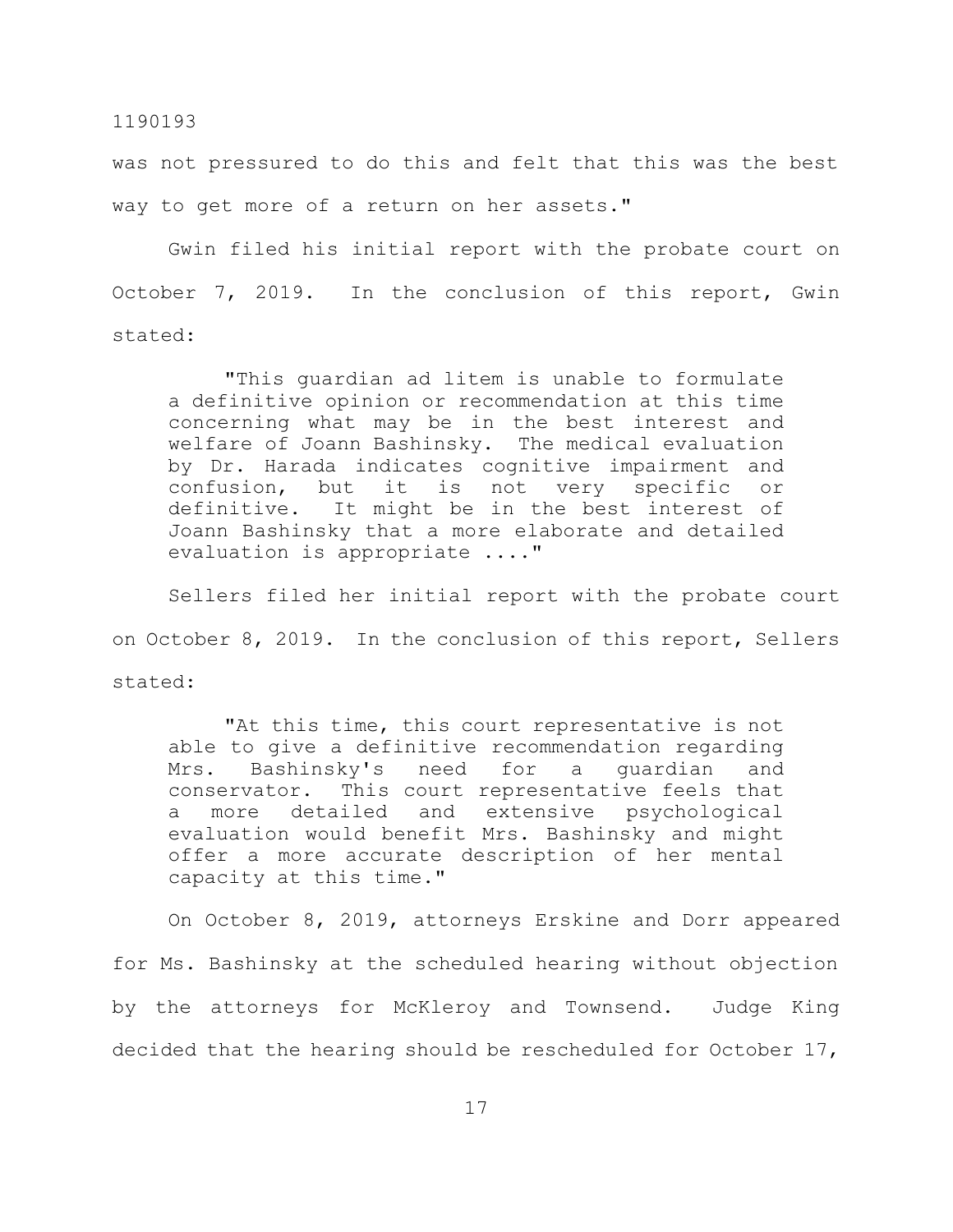2019, because he did not have sufficient time on his October 8 schedule to hold the hearing.

On October 16, 2019, Gwin filed a supplemental report to the probate court. In that report, Gwin noted that, since the initial report, he had interviewed McKleroy, Townsend, and Mary H. McCoy, a longtime business associate of Ms. Bashinsky's. Gwin observed that each of those three had "been fired by either Joann Bashinsky or those who are in her inner circle of caregivers, including her grandson, Landon Ash." Gwin also observed that on October 15, 2019, he and Sellers had interviewed Dr. Harada.<sup>10</sup> Gwin further noted in his supplemental report that it had come to his attention that attorney Erskine represented Ash and that attorneys from the Maynard, Cooper & Gayle, P.C., law firm ("Maynard") had previously represented Ash. Gwin expressed the view that Ms. Bashinsky's attorneys had a conflict of interest by also representing Ash because he "considers the interest of Joann Bashinsky and the interest of Landon Ash to be in direct conflict and therefore these attorneys should recuse themselves from the representation of Joann Bashinsky in the

<sup>&</sup>lt;sup>10</sup>Gwin's statement recounting the substance of this interview with Dr. Harada was quoted earlier in this opinion.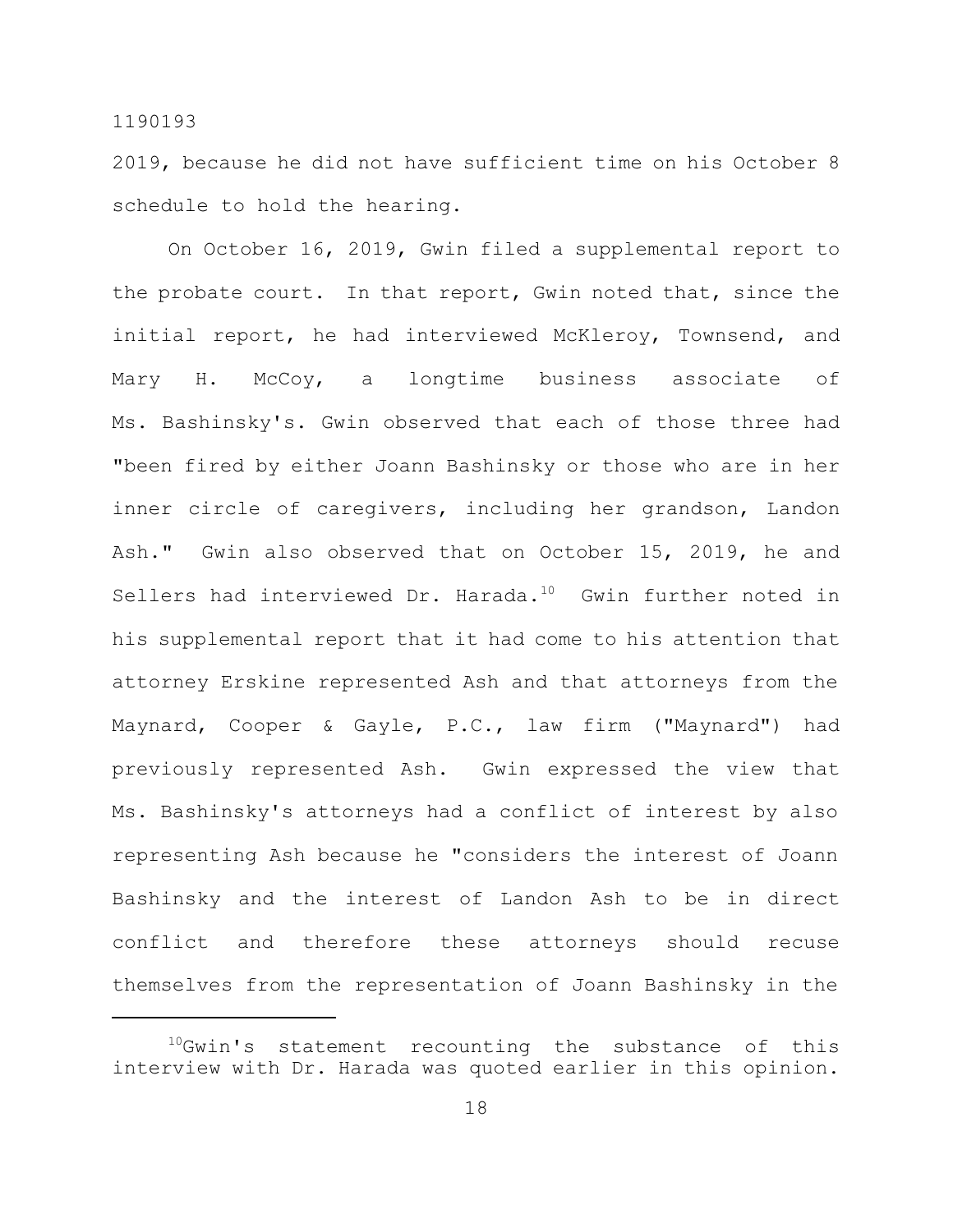case at bar." Based on the information he garnered from his interviews with McKleroy, Townsend, and McCoy, Gwin recommended:

"[A]dditional extensive testing be ordered by this Honorable Court through the Department of Neurology at UAB and that in the interim, it would be in the best interest, safety and welfare of Joann Bashinsky for Gregory Hawley [to] be appointed as the temporary guardian conservator for Joann Bashinsky so that her assets can be marshaled and protected in addition to having a third party professional in charge of paying the bills for Mrs. Bashinsky's care during the pendency of this litigation."

Sellers filed an "Addendum to the Court Representative's Report" on October 17, 2019. This addendum recounted that Sellers "was involved in a meeting with petitioners John McKleroy and Patty Townsend" in which they had "provide[d] more historical information about the reasoning behind them filing this petition for guardianship and conservatorship." Sellers also related information she garnered from the interview with Dr. Harada she and Gwin had conducted. In particular, Sellers noted that "Dr. Harada stated she felt that with the impairment indicated by [Ms. Bashinsky's] low score [on the Montreal Cognitive Assessment], Mrs. Bashinsky could be at risk of someone taking advantage of her." Sellers concluded: "Based on the information received, it is the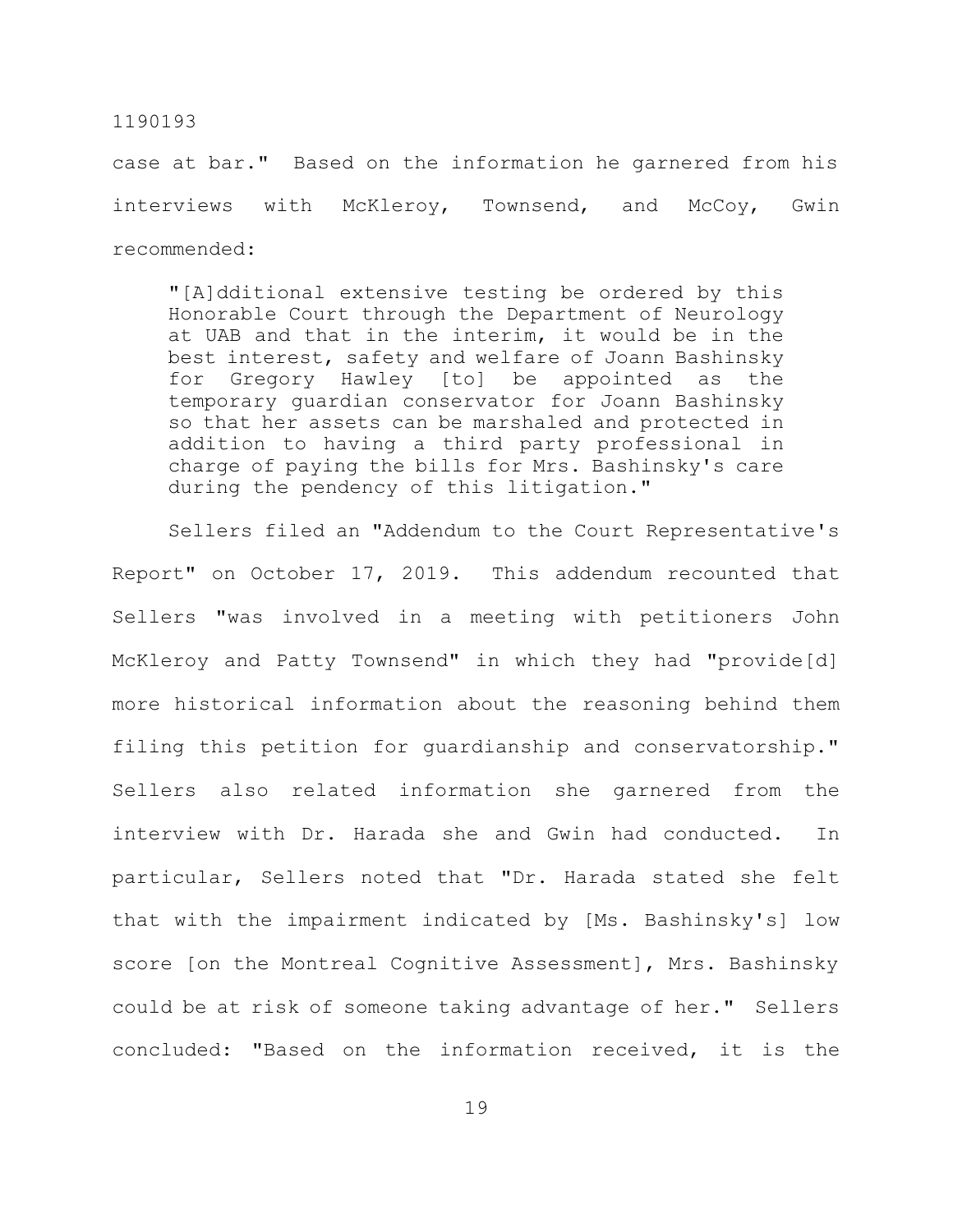opinion of this court representative that Mrs. Bashinsky is in need of someone to assist her in making decisions. This court representative feels additional testing and more extensive psychological evaluations would benefit Mrs. Bashinsky at this time."

On October 16, 2019, McKleroy and Townsend filed a "Motion to Disqualify" Erskine and any attorney from Maynard from representing Ms. Bashinsky "in this matter." The motion asserted that Erskine and the firm with which she was associated, Webster Henry, "currently represent, and have continually represented, Ash" and Ash's business ventures. The motion also asserted that Maynard had represented Ash in the past in various capacities. McKleroy and Townsend argued in the motion that, under Rules 1.7(a), 1.9, and 3.7, Ala. R. Prof. Cond., Ms. Bashinsky's attorneys should be disqualified from representing her.

On October 17, 2019, Judge King held a hearing on the emergency petition. Present at the hearing were attorneys for McKleroy and Townsend; Ms. Bashinsky; Erskine, Bolus, and Dorr, attorneys for Ms. Bashinsky; Gwin; and Sellers. At the outset of the hearing, Judge King decided to address McKleroy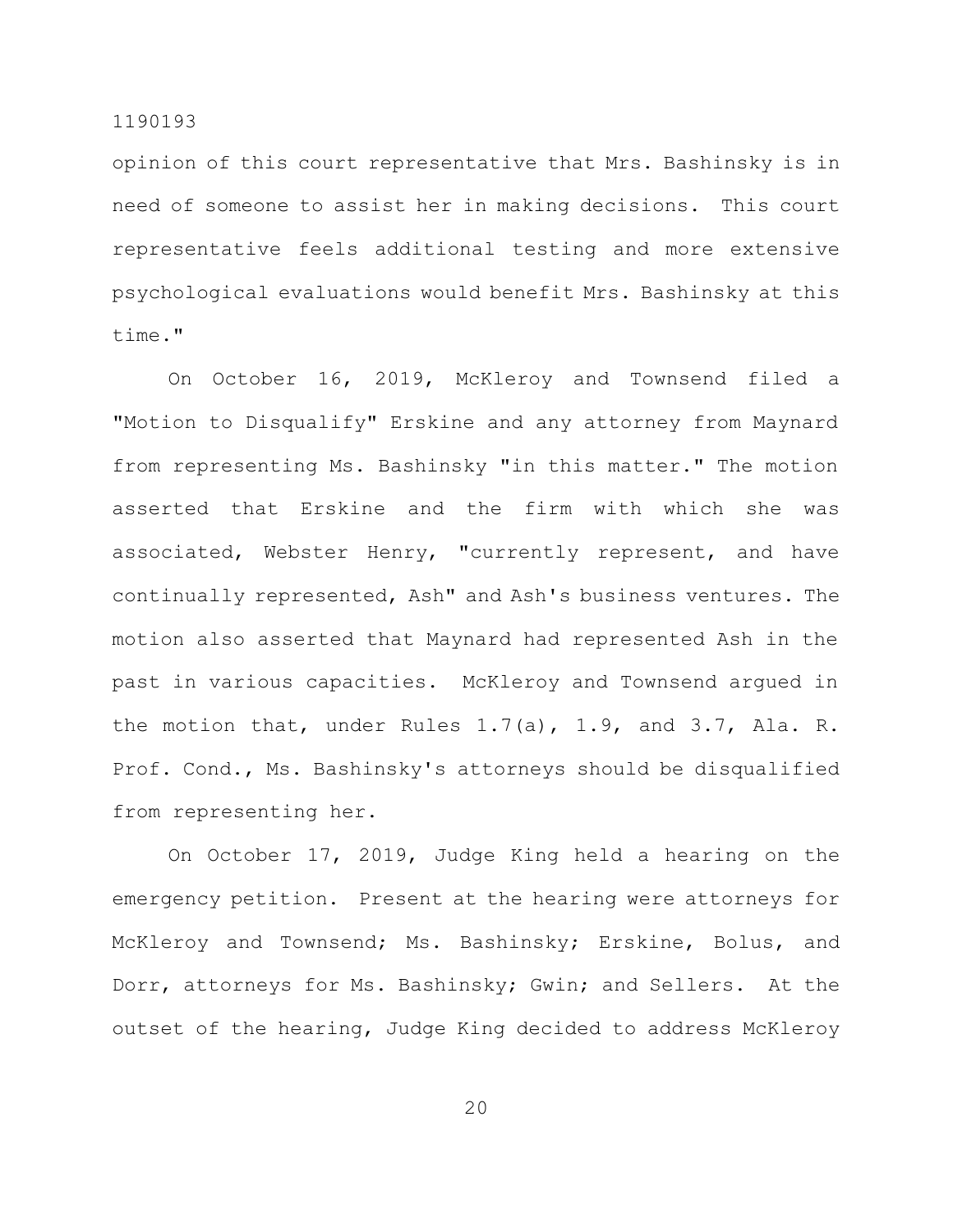and Townsend's motion to disqualify Ms. Bashinsky's attorneys. Judge King heard arguments from the attorneys for both sides regarding the motion. Following those arguments, Judge King disqualified Ms. Bashinsky's attorneys. The same day, Judge King entered a written order memorializing this decision, which stated, in part:

"The Court reviewed the legal authority set forth in the Motion and provided to the Court by counsel, including the Alabama Rules of Professional Conduct, as well as the numerous exhibits attached to the Motion setting forth clear documentary evidence of the extensive prior legal representation of Landon Ash and his business entities by lawyers with the Webster Henry law firm and Maynard Cooper law firm, and the current representation of Landon Ash by Ms. Erskine.

"The Court also reviewed and took into consideration the sworn allegations in the Petition for Temporary Conservator and Guardian setting forth the magnitude of the transfers that are alleged to have been made by Mrs. Bashinsky to Landon Ash and his business entities, and the recent efforts made to transfer significant funds away from Mrs. Bashinsky's current financial advisor.

"Based on all of the foregoing, the Court finds that Mrs. Bashinsky's interests and Mr. Ash's interests are not aligned for purposes of this matter, and further finds that pursuant to the Alabama Rules of Professional Conduct, particularly Rules 1.7, 1.9, and 3.7, the lawyers associated with the Webster Henry law firm and the Maynard Cooper law firm are due to be disqualified from providing legal representation to Mrs. Joann Bashinsky in the matter currently pending before the Court. The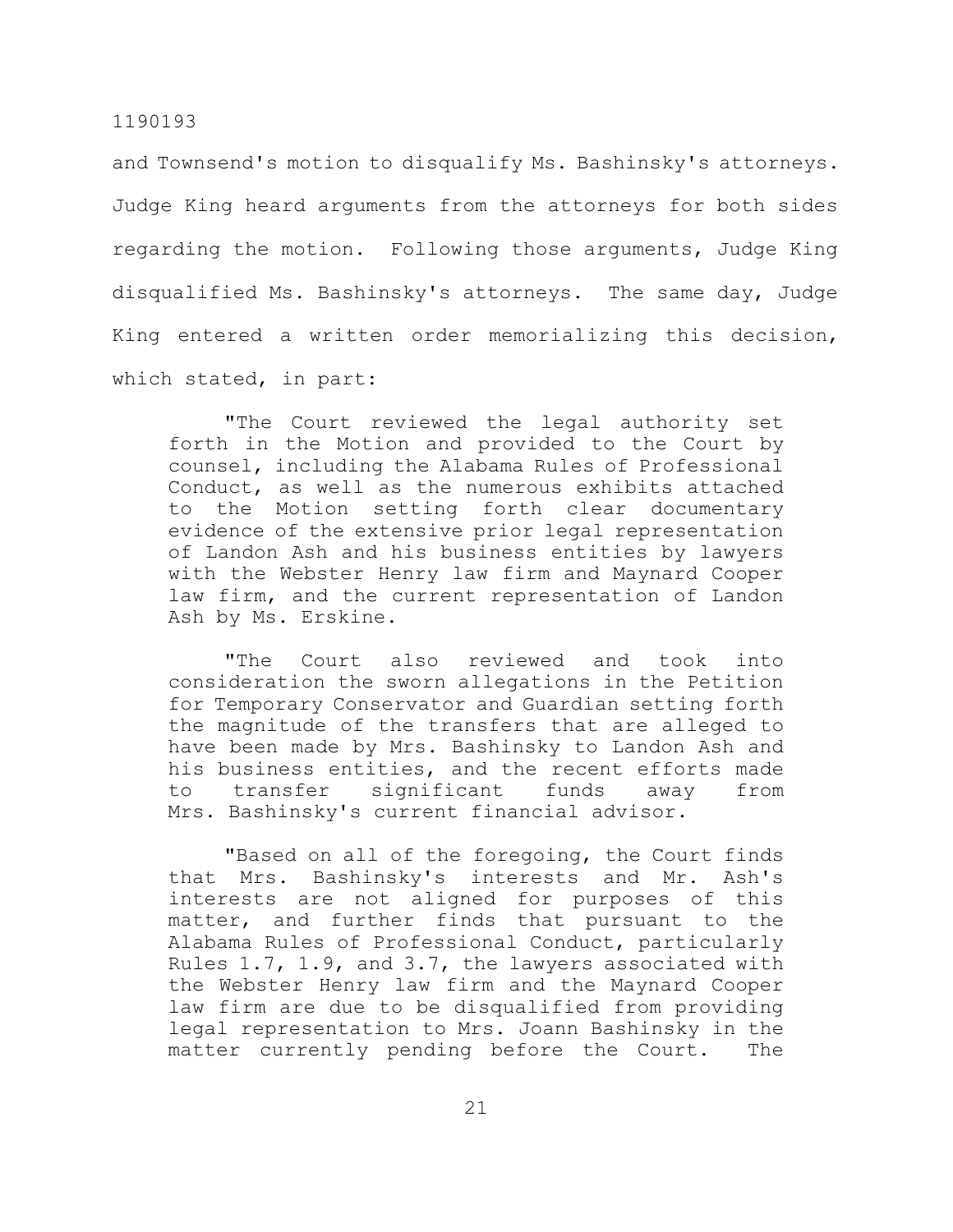Court also notes that, pursuant to its understanding of the Alabama Rules of Professional Conduct, because said lawyers have purported to represent Mrs. Bashinsky and have met with her regarding this matter (and thereby presumably obtained relevant and confidential and/or privileged information from her), such lawyers and law firms would also seemingly be disqualified by the same Rules of Professional Conduct cited above from representing Landon Ash in this matter going forward."

Following the disqualifications, Gwin informed Judge King

that he was not able to, and he would not, act as Ms. Bashinsky's counsel during the proceedings. Ms. Bashinsky's former attorneys asked Judge King for a continuance of the hearing on the emergency petition so that Ms. Bashinsky could retain substitute counsel, but Judge King denied the request. $11$ 

 $11$ Ms. Bashinsky asserts that she also specifically requested a continuance so that she could retain new counsel. Ms. Bashinsky's brief, p. 3. In his brief, Judge King asserts that Ms. Bashinsky "made no request herself to Judge King for a continuance, and in fact, did not speak at all at the October 17 hearing." Judge King's brief, p. 7. For purposes of this petition, we need not settle this factual discrepancy, but we do note that, although Ms. Bashinsky's assertion is supported by an affidavit from Erskine, Judge King's statement -- as well as several other observations made in his brief about the emergency hearing proceedings -- is not supported by an affidavit. See Ex parte Guaranty Pest Control, Inc., 21 So. 3d 1222, 1228 (Ala. 2009) (observing that "we have previously considered affidavits submitted in response to a petition for mandamus from trial judges describing the proceedings below").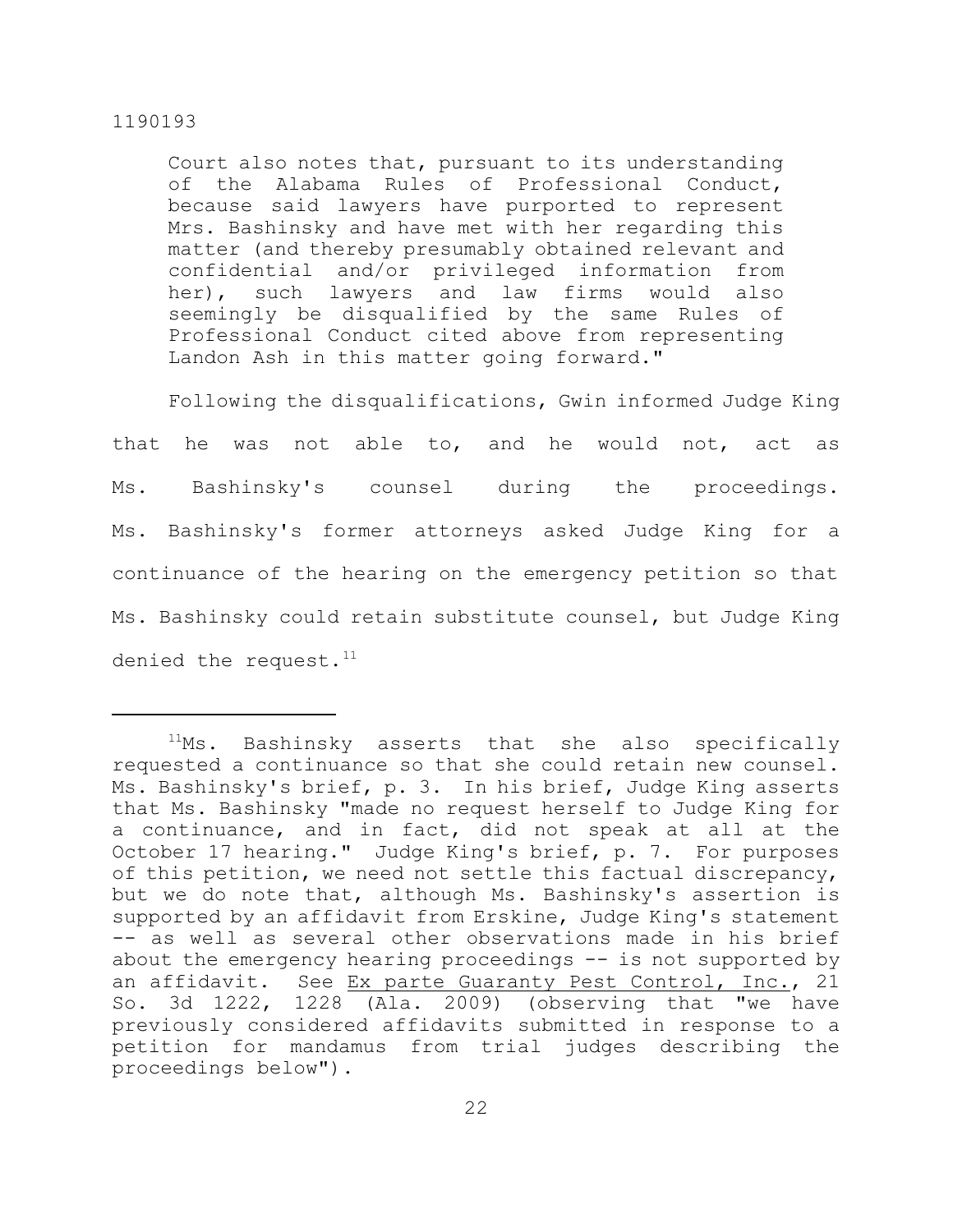The hearing then proceeded on the matter of the appointment of a temporary guardian and conservator. Judge King heard testimony from Sellers elicited solely by his questioning. In his brief, Judge King states:

"After hearing Sellers's testimony, Judge King decided that he had heard sufficient testimony to enable him to make a decision regarding whether an 'emergency' existed under the AUGPPA [Alabama Uniform Guardianship and Protective Proceedings Act], and that he did not need to hear testimony from anyone else on behalf of the petitioners or the respondent. Therefore, neither petitioners nor respondent was offered the opportunity to question Sellers or call other witnesses."

Judge King's brief, p. 11. Judge King concluded that the situation warranted appointment of a temporary guardian and conservator. In his brief, Judge King explains that he then

"asked counsel for petitioners and Bashinsky's [guardian ad litem] how many days they anticipated would be needed to present their case. The consensus was that two days of court time would be needed, so Judge King reviewed his calendar and told the lawyers a two-day block of time was difficult to find on his docket and that he would need to set the matter out to March 2020, given the current status of his docket."

Judge King's brief, p. 15.

On the same day, Judge King entered a written order confirming his judgment, which stated, in part: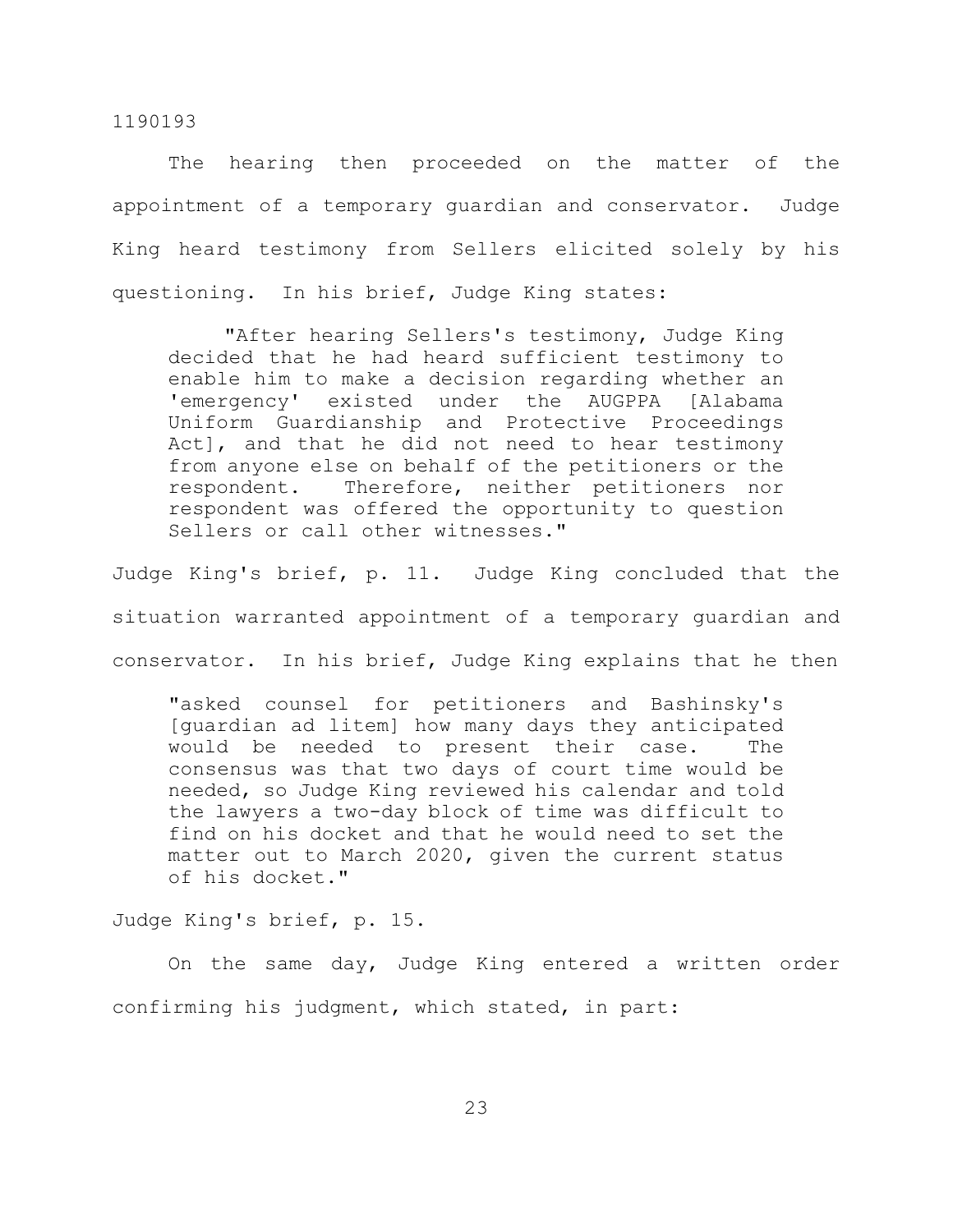"[T]he Court finds that Joann Bashinsky is a person in need of protection, and an emergency need exists for the appointment of a Temporary Conservator and Temporary Guardian to administer her estate.

"....

"It is further ORDERED that Gregory H. Hawley be, and he hereby is, appointed Temporary Guardian, pursuant to Alabama Code  $[1975, 1 \text{ S } 19-2A-107(a)$ , and he shall have all powers and authority as set forth in § 26-2A-108 of the Alabama Code 1975, including, without limitation, the authority to establish the terms and conditions of the interaction of any and all persons with Mrs. Bashinsky to ensure her ongoing health and well-being. The appointment of Mr. Hawley as Temporary Guardian pursuant to Alabama Code  $[1975, ] \$  9-2A-107(a), shall automatically renew every fifteen (15) days until the Permanent Hearing in this matter, scheduled for March 12, 2020 at 9:00 a.m. and March 13, 2020 at 9:00 a.m.

"It is further ORDERED that letters of conservatorship shall be issued to Gregory H. Hawley upon posting a \$200,000.00 bond. Assets are to be used for support, maintenance, and investment. The Temporary Conservator is ORDERED to file an inventory within ninety (90) days from the date of issuance of the Temporary Letters of Conservatorship and Guardianship at which time if the Temporary Conservator and Guardian is aware of excess funds over the posted amount, he is to advise the Court and request an additional bond.

"It is further ORDERED that there shall be no distributions made from Ms. Bashinsky's personal investment accounts at Level Four Advisory Services, LLC ('Level Four') pending further Order of this Court; provided that Level Four shall be authorized to pay their own investment advisory fees and continue to have the same discretionary investment authority as set forth in their existing investment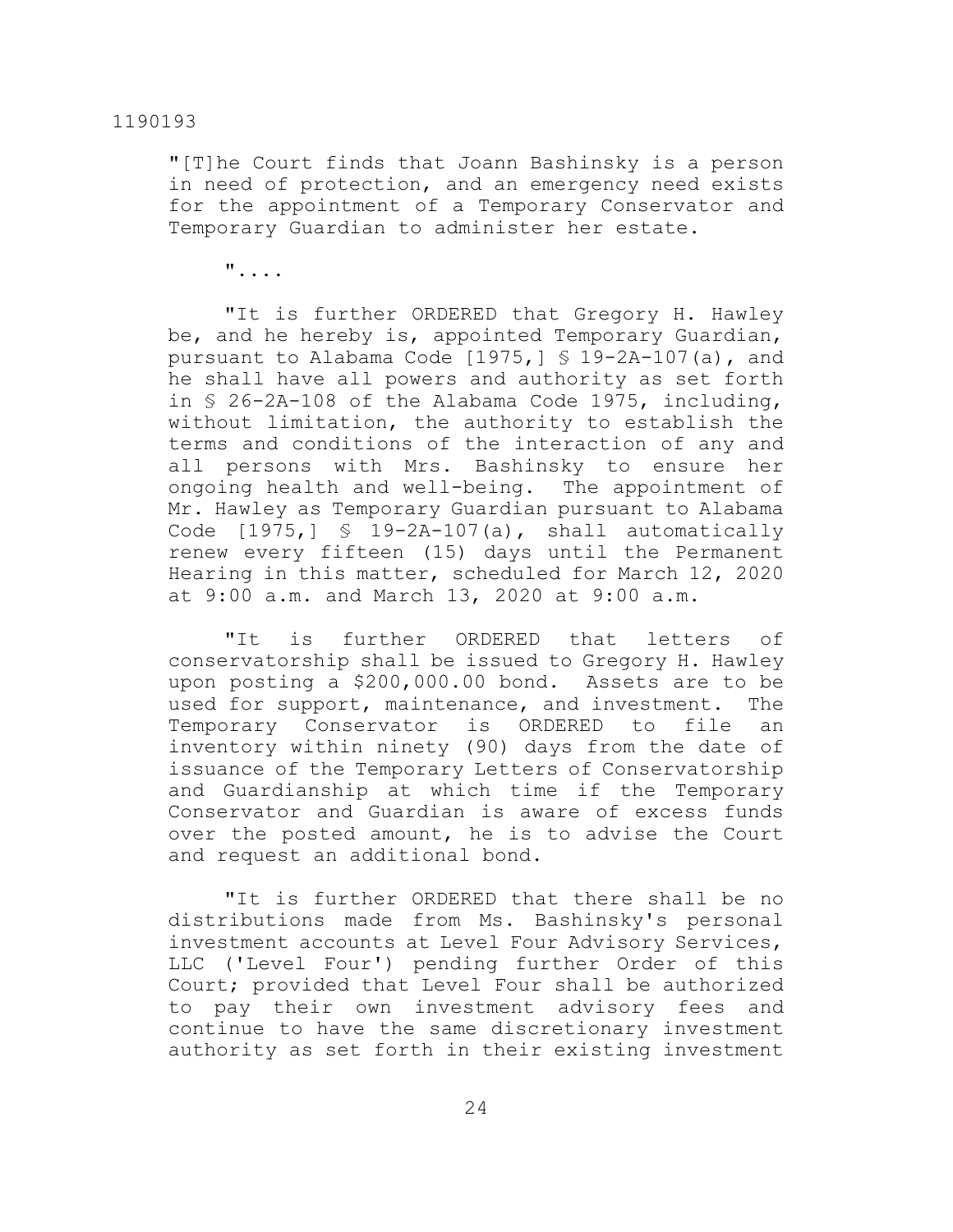advisory agreement with Mrs. Bashinsky, pending further Order of this Court.

"It is further ORDERED that any authority that Mrs. Bashinsky currently has with respect to any of the accounts of SYB, Inc. and the Bashinsky Foundation is hereby rescinded, pending further Order of this Court.

"It is further ORDERED that all powers of attorney previously executed by Mrs. Bashinsky are hereby rescinded pending further Order of this Court."

(Capitalization in original.)

On November 7, 2019, Hawley filed a "Motion for Instructions" concerning several issues, including how it should be determined who would select Ms. Bashinsky's new attorneys. On November 25, 2019, Susan Walker, an attorney who had entered an appearance on behalf of Ms. Bashinsky, filed a "Motion for Reconsideration of Order Appointing Temporary Conservator and Guardian." On December 2, 2019, Walker filed the present petition for a writ of mandamus on behalf of Ms. Bashinsky. On December 5, 2019, Judge King entered a written order that stated, in part:

"This is a case of first impression in my nearly nineteen years as a Jefferson County Probate Judge regarding the issue of whether an individual who has been determined to be mentally incapacitated in a court hearing may employ legal counsel to represent their interests in a Guardianship and/or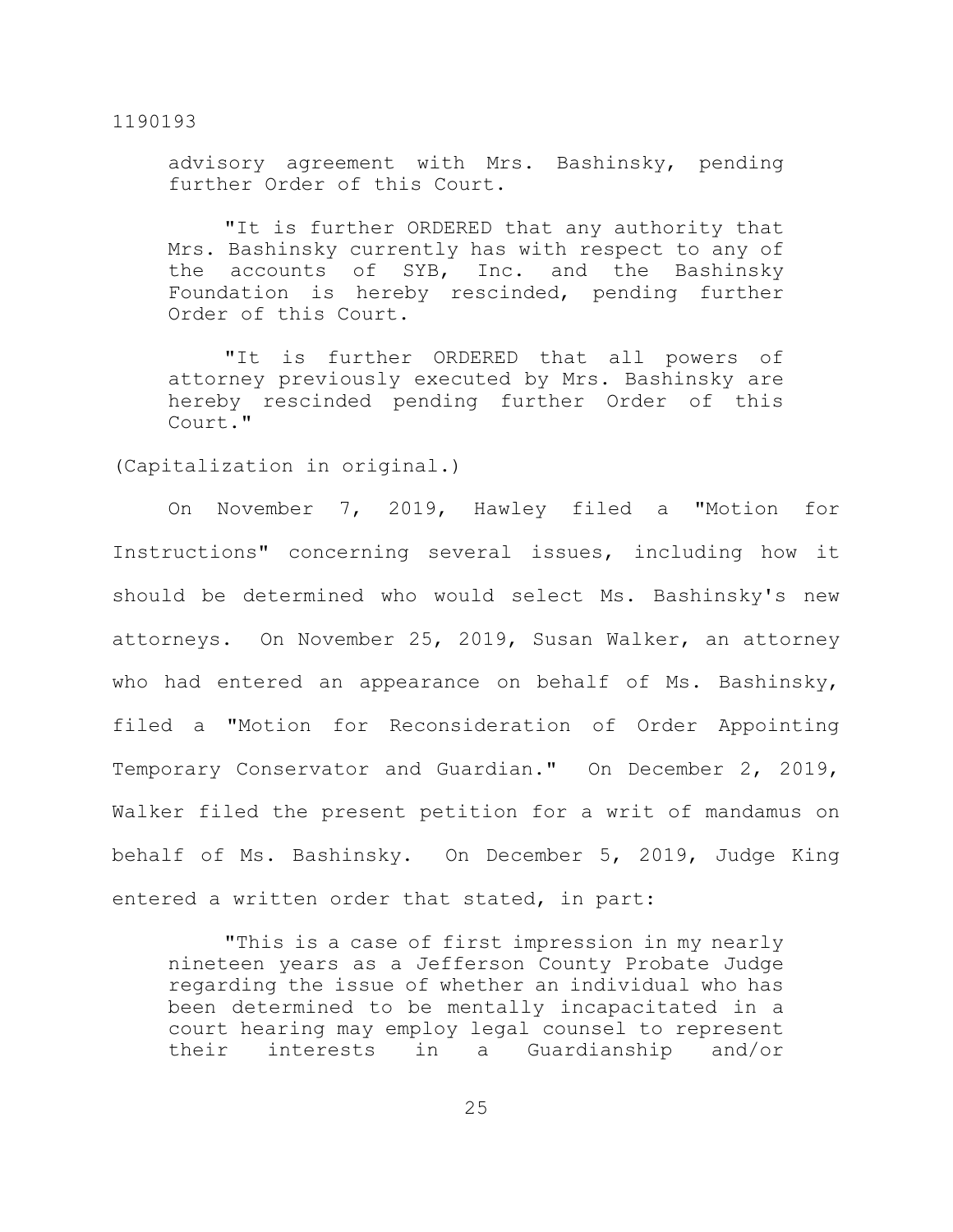Conservatorship hearing. It should be noted that a Guardian ad litem has been appointed by the Court to represent the incapacitated individual."

In that order, Judge King set a hearing for January 9, 2020, to discuss the issue of Ms. Bashinsky's representation. On January 7, 2020, this Court ordered answers and briefs and stayed all proceedings in the probate court.

## II. Standard of Review

"Mandamus is an extraordinary remedy and will be granted only where there is '(1) a clear legal right in the petitioner to the order sought; (2) an imperative duty upon the respondent to perform, accompanied by a refusal to do so; (3) the lack of another adequate remedy; and (4) properly invoked jurisdiction of the court.' Ex parte Alfab, Inc., 586 So. 2d 889, 891 (Ala. 1991)."

Ex parte Ocwen Fed. Bank, FSB, 872 So. 2d 810, 813 (Ala. 2003).

The two primary arguments raised in Ms. Bashinsky's mandamus petition are that the probate court lacked personal jurisdiction over her because she was not properly served with the emergency petition and that her basic due-process rights were violated because the probate court disqualified her attorneys and did not allow her the opportunity to retain new counsel so that she could be heard in the October 17, 2019, hearing on the emergency petition. Additionally,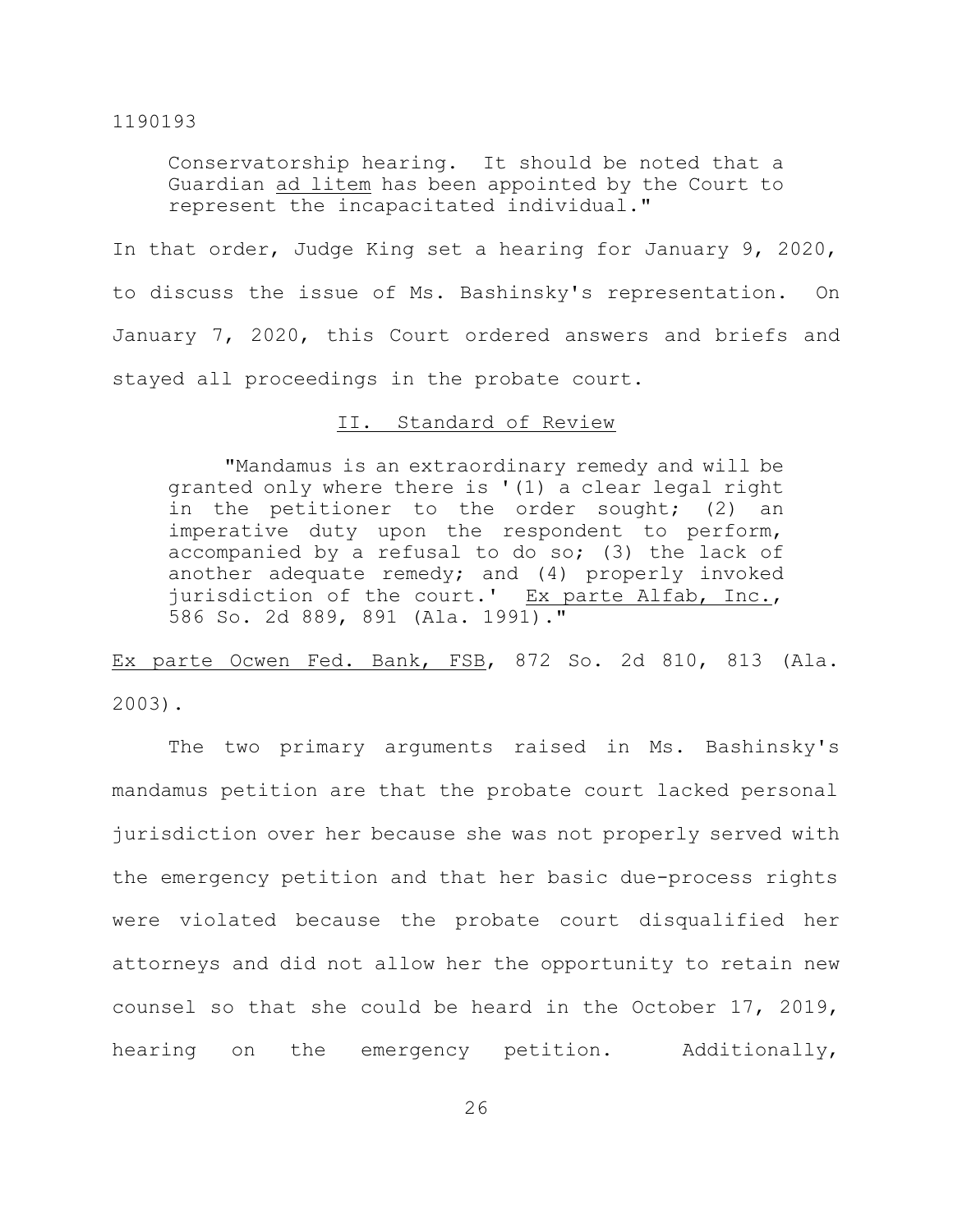Ms. Bashinsky contends that subject-matter jurisdiction is absent because, she says, McKleroy and Townsend lacked "standing" to file the emergency petition.

As to Ms. Bashinsky's final argument, "a lack of subject-matter jurisdiction may be raised at any time, and ... the question of subject-matter jurisdiction is reviewable by a petition for a writ of mandamus." Ex parte Flint Constr. Co., 775 So. 2d 805, 808 (Ala. 2000). With respect to Ms. Bashinsky's two primary arguments, we acknowledge that the probate court did not consider them, which ordinarily would preclude our reviewing them. See, e.g., Ex parte Flowers, 991 So. 2d 218, 225 (Ala. 2008) ("'In determining whether the trial court [exceeded] its discretion, this [C]ourt is bound by the record and cannot consider a statement or evidence in brief that was not before the trial court.'" (quoting Ex parte Baker, 459 So. 2d 873, 876 (Ala. 1984))). However, "[m]andamus will lie to direct a trial court to vacate a void judgment or order," Ex parte Sealy, L.L.C., 904 So. 2d 1230, 1232 (Ala. 2004), and "[i]f a court lacks jurisdiction of a particular person, or if it denied that person due process, then the court's judgment is void." Ex parte Pate, 673 So. 2d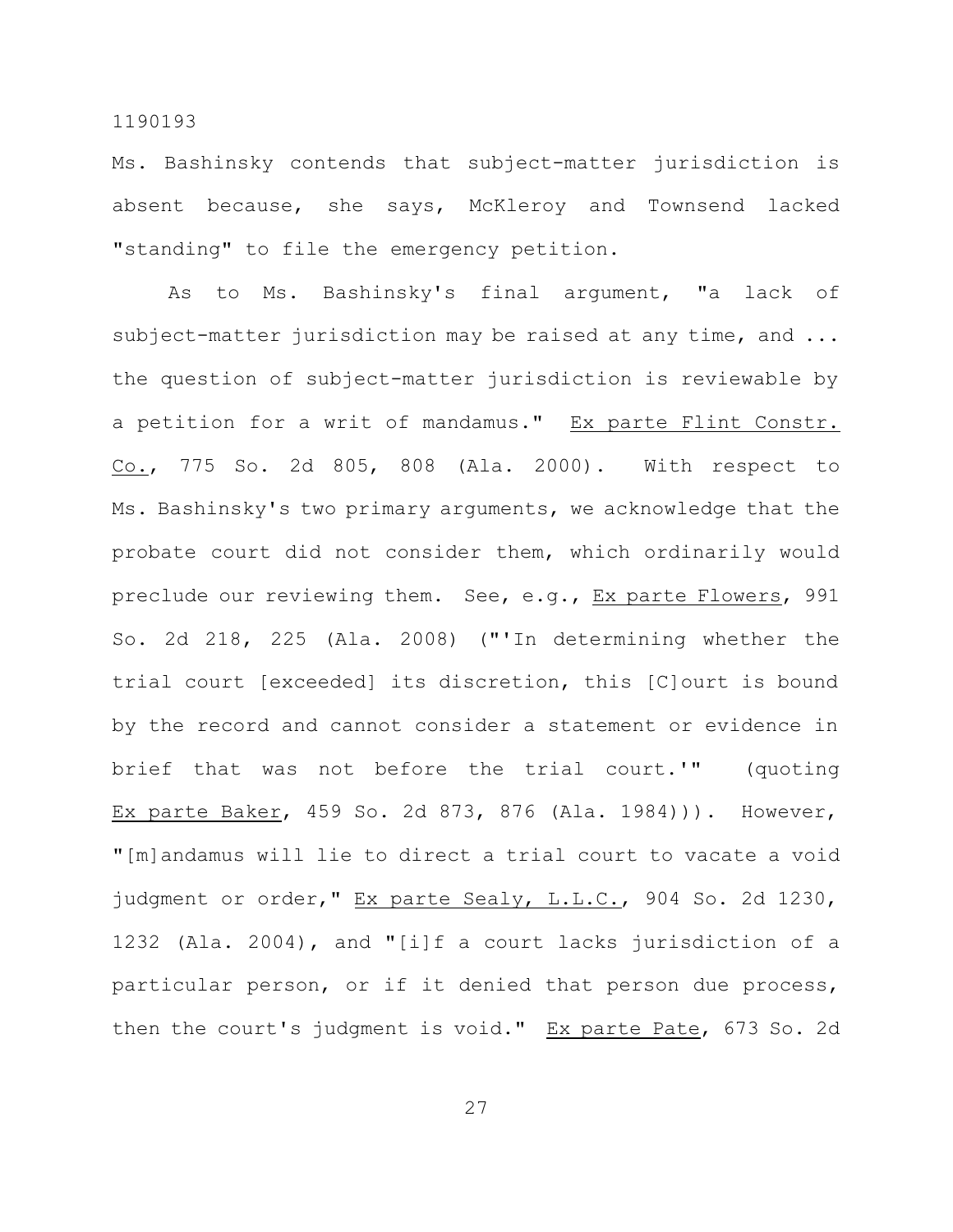427, 429 (Ala. 1995). See also Ex parte Third Generation, Inc., 855 So. 2d 489, 493, 492 (Ala. 2003) (observing that "'a want of due process ... voids a judgment'" when the "foundation for declaring a judgment void[] refers to procedural, rather than substantive, due process" (quoting Neal v. Neal, 856 So. 2d 766, 782 (Ala. 2002) (emphasis omitted))). Ms. Bashinsky's two primary arguments raise issues of procedural due process -- notice and opportunity to be heard -- that could render the probate court's underlying judgment on the emergency petition void. Therefore, a mandamus petition is an appropriate method of seeking review of the trial court's judgment as to those two issues.

#### III. Analysis

At the outset, we note that in her mandamus petition Ms. Bashinsky appears to challenge both the emergency petition and the permanent petition. However, the only orders that the probate court has issued in this case pertain to the emergency petition. Therefore, any potential defects with respect to the permanent petition are not before us because the probate court has not ruled on the permanent petition. Accordingly, Ms. Bashinsky's mandamus petition insofar as it seeks relief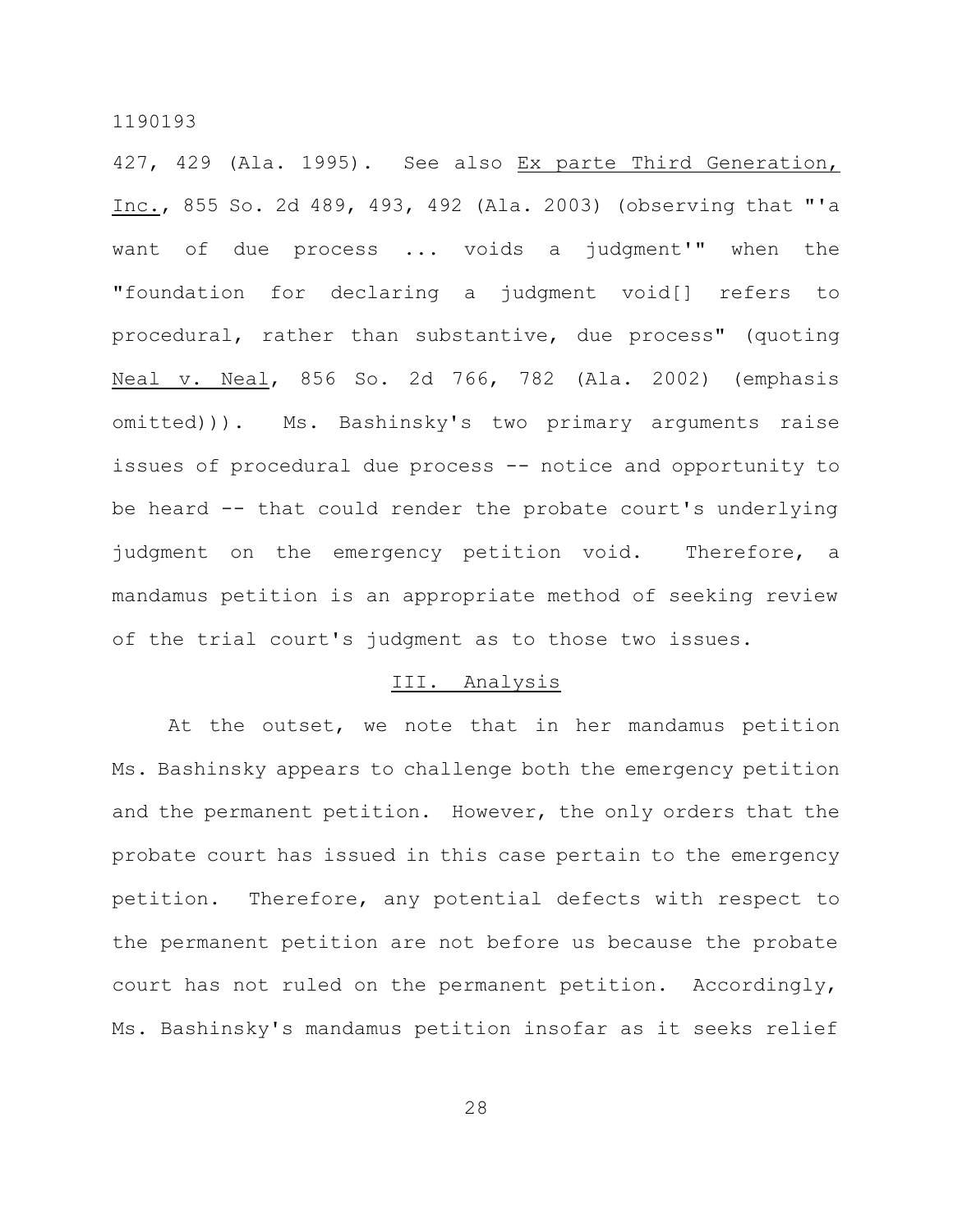with respect to the permanent petition is due to be denied because the probate court has not entered a ruling adverse to her concerning that petition.

Having clarified what is properly before us for review, we begin by addressing Ms. Bashinsky's "standing" argument. Ms. Bashinsky cursorily argues that "McKleroy and Townsend lack standing to bring the [emergency petition]" because neither person has a "familial relationship with Joann Bashinsky." Ms. Bashinsky's brief, pp. 18, 19.

We first note, as we have done on many occasions, that "the concept of standing was developed '"for public law" cases, ... not "private law" cases,' and thus [we have] removed the gate-keeping function of standing from private-law cases." Ex parte Wilcox Cty. Bd. of Educ., 218 So. 3d 774, 779 n.7 (Ala. 2016) (quoting Ex parte BAC Home Loans Servicing, LP, 159 So.3d 31, 44 (Ala. 2013)). Thus, the alleged error about which Ms. Bashinsky complains -- whether McKleroy and Townsend are proper parties to file a petition for guardianship and conservatorship under the Alabama Uniform Guardianship and Protective Proceedings Act, § 26-2A-1 et seq., Ala. Code 1975 ("the AUGPPA") -- does not implicate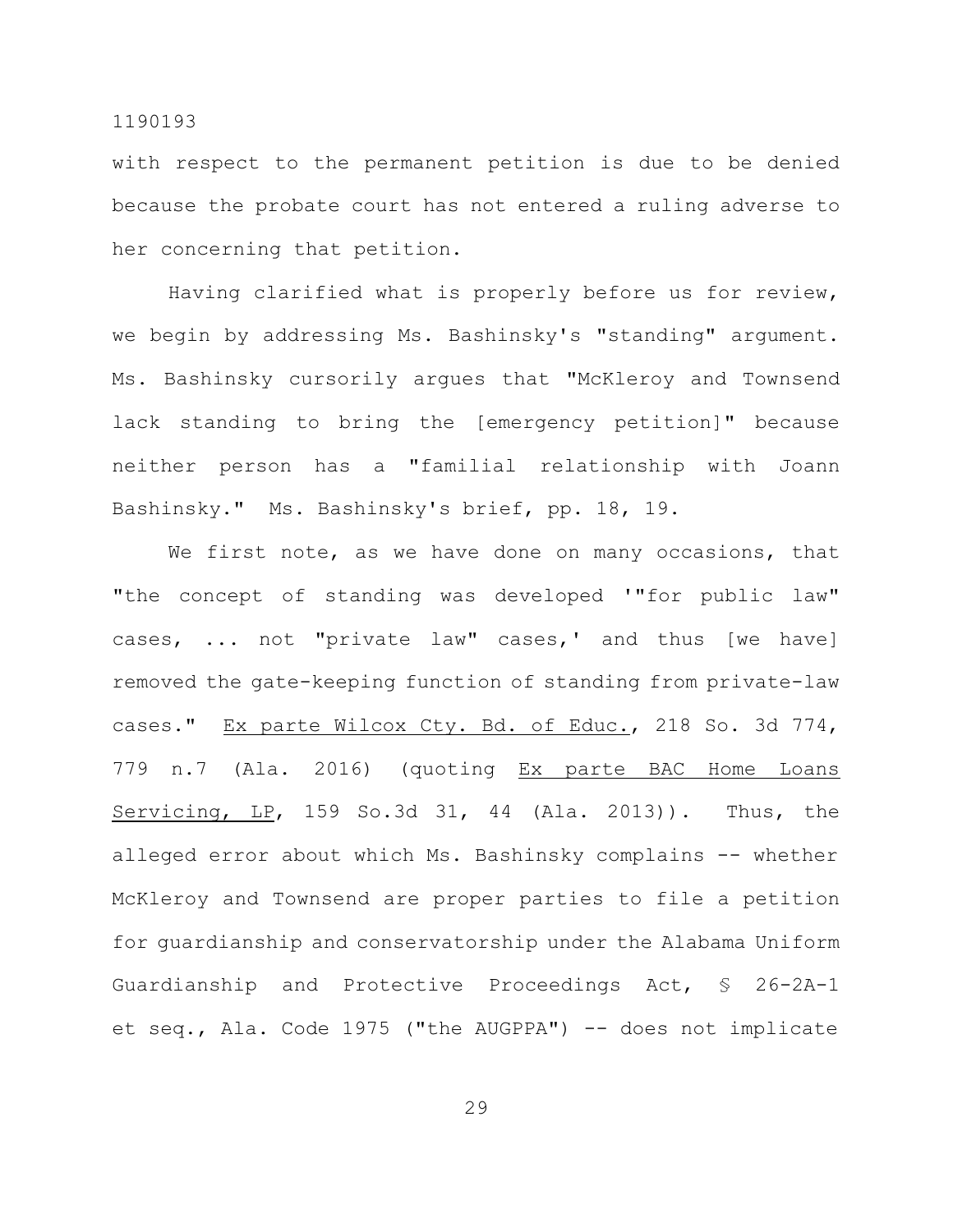standing but is rather more akin to a real-party-in-interest issue. See Dennis v. Magic City Dodge, Inc., 524 So. 2d 616, 618 (Ala. 1988) (explaining that "'the real party in interest principle is a means to identify the person who possesses the right sought to be enforced'" (quoting 6 C. Wright & A. Miller, Federal Practice & Procedure § 1542 (1971))). Consequently, it is doubtful that this issue is susceptible to mandamus review. Compare Ex parte Sterilite Corp. of Alabama, 837 So. 2d 815, 818 (Ala. 2002) (declining to consider the argument that plaintiff is not a real party in interest as a basis for mandamus relief when the petitioner had confined its arguments to standing), with Ex parte 4tdd.com, Inc., [Ms. 1180262, March 27, 2020] So. 3d , (Ala. 2020) (noting that "[t]his Court has held that a mandamus petition is the proper method by which to review the issue whether a party should be allowed to proceed as the real party in interest, albeit in the context of issues arising from the trial court's determination pursuant to Rule 17, Ala. R. Civ. P.").

In any event, Ms. Bashinsky's argument is plainly refuted by the relevant provisions of the AUGPPA, which contain no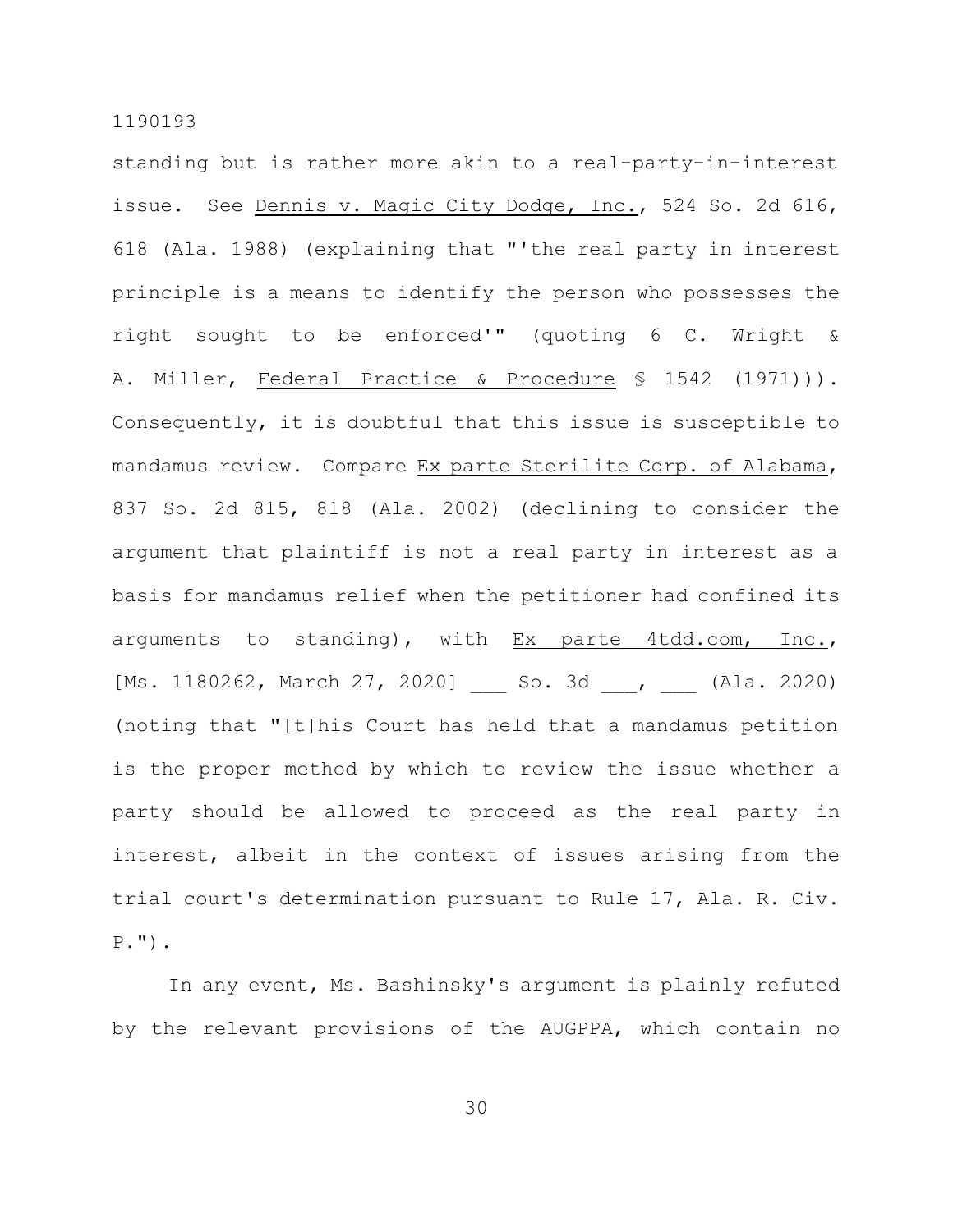requirement that a petitioner seeking a guardianship or a conservatorship have a familial relationship with the person who is the subject of the petition. Section 26-2A-102(a), Ala. Code 1975, provides: "(a) Except as provided by subsection (e), an incapacitated person or any person interested in the welfare of the incapacitated person may petition for appointment of a limited or general quardian."<sup>12</sup> (Emphasis added.) Section 26-2A-133(a), Ala. Code 1975, provides:

"(a) The person to be protected or any person who is interested in the estate, affairs, or welfare of the person, including a parent, child, guardian, custodian, or any person who would be adversely affected by lack of effective management of the person's property and business affairs may petition for the appointment of a conservator or for other appropriate protective order."

(Emphasis added.) Although some of the facts appear to indicate that McKleroy and Townsend are no longer employed by Ms. Bashinsky, it appears from the information before us that those two people, who have had connections with Ms. Bashinsky for decades, nonetheless have an interest in her welfare.

 $12$ Section 26-2A-102(e), Ala. Code 1975, concerns parents, custodial parents, or adult custodial siblings of an incapacitated adult child who seek appointment of a guardian for the adult child and therefore is not relevant in this case.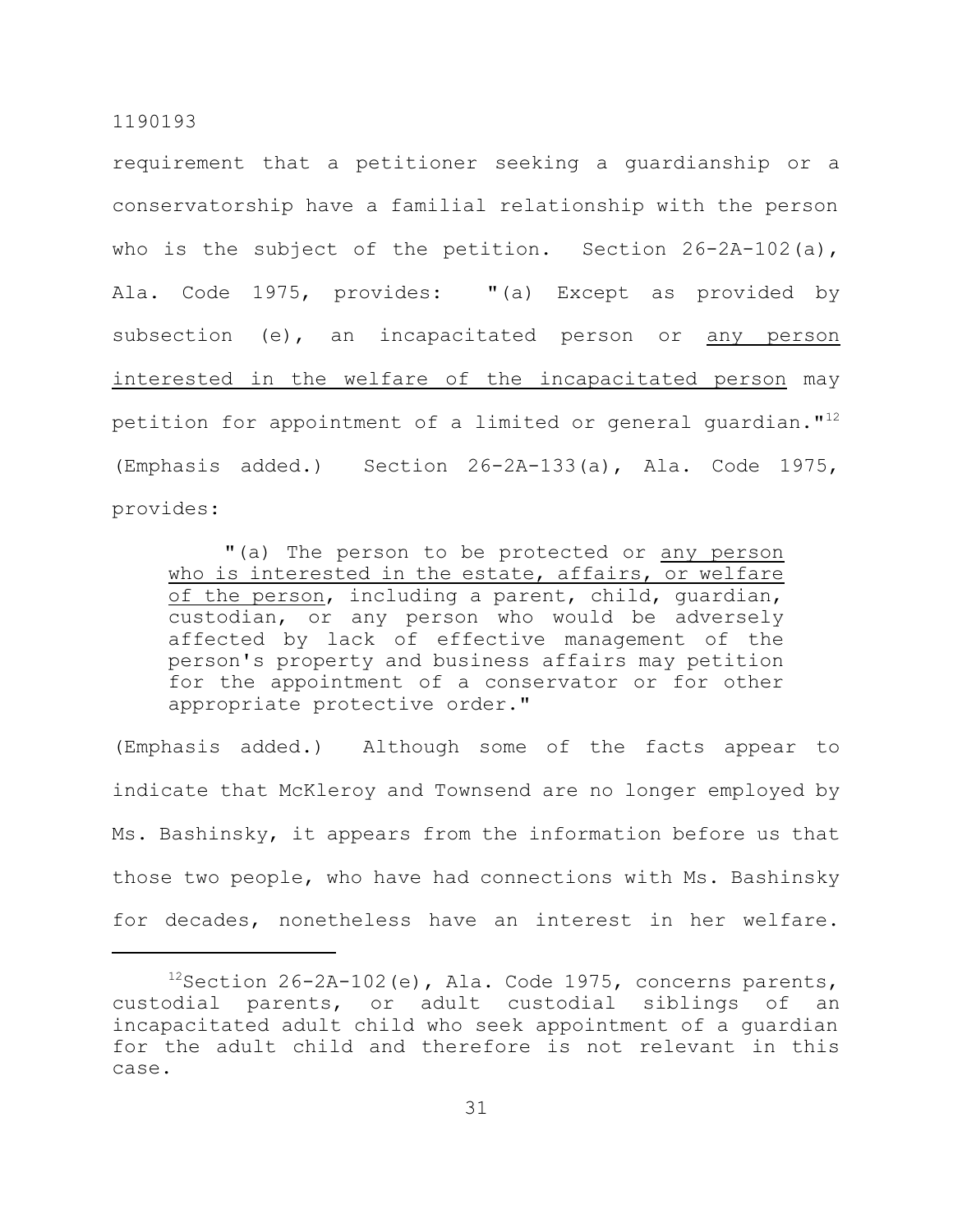Thus, Ms. Bashinsky's "standing" argument is not a valid ground for voiding the probate court's orders.

As we have already noted, Ms. Bashinsky has presented two arguments as to why the probate court's orders disqualifying her counsel and appointing a temporary guardian and conservator are void: (1) She asserts a defect in personal jurisdiction based on the lack of proper service of process of the emergency petition; and (2) she asserts a fundamental lack of due process as a result of the disqualification of her counsel at the outset of the October 17, 2019, hearing on the emergency petition.

With respect to her argument on service of process, Ms. Bashinsky notes that this Court has stated: "The jurisdiction of the probate court in the premises attaches upon the filing of a proper petition and the service of summons and notice upon the alleged non compos mentis." Prestwood v. Prestwood, 395 So. 2d 8, 11–12 (Ala. 1981). She further observes that § 26-2A-33, Ala. Code 1975, of the AUGPPA provides: "Unless specifically provided to the contrary in this chapter or inconsistent with its provisions, the rules of civil procedure including the rules concerning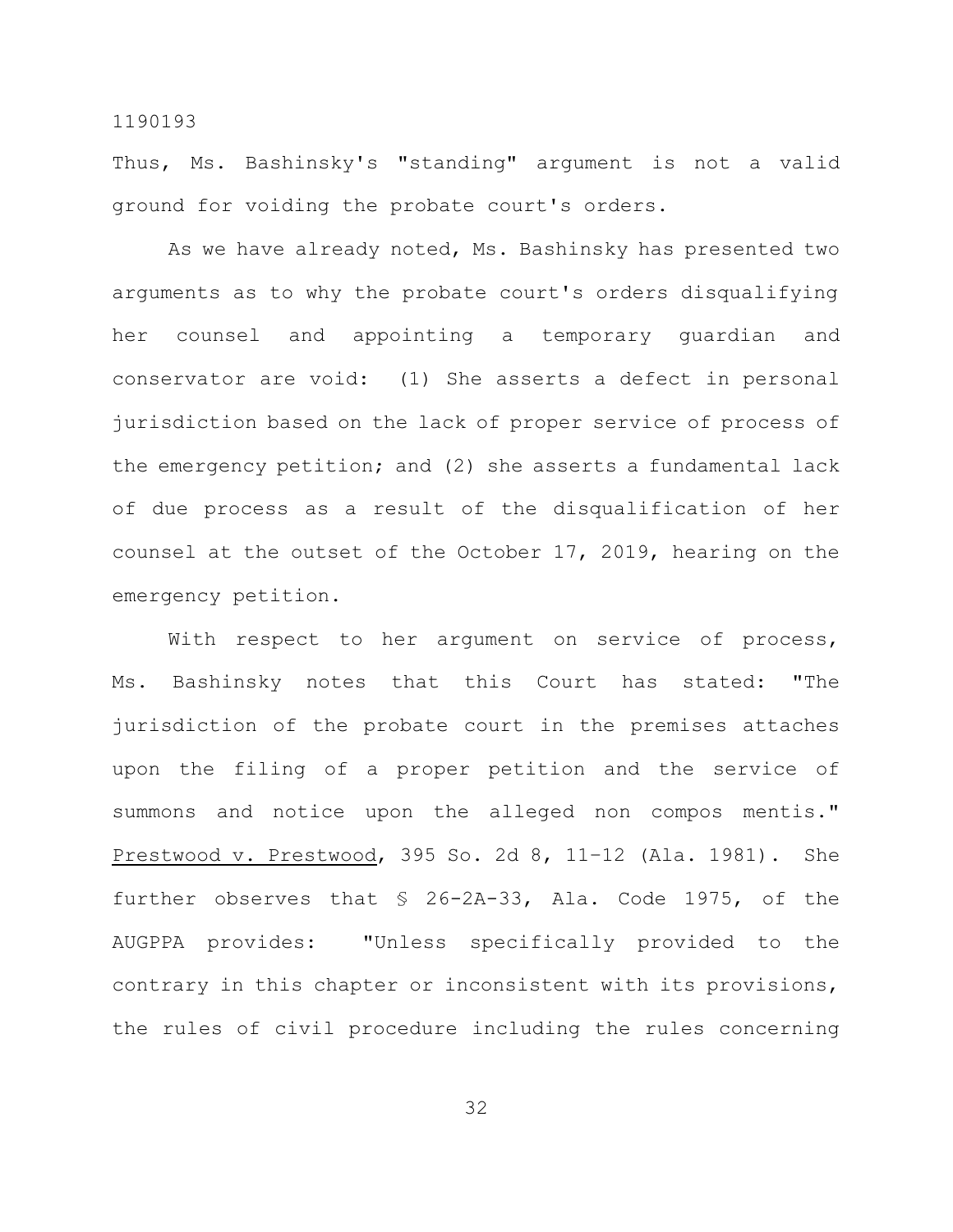vacation of orders and appellate review govern proceedings under this chapter." Rule 4(a)(1), Ala. R. Civ. P., states:

"Upon the filing of the complaint, or other document required to be served in the manner of an original complaint, the clerk shall forthwith issue the required summons or other process for service upon each defendant. Upon request of the plaintiff separate or additional summons shall issue at any time against any defendant."

Moreover, this Court has stated that a "[f]ailure of proper service under Rule 4 deprives a court of jurisdiction and renders its judgment void." Ex parte Pate, 673 So. 2d at 428-29. Finally, and most specifically with respect to the AUGPPA, § 26-2A-103, Ala. Code 1975, provides, in part:

"(a) In a proceeding for the appointment of a guardian of an incapacitated person, and, if notice is required in a proceeding for appointment of a temporary guardian, notice of hearing must be given to each of the following:

"(1) The person alleged to be incapacitated, her or his spouse (if any), and adult children, or if none, parents;

"....

"(c) Notice must be served personally on the alleged incapacitated person. Notices to other persons as required by subsection (a)(1) must be served personally if the person to be notified can be found within the state. In all other cases, required notices must be given as provided in Section 26-2A-50[, Ala. Code 1975]."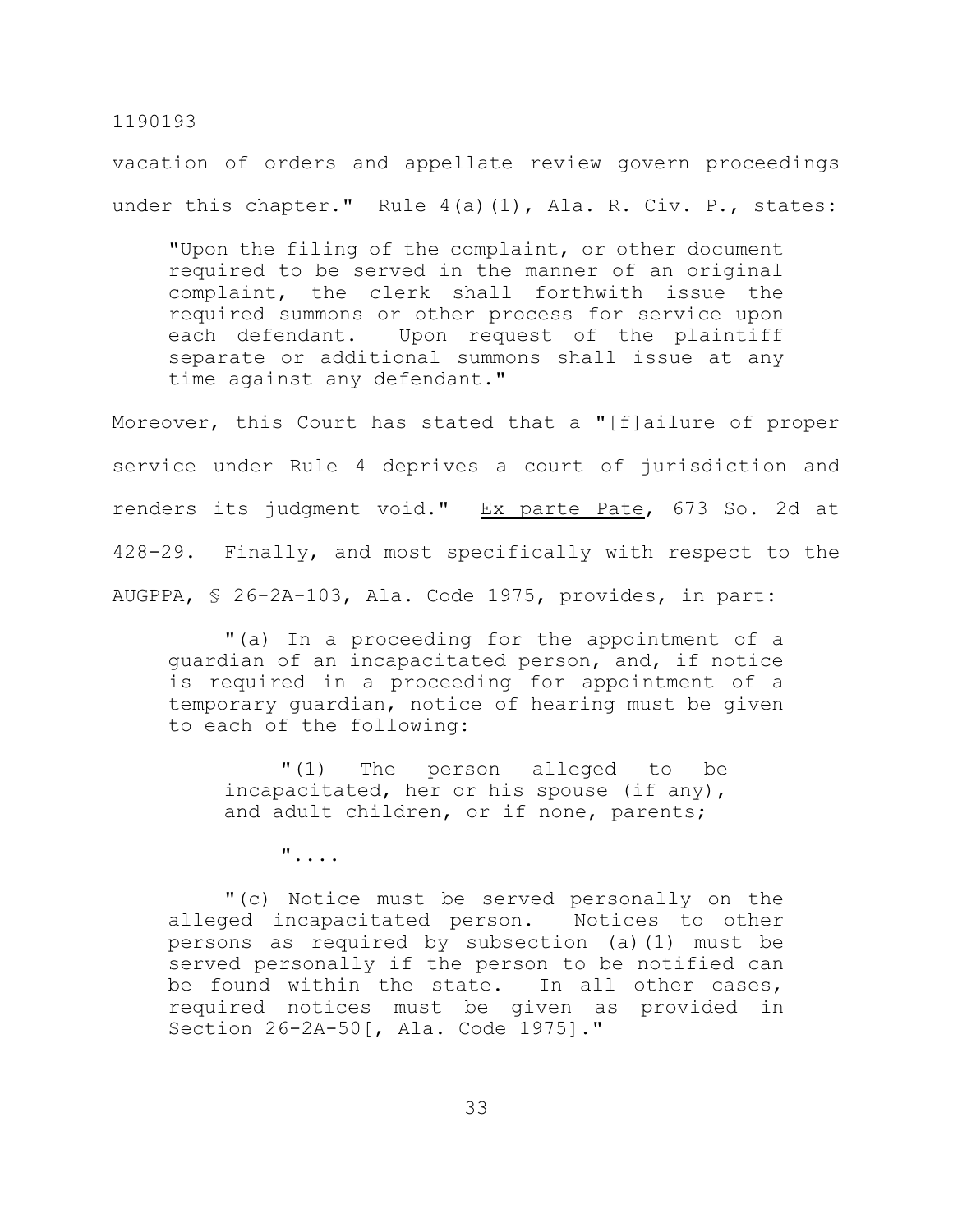Section 26-2A-134(a), Ala. Code 1975, provides, in pertinent part, that, "[o]n a petition for appointment of a conservator or other protective order, the requirements for notice described in Section 26-2A-103 apply ...."

With respect to Ms. Bashinsky's argument that she was deprived of due process at the October 17, 2019, hearing on the emergency petition by the disqualification of her counsel and the probate court's refusal to allow her to obtain new counsel, she notes that § 26-2A-102, Ala. Code 1975, of the AUGPPA provides, in part:

"(b) After the filing of a petition, the court shall set a date for hearing on the issue of incapacity so that notices may be given as required by Section 26-2A-103, [Ala. Code 1975,] and, unless the allegedly incapacitated person is represented by counsel, appoint an attorney to represent the person in the proceeding. The person so appointed may be granted the powers and duties of a guardian ad litem. ...

"(c) A person alleged to be incapacitated is entitled to be present at the hearing in person. The person is entitled to be represented by counsel, to present evidence, to cross-examine witnesses, including the court-appointed physician or other qualified person and any court representative, and upon demand to trial by jury as provided in Section 26-2A-35[, Ala. Code 1975]. The issue may be determined at a closed hearing if the person alleged to be incapacitated or counsel for the person so requests."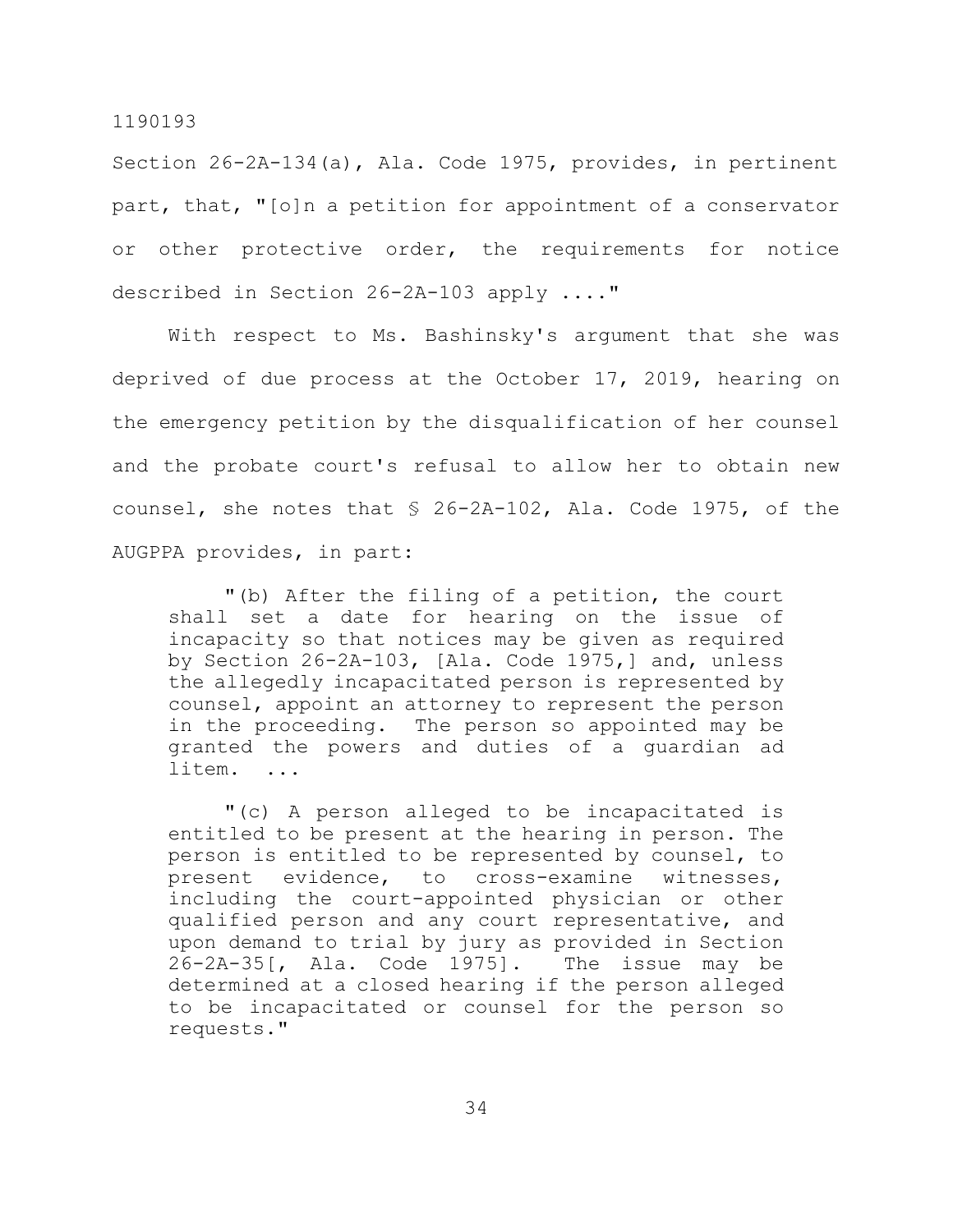(Emphasis added.) The analogous provision in the AUGPPA regarding a petition for conservatorship is § 26-2A-135, Ala. Code 1975, which provides, in part:

"(b) Upon receipt of a petition for appointment of a conservator or other protective order for reasons other than minority, the court shall set a date for hearing. Unless the person to be protected has chosen counsel, the court shall appoint an attorney to represent the person who may be granted the powers and duties of a guardian ad litem. ...

"....

"(d) The person to be protected is entitled to be present at the hearing in person. When the person to be protected is not present in person at the hearing, the court, before proceeding at the hearing in the person's absence, must determine that the person's absence is in the best interest of the person to be protected. At the request of the person to be protected, the person is entitled to be represented by counsel, at the person's expense, to present evidence, to cross-examine witnesses, including any court-appointed physician or other qualified person and any court representative, and upon demand to trial by jury as provided in Section 26-2A-35. The issue may be determined at a closed hearing if the person to be protected or counsel for the person so requests."

Ms. Bashinsky contends that the probate court clearly violated §§ 26-2A-102 and 26-2A-135 by disqualifying her chosen counsel and not affording her the opportunity to obtain new counsel and to present evidence or to cross-examine witnesses at the October 17, 2019, hearing.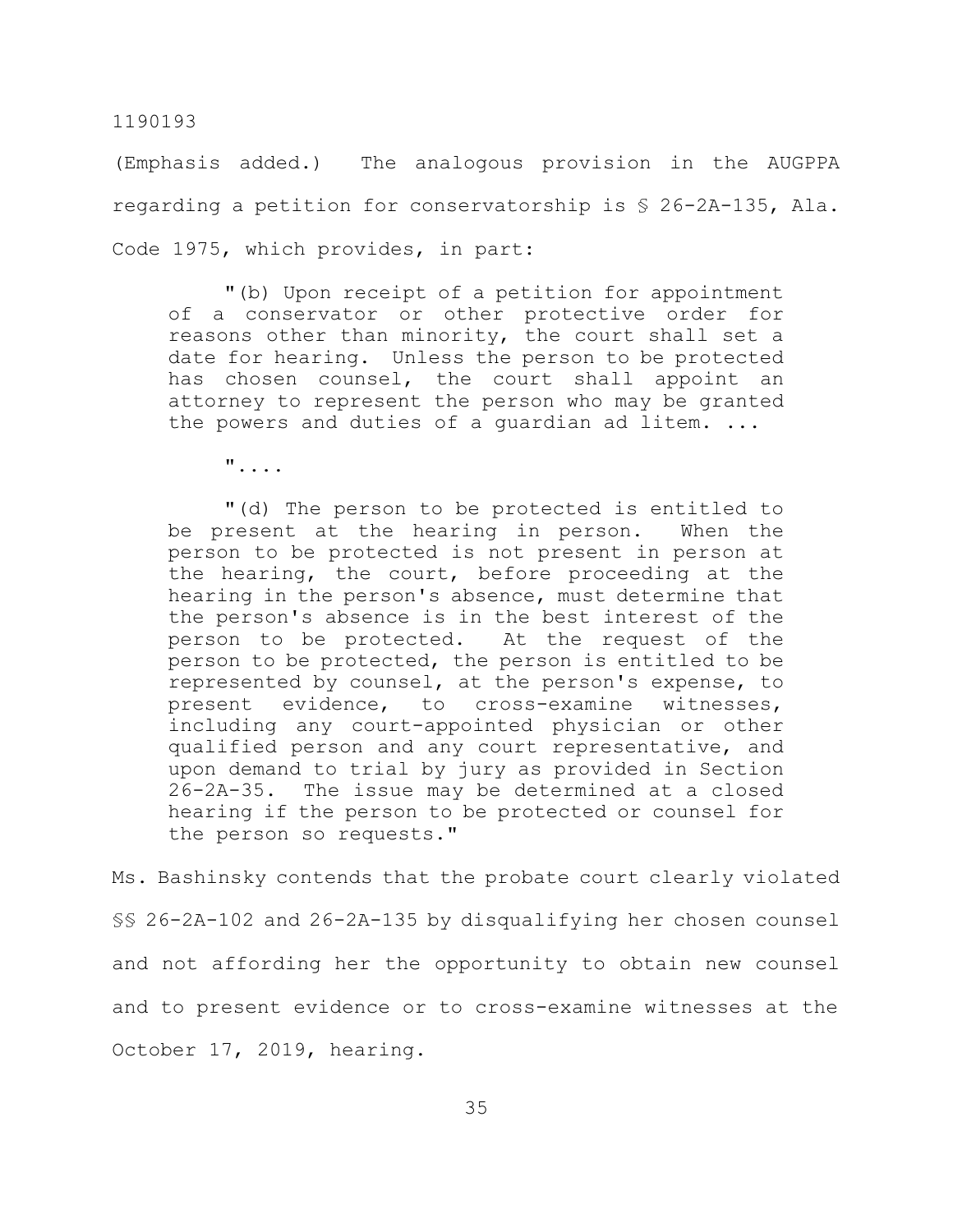McKleroy and Townsend, as well as Judge King, have the same core response to both of the foregoing arguments. They do not deny that Ms. Bashinsky was not properly served with the summons and the emergency petition, and they concede that her attorneys were disqualified from representing her at the outset of the October 17, 2019, hearing and that those attorneys were not permitted to present arguments on Ms. Bashinsky's behalf or to cross-examine witnesses in that hearing. They also concede that her guardian ad litem, Gwin, stated in the October 17, 2019, hearing that he would not and could not serve as Ms. Bashinsky's attorney in that hearing. They contend, however, that the notice and counsel requirements provided in §§ 26-2A-102, 26-2A-103, 26-2A-134, and 26-2A-135 pertain to permanent petitions seeking a guardianship and/or conservatorship, not to an emergency petition, which was the subject of the October 17, 2019, hearing. McKleroy, Townsend, and Judge King all contend, in the case of an emergency petition, that no notice is required to be provided to the person the petition seeks to protect and that the hearing may be held ex parte, and thus, they say, the protected person is not entitled to representation by counsel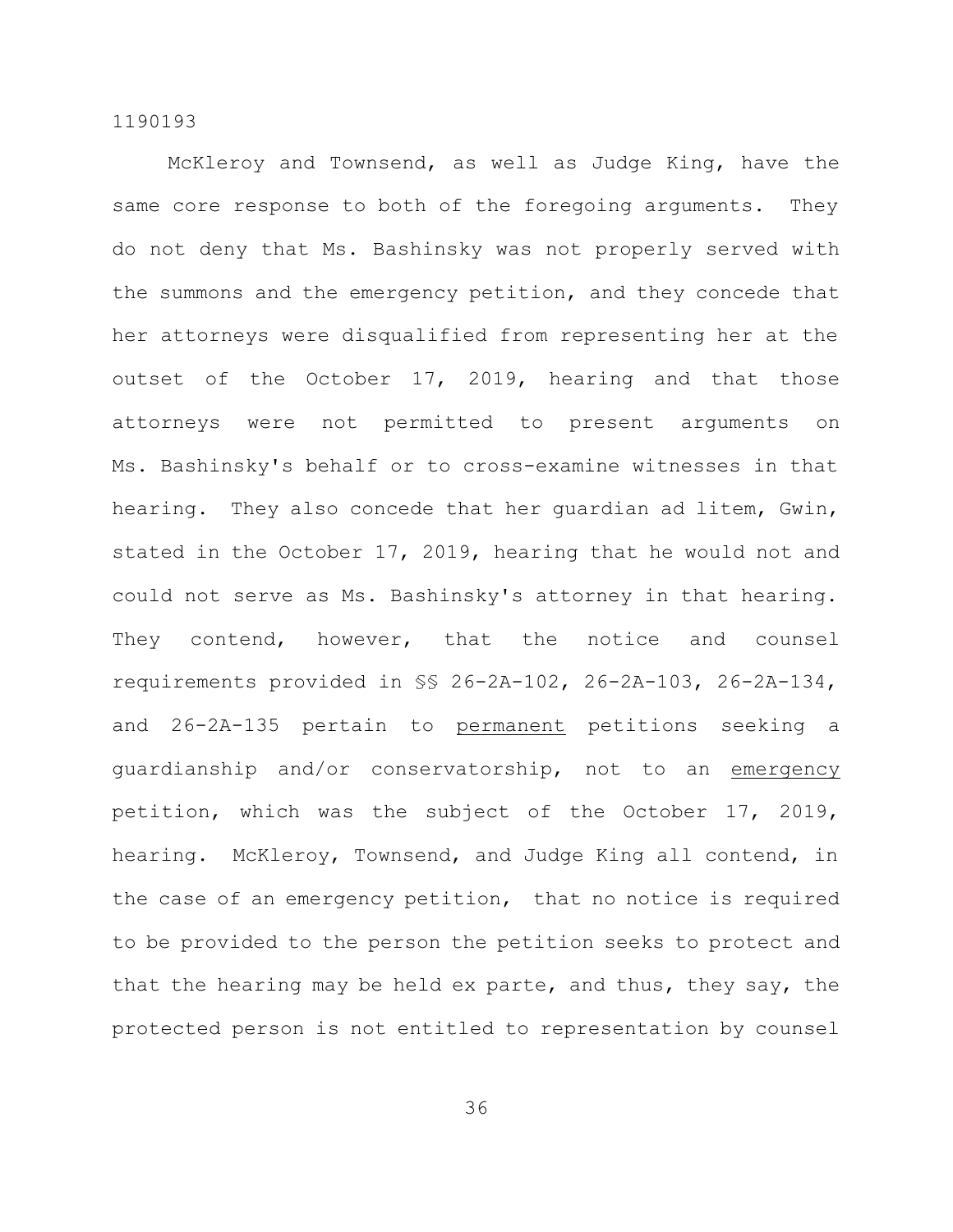at a hearing on an emergency petition. In support of these contentions, McKleroy, Townsend, and Judge King cite  $$ 26-2A-107(a)$ , Ala. Code 1975, and  $$ 26-2A-136(b) (1)$ , Ala. Code 1975. Section 26-2A-107(a) provides:

"(a) If an incapacitated person has no guardian, an emergency exists, and no other person appears to have authority to act in the circumstances, on appropriate petition the court, without notice, may appoint a temporary guardian whose authority may not extend beyond 30 days and who may exercise those powers granted in the order."

(Emphasis added.) Section 26-2A-136(b)(1) provides:

"(b) The court has the following powers that may be exercised directly or through a conservator in respect to the estate and business affairs of a protected person:

"(1) While a petition for appointment of a conservator or other protective order is pending and after preliminary hearing and without notice, the court may preserve and apply the property of the person to be protected as may be required for the support of the person or dependents of the person."

(Emphasis added.) McKleroy, Townsend, and Judge King argue that, because the foregoing provisions allow a temporary guardian or conservator to be appointed without notice, it follows that the other provisions of the AUGPPA listing notice and counsel requirements do not apply in the case of an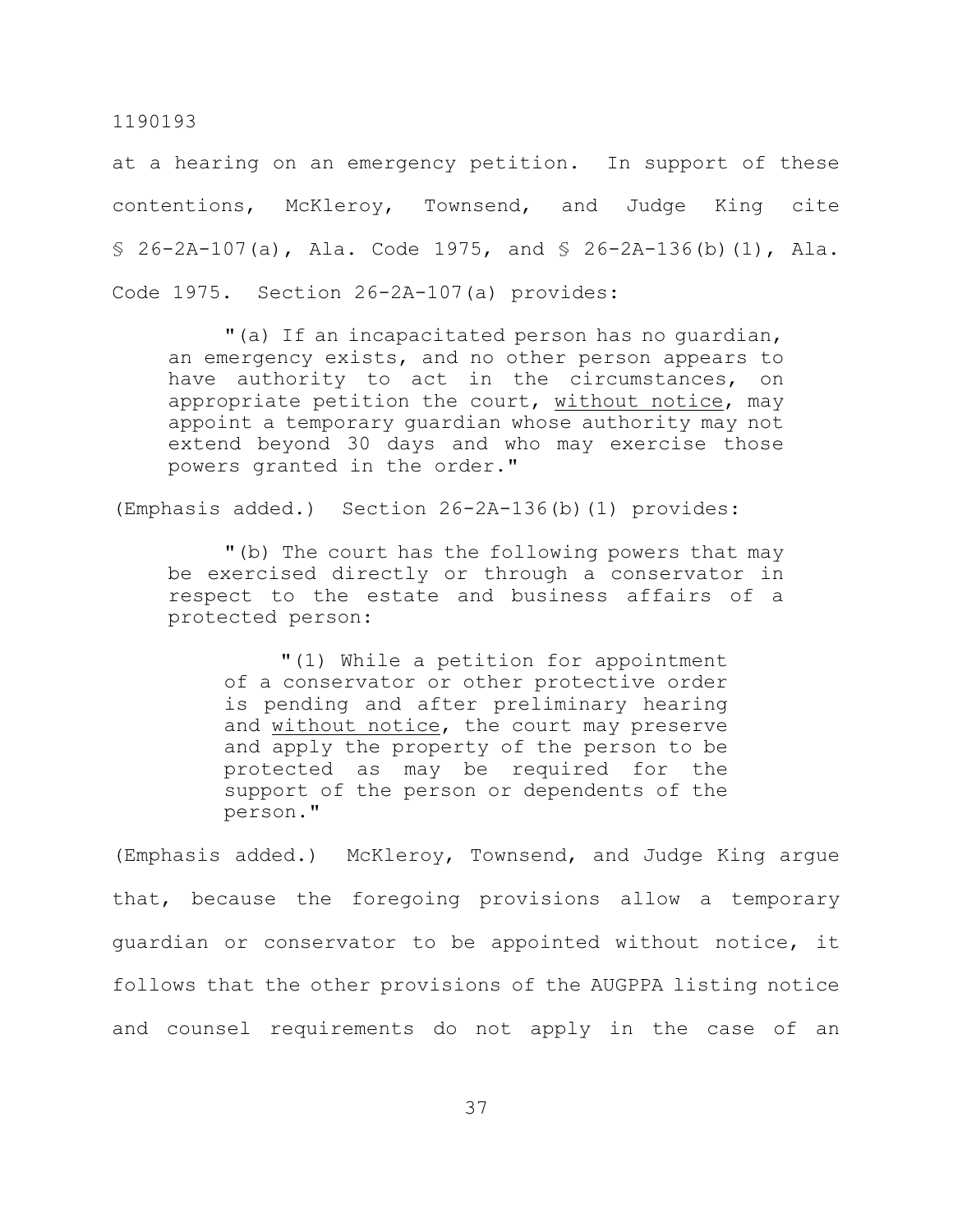emergency petition and that Judge King acted within his discretion in granting the temporary guardianship and conservatorship and in disqualifying Ms. Bashinsky's counsel.

Ms. Bashinsky responds by noting that the commentary to § 26-2A-107 specifically observes that "[s]ubsection (a) requires an 'emergency' situation for its application." She argues that no "emergency" existed in this case and that, therefore,  $\frac{1}{2}$  26-2A-107(a) and  $\frac{1}{2}$  26-2A-136(b)(1) do not apply. Ms. Bashinsky further argues that, although the AUGPPA itself does not contain a definition of the term "emergency," the Alabama Uniform Adult Guardianship and Protective Proceedings Jurisdiction Act, § 26-2B-101 et seq., Ala. Code 1975 ("the AUAGPPJA"), does define that term. Specifically, § 26-2B-201, Ala. Code 1975, provides, in part:

"(a) In this article, the following terms shall have the following meanings:

"(1) EMERGENCY. A circumstance that likely will result in substantial harm to a respondent's health, safety, or welfare, and for which the appointment of a guardian is necessary because no other person has authority and is willing to act on the respondent's behalf."

Ms. Bashinsky observes that this Court has stated that "[i]t is a fundamental principle of statutory construction that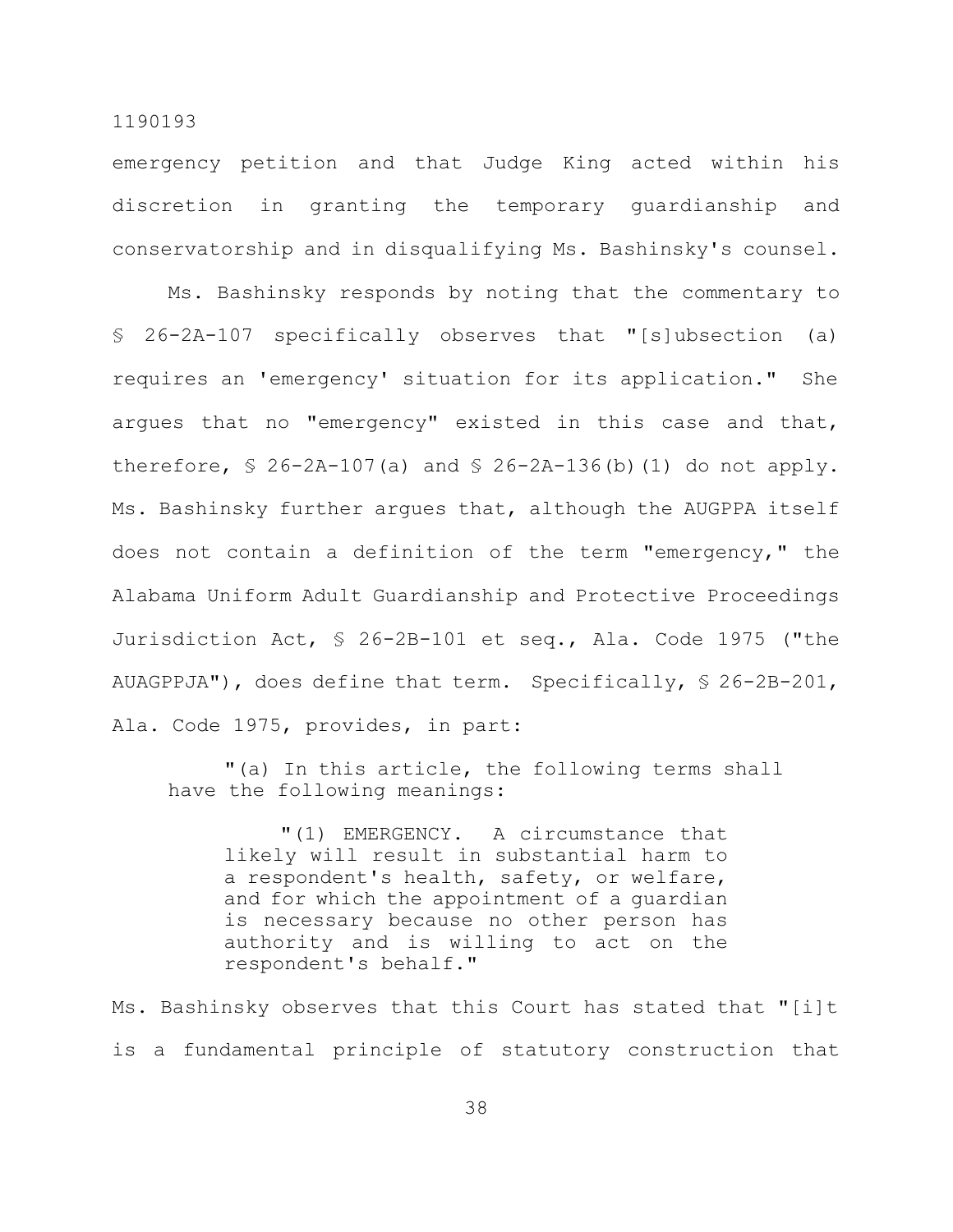statutes covering the same or similar subject matter should be construed in pari materia." Ex parte Johnson, 474 So. 2d 715, 717 (Ala. 1985). Ms. Bashinsky therefore contends that the definition of the term "emergency" in § 26-2B-201(a)(1) should be considered in pari materia with the discussion in § 26-2A-107(a) of an "emergency" petition for guardianship. She further asserts that nowhere in their petition did McKleroy and Townsend allege, much less demonstrate, that "substantial harm to [Ms. Bashinsky's] health, safety, or welfare" existed at the time they filed the emergency petition.

McKleroy and Townsend counter that the probate court "was not required to consider Section 26-2B-201(a)(1) in determining whether there was an emergency under the Emergency Statute [§ 26-2A-107(a)] applicable to guardianship" because that definition by its own terms applies only to Article 2 of the AUAGPPJA. McKleroy and Townsend's brief, p. 21. They assert that the AUAGPPJA only "relates to adult guardianship proceedings involving other states or countries," whereas the AUGPPA specifically applies to guardianship proceedings for protected persons originating in Alabama, as in this case.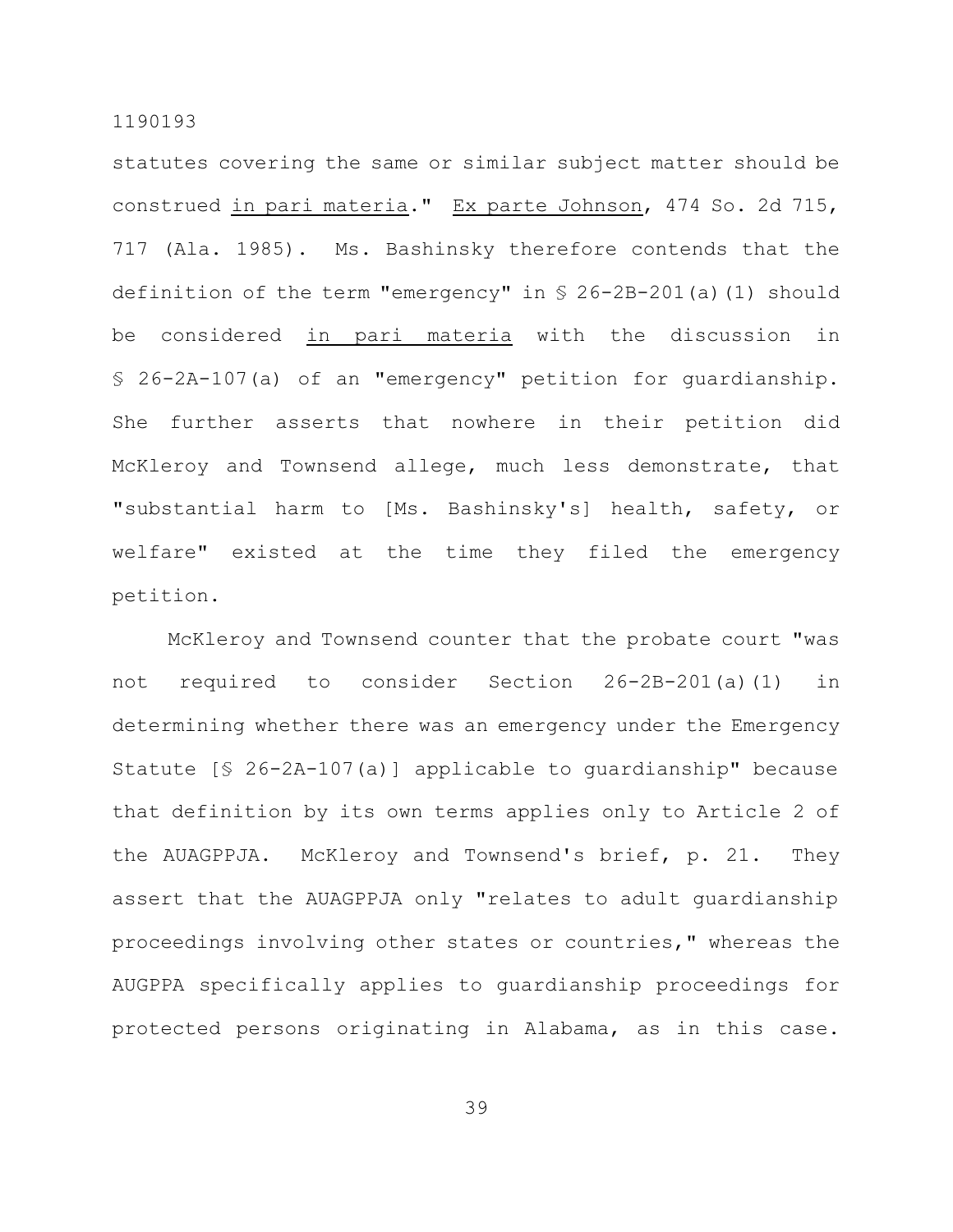Id., p. 21 n.3. Judge King echoes this argument, asserting: "AU[A]GPPJA deals with protective proceedings in the context of one state interacting with another state in connection with a protective proceeding involving incapacitate adults; hence the substantive circumstances are materially different in AU[A]GPPJA proceedings and AUGPPA proceedings." Judge King's brief, p. 26 n.6.

Rather than offer their own definition of what constitutes an "emergency" under the AUGPPA, McKleroy and Townsend, as well as Judge King, suggest that the meaning of the term is left open to the probate court's discretion. Thus, McKleroy and Townsend argue that, although  $$ 26-2A-136(b)(1)$ 

"is ordinarily used in emergency circumstances necessitating a temporary conservator, [it] does not describe any particular set of factual circumstances that are necessary for the Probate Court's order to be permissible. Accordingly, that Emergency Statute  $[$ 26-2A-136(b)(1)]$  leaves to the Probate Judge the authority and discretion to determine whether, based on his or her judicial experience and considered judgment in dealing with the population of potentially incapacitated persons, the appointment of a temporary conservator is appropriate."

McKleroy and Townsend's brief, p. 28. Judge King likewise contends: "The question whether there is an 'emergency' as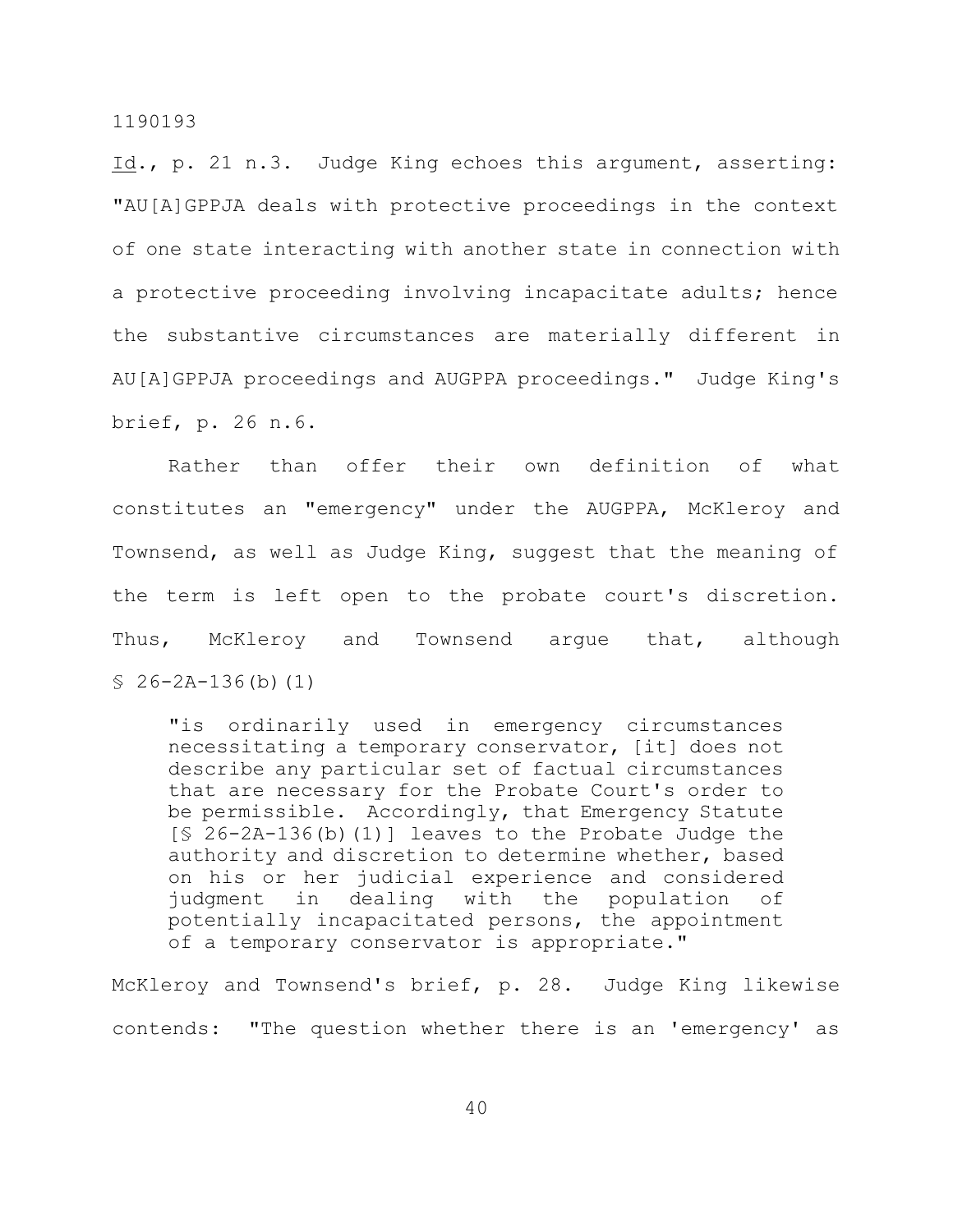set forth in §§ 26-2A-107(a) and 26-2A-136(b)(1) is a factual determination for the Probate Court to make." Judge King's brief, p. 26.

We reject the foregoing proposition. It does not follow that, because there is no specific definition of the term "emergency" in § 26-2A-107(a) and that term is not expressly used in  $\S$  26-2A-136(b)(1), what constitutes the legal definition of an "emergency" for purposes of appointing a temporary guardian or a temporary conservator is solely left to the discretion of the probate court. Often when a key word in a statute is not specifically defined it is because the word has a common usage, i.e., its meaning is widely understood. See, e.g., Ex parte Pepper, 185 Ala. 284, 294, 64 So. 112, 116 (1913) ("If nothing appears to the contrary, words and phrases employed in ... statutes should be interpreted as having the meaning popular signification accorded to them when appropriated for expression."). Cf. Hughes v. State, [CR-17-0768, Feb. 7, 2020] So. 3d , (Ala. Crim. App. 2020) (observing that, "when terms in a statute are terms that, in their common usage, can be understood by the average person, a statute is not void for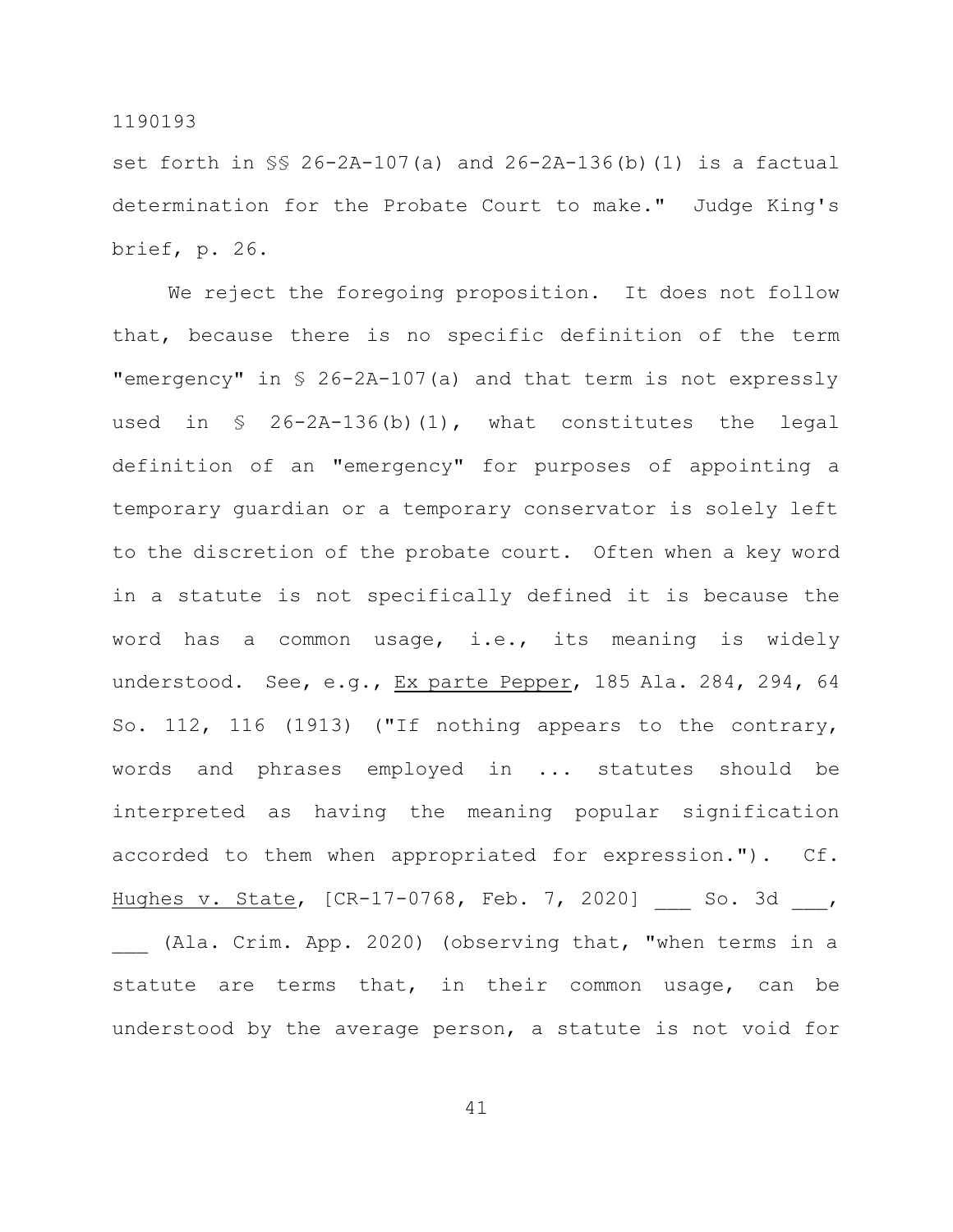vagueness for failing to define the terms"). Indeed, the general legal definition of the term "emergency" has barely changed over time. The definition of the term "emergency" in the edition of Black's Law Dictionary in use at the time the AUGPPA was enacted in 1987 provided: "A sudden unexpected happening; an unforeseen occurrence or condition; perplexing contingency or complication of circumstances; a sudden or unexpected occasion for action; exigency; pressing necessity. Emergency is an unforeseen combination of circumstances that calls for immediate action." Black's Law Dictionary 469 (5th ed. 1979). In the current edition of Black's Law Dictionary, the term is defined as "[a] sudden and serious event or an unforeseen change in circumstances that calls for immediate action to avert, control, or remedy harm." Black's Law Dictionary 660 (11th ed. 2019). Regardless of whether "emergency" is defined in a statute, the lack of a definition does not empower a court to act in violation of basic constitutional rights and fundamental fairness.

What the definition of the term "emergency" in § 26-2B-201(a)(1) provides is a contextual definition for the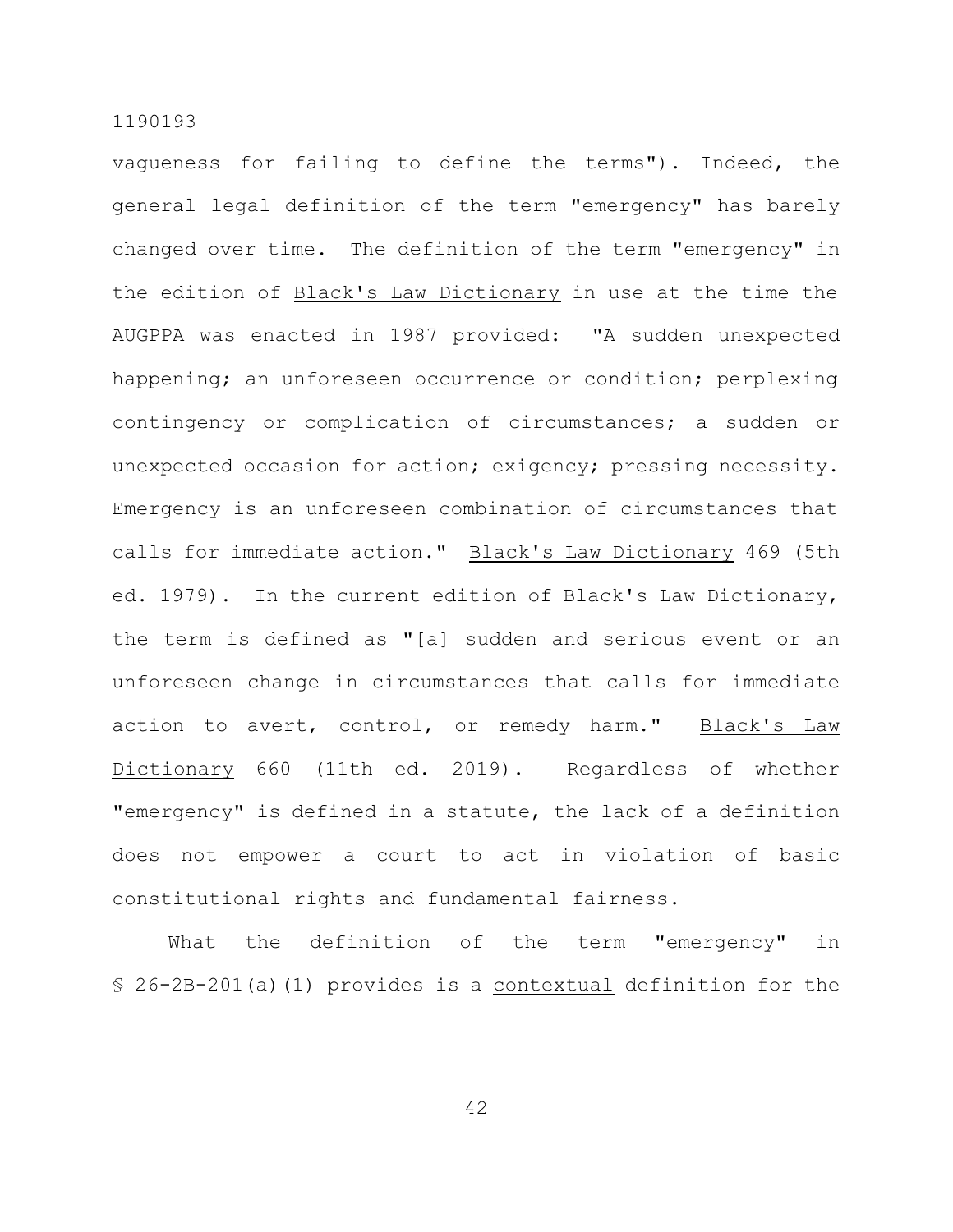term with respect to quardianships. $^{13}$  See State v. Georgia-Florida-Alabama Equip. Co., 425 So. 2d 472, 475 (Ala. Civ. App. 1982) (noting that "it is a rule of construction that terms are viewed in light of their usual and ordinary meaning with consideration of the purpose and context of the statute where they are found"). Section 26-2B-201(a)(1)

"This section should be clearly distinguished from the provisions of the Alabama Guardianship and Protective Proceedings Act concerning the emergency or temporary appointment of guardians. See Ala. Code § 26-2A-107 (1975). Nothing in this section should be construed as repealing the provisions of the Uniform Guardianship and Protective Proceedings Act concerning such temporary appointments. Rather, this provision is intended to limit the court's exercise of special jurisdiction in an emergency to ninety (90) days. When a petition for an emergency appointment is brought pursuant to Section 26-2A-107 and no dispute concerning interstate jurisdiction is raised, the provisions of Section 26-2A-107 apply without the limitations contained in this section."

In other words, the limitations placed upon a court by § 26-2B-204 for appointing a guardian should not be construed to carry over to the authorization for appointing a temporary guardian in § 26-2A-107. This cautionary note is not saying, however, that what constitutes an "emergency" for purposes of Article 2 of the AUAGPPJA cannot enlighten what the term "emergency" means in § 26-2A-107.

<sup>&</sup>lt;sup>13</sup>The Alabama Commentary to  $\frac{13}{26}$ -2B-204, Ala. Code 1975, which employs the term "emergency" in empowering a court with "special jurisdiction" to appoint a temporary guardian in certain circumstances under the AUAGPPJA, contains a relevant cautionary note: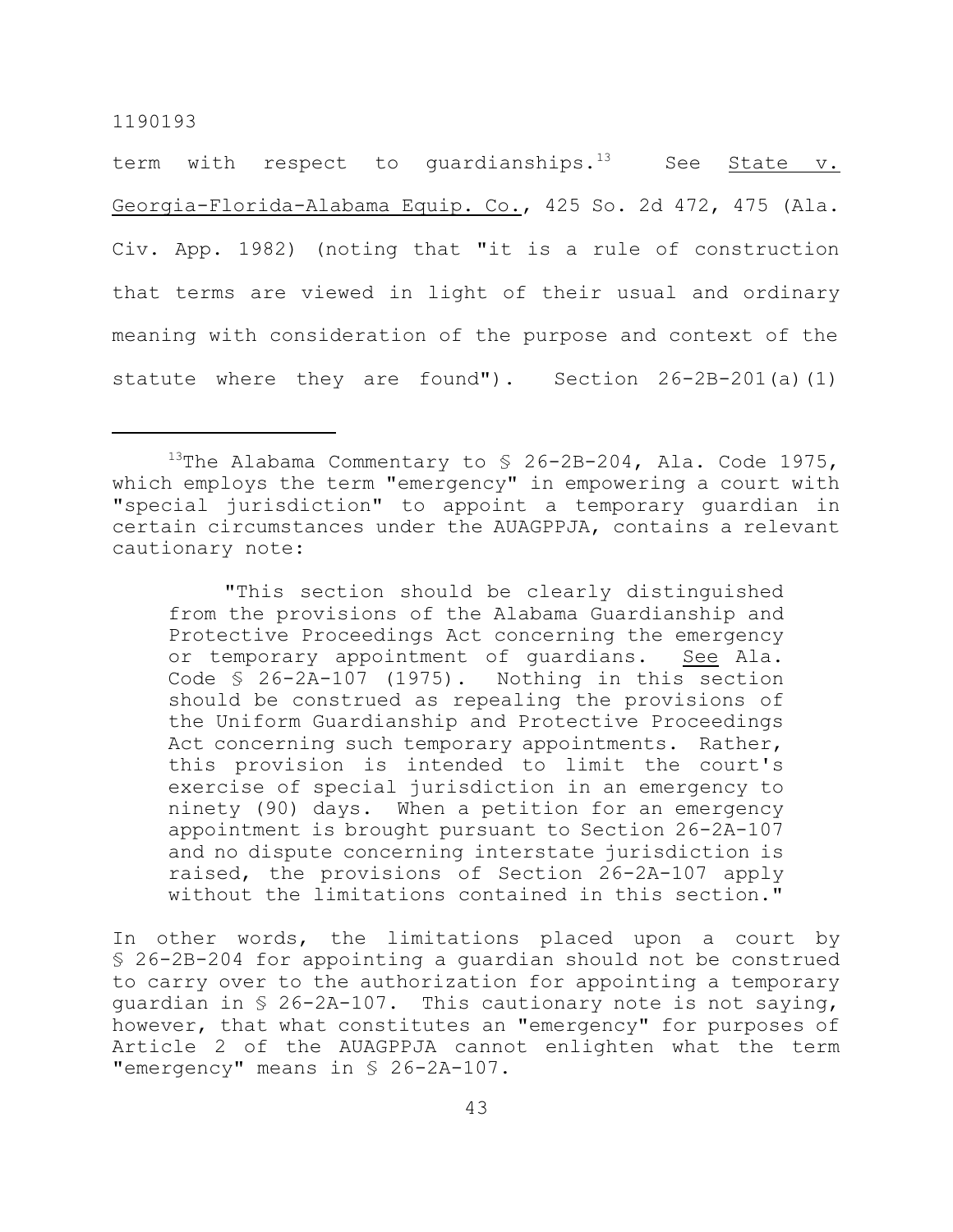categorizes an "emergency" in the guardianship context as "[a] circumstance that likely will result in substantial harm to a respondent's health, safety, or welfare, and for which the appointment of a guardian is necessary because no other person has authority and is willing to act on the respondent's behalf."

The requirement of "substantial harm" to the respondent's health, safety, and welfare to constitute an "emergency" is unsurprising when it is considered in the light of other legal contexts involving the disposition of persons that permit ex parte emergency actions by our courts. In postdivorce proceedings brought by a parent in a circuit court to modify custody, the general rule is that "a parent having custody of a minor child cannot be deprived of that custody, even temporarily, without being given adequate notice under Rules 4 and 5, [Ala.] R. Civ. P., and an opportunity to be heard." Ex parte Williams, 474 So. 2d 707, 710 (Ala. 1985). The only exception to this general rule is a situation in which the "'actual health and physical well-being of the child are in danger.'" Id. (quoting Thorne v. Thorne, 344 So. 2d 165, 171 (Ala. Civ. App. 1977) (emphasis omitted)). The same rule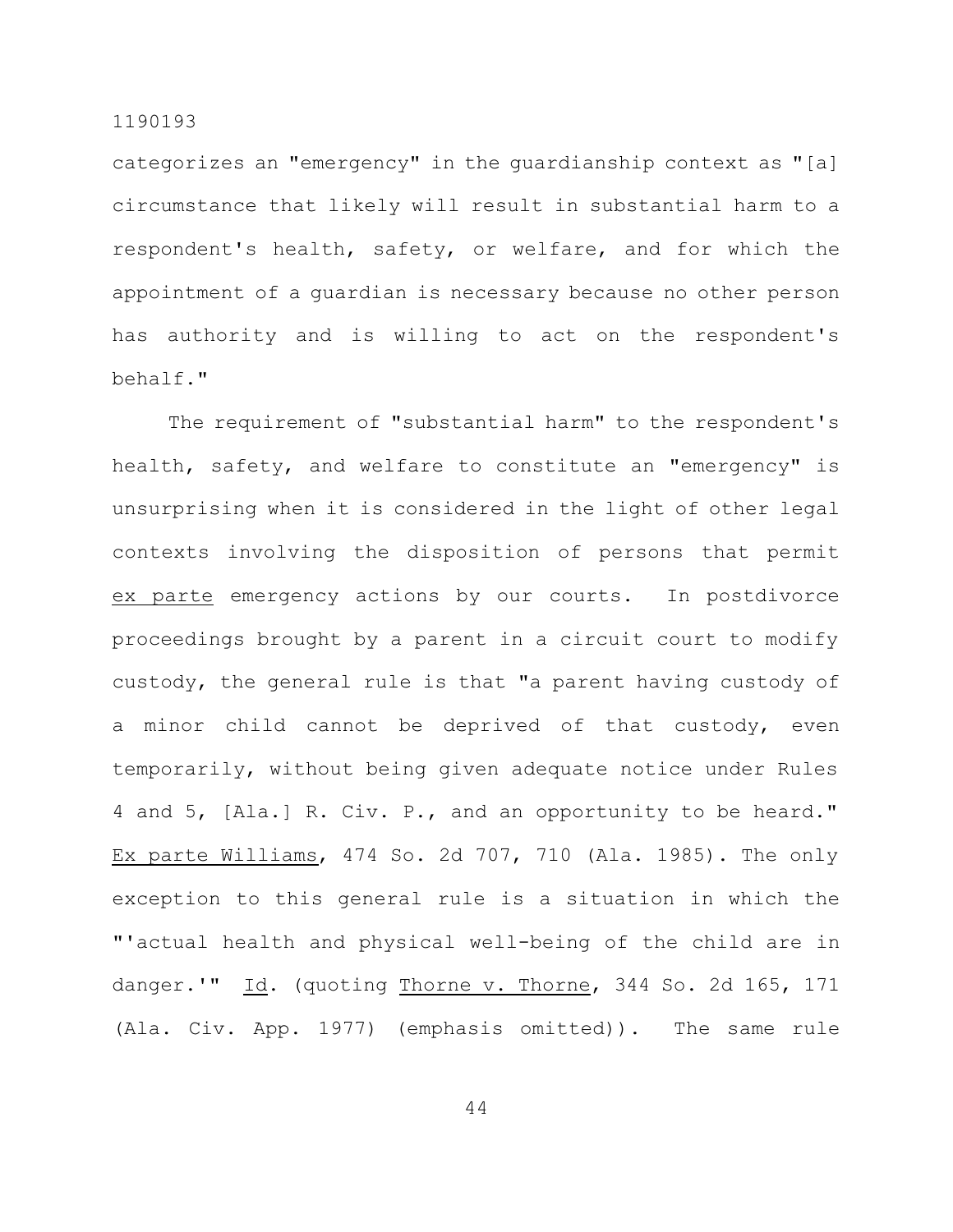applies when a child is determined to be dependent on an emergency basis. See, e.g., M.S. v. State Dep't of Human Res., 681 So. 2d 633, 634 (Ala. Civ. App. 1996) (noting that, "[i]n situations where it appears that the actual health and physical well-being of the minor child are in danger, a trial court has the authority to make a temporary ruling concerning custody until a final determination can be made"). Similarly, Rule 65(b), Ala. R. Civ. P., provides, in part:

"A temporary restraining order may be granted without written or oral notice to the adverse party or that party's attorney only if (1) it clearly appears from specific facts shown by affidavit or by the verified complaint that immediate and irreparable injury, loss, or damage will result to the applicant before the adverse party or that party's attorney can be heard in opposition ...."

(Emphasis added.) This Court has observed that "this kind of relief cannot be accorded without notice or hearing unless 'the verified facts of the complaint clearly justify the petitioner's apprehension about the threat of irreparable injury. See Committee Comments, Rule 65, A[la].R.C[iv].P.'"<sup>14</sup>

 $14$ The AUGPPA was enacted in 1987. The Comment to § 26-2A-1 of the AUGPPA observes that the AUGPPA was "substantially based on the Uniform Guardianship and Protective Proceedings Act, which is contained in the Uniform Probate Code, Article V, Parts 1, 2, 3, and 4 (1982 edition)." Section § 26-2A-107(a) of the AUGPPA appears to be patterned after § 2-208(a) of the Uniform Guardianship & Protective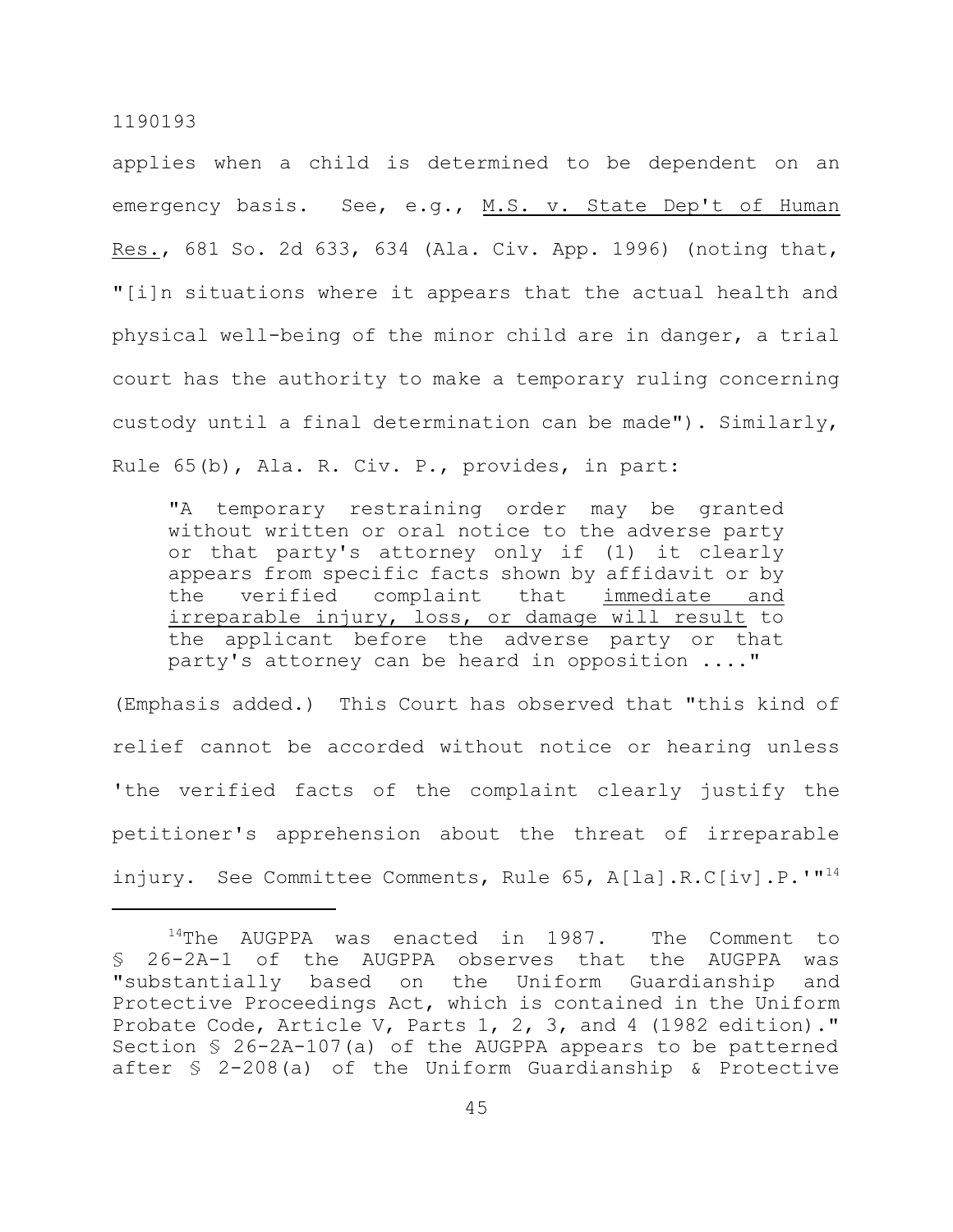Ex parte Williams, 474 So. 2d at 711 (quoting Falk v. Falk, 355 So. 2d 722, 725 (Ala. Civ. App. 1978)).

The common theme in legal contexts that permit emergency action is an immediate threat of actual, substantial harm to the person or to the property at issue. As a result, we reject McKleroy, Townsend, and Judge King's insistence that, even under a definition like the one provided in § 26-2B-201(a)(1), "the Probate Court would have been well within its statutory authority to find that the circumstances satisfied that definition." McKleroy and Townsend's brief, p. 21. Boiled down to the basics, the occasion for the emergency petition was Ms. Bashinsky's demand that \$17.5 million in a \$35 million investment account managed by Level Four be transferred to Morgan Stanley. The emergency petition

Proceedings Act of 1982, which states:

<sup>&</sup>quot;(a) If an incapacitated person has no guardian, an emergency exists, and no other person appears to have authority to act in the circumstances, on appropriate petition the Court may appoint a temporary guardian whose authority may not extend beyond [15 days] [the period of effectiveness of ex parte restraining orders], and who may exercise those powers granted in the order."

<sup>(</sup>Emphasis added.) Thus, the text of the Uniform Act itself analogized the appointment of temporary guardians to the legal context of temporary restraining orders.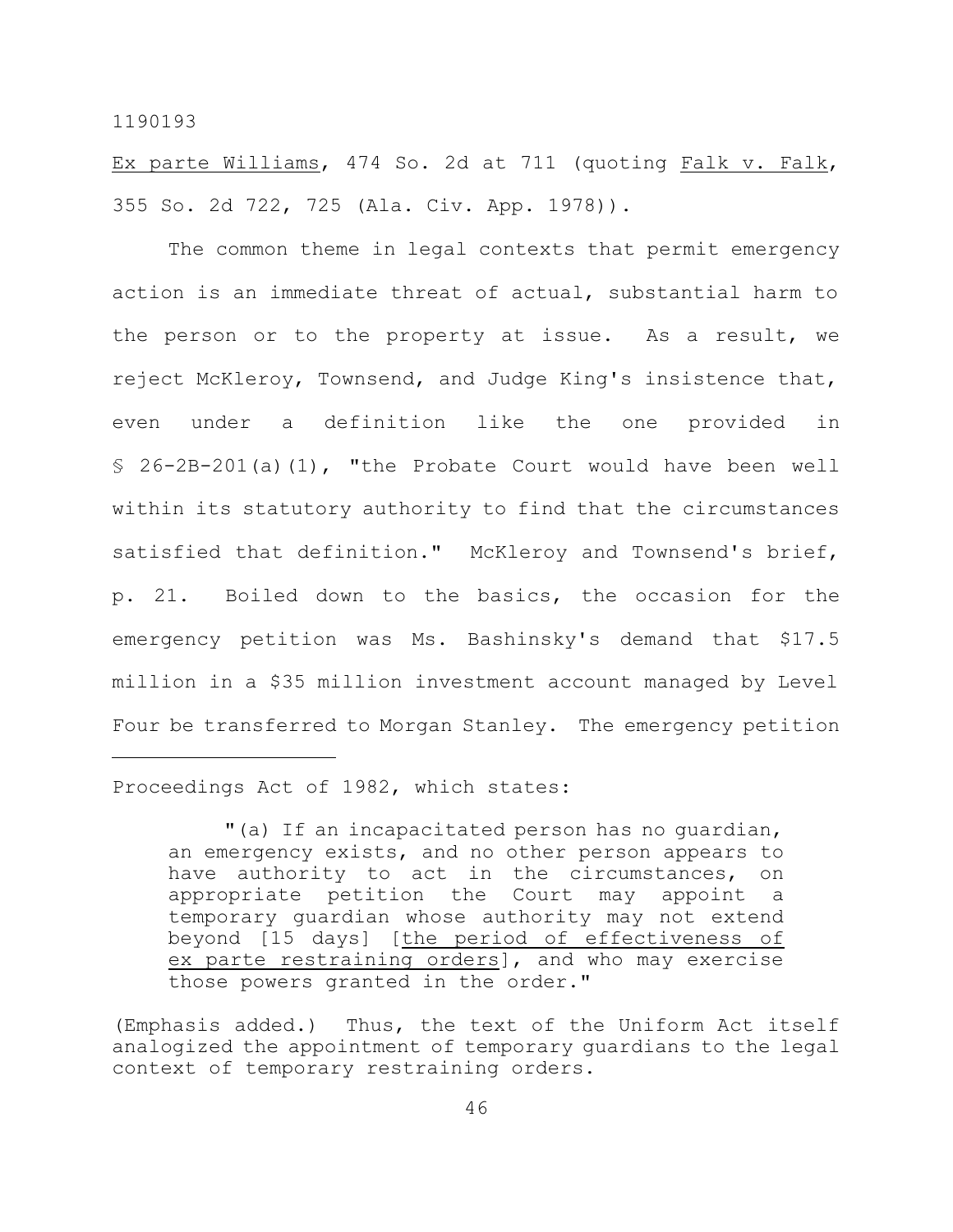attempts to buttress the urgency in this demand by implying that the \$17.5 million would in actuality go to Ms. Bashinsky's grandson, Landon Ash, who allegedly has already borrowed over \$23 million from his grandmother's assets. The emergency petition augments this insinuation with a doctor's unsworn opinion that "it sounds as though there is reason to question [Ms. Bashinsky's] judgment and her ability to make sound decisions about her finances."<sup>15</sup> Regardless of these accessories to the \$17.5 million transfer demand, nowhere in the emergency petition or in the subsequent reports provided by Gwin or Sellers is there any evidence indicating that Ms. Bashinsky is at immediate risk of sustaining substantial harm to her health, safety, or welfare. "'That a person makes an improvident bargain, or many improvident bargains; that he is generally unthrifty in his business, or unsuccessful in one or many enterprises, does not, per se, prove him to be non compos mentis. They may co-exist with a mind perfectly and legally sound.'" Hornaday v. Hornaday, 254

<sup>&</sup>lt;sup>15</sup>The submissions before us do not clearly divulge how Ms. Bashinsky came to be evaluated by Dr. Harada, but it is clear that Dr. Harada was not appointed by the probate court as § 26-2A-102(b) requires in the context of an ordinary petition for guardianship.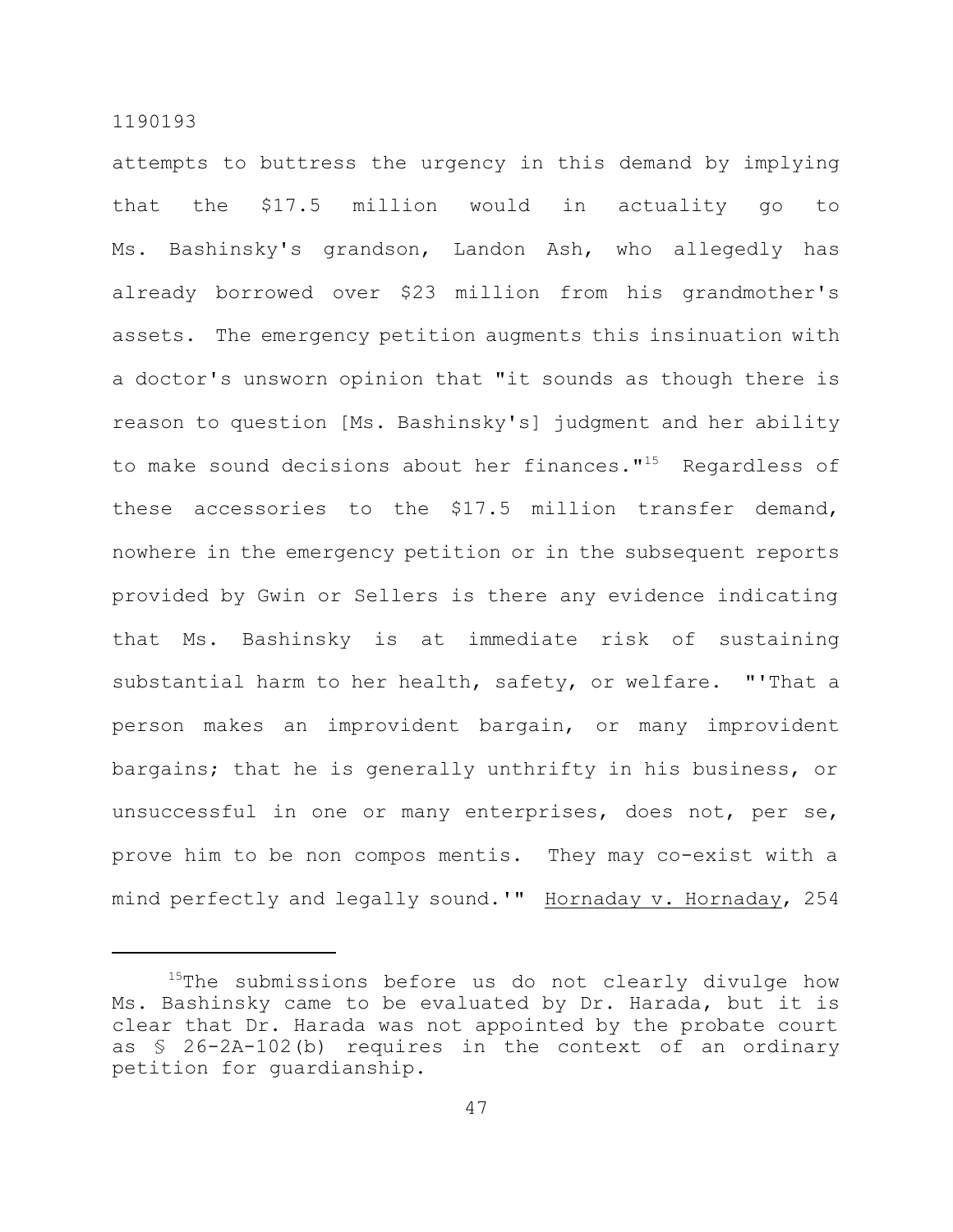Ala. 267, 269, 48 So. 2d 207, 209 (1950) (quoting In re Carmichael, 36 Ala. 514, 522 (1860)). McKleroy, Townsend, Level Four, and Judge King may all firmly believe that Ms. Bashinsky's generosity to her grandson is financially unwise, and they may be correct in that judgment. But such a concern is not an occasion for invoking the emergency procedures afforded a court in § 26-2A-107(a) and § 26-2A-136(b)(1) as a result of which Ms. Bashinsky was admittedly deprived of proper notice of the hearing and, more egregiously, not given the opportunity at that hearing to present her own explanations for her behavior. Put simply, the purported evidence presented to the probate court clearly, and by any standard, did not establish that an "emergency" existed that required action so immediate that the probate court could not allow Ms. Bashinsky an opportunity to respond to the accusations or to retain counsel after the probate court, at the outset of the hearing, dismissed the three lawyers she had chosen to represent her. Consequently, the provisions in the AUGPPA requiring notice, the presence of counsel for the respondent, and an opportunity for the respondent to present arguments and evidence could not be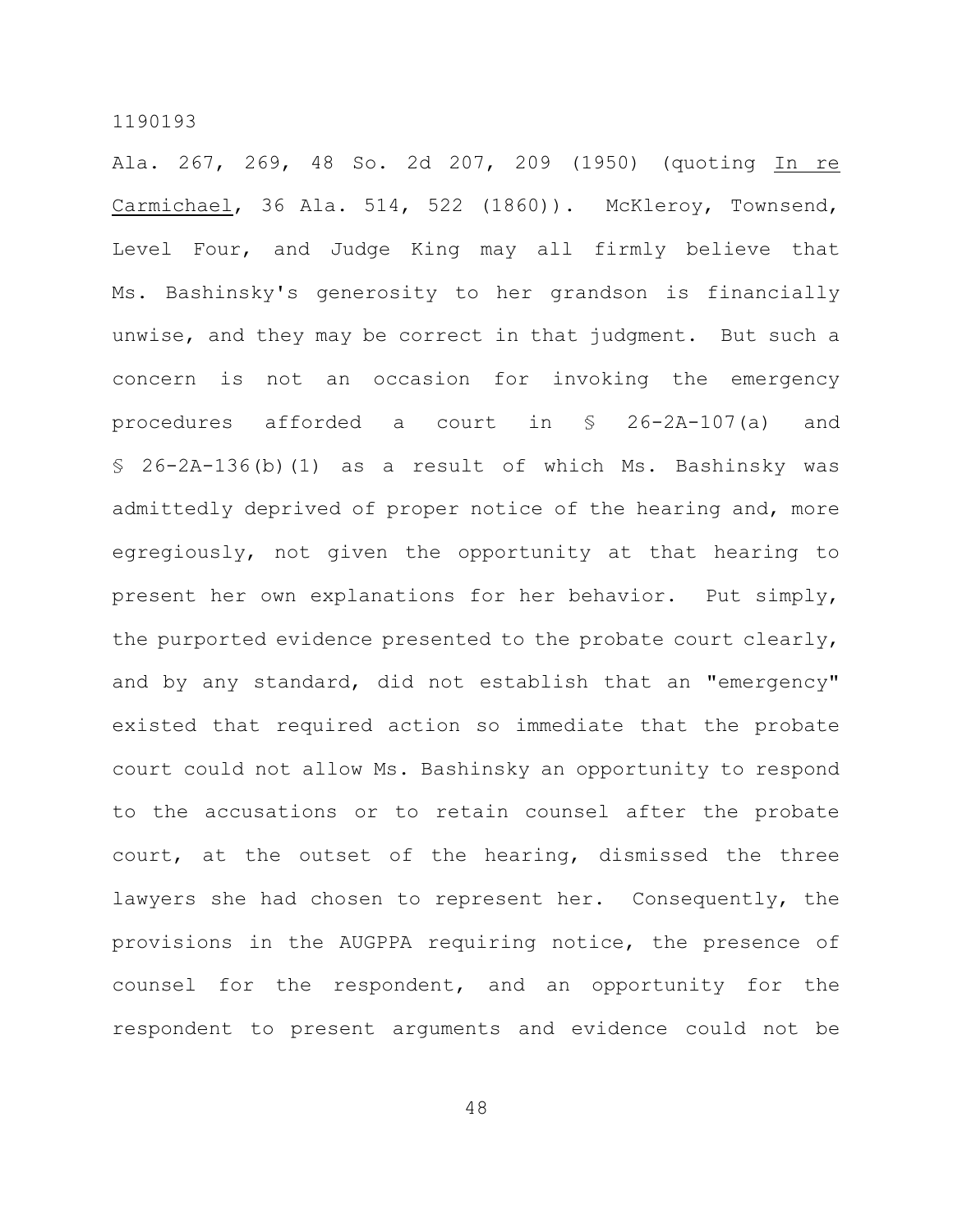circumvented in this instance. See §§ 26-2A-102, 26-2A-103 and 26-2A-134(a), and 26-2A-135.

Any lingering doubt that the situation was not a true emergency is erased by the probate court's scheduling of the subsequent hearing on the permanent petition. As was recounted in the rendition of the facts, the hearing on the emergency petition was held on October 17, 2019. After the probate court rendered its judgment appointing a temporary guardian and conservator, the probate court scheduled a hearing on the permanent petition for March 12, 2020, five months after the emergency hearing. In a dependency context, removing a child from the custody of a parent without giving that parent notice and an opportunity to be heard requires that a full hearing be scheduled within 72 hours of such a determination. See § 12–15–308(a), Ala. Code. 1975. Temporary restraining orders are subject to a 10-day limitation period. See Rule 65(b), Ala. R. Civ. P. Section 26-2A-107(a) itself limits the appointment of a temporary guardian to 30 days, a provision Judge King attempts to ignore by ordering that the temporary guardian's appointment "shall automatically renew every fifteen (15) days until the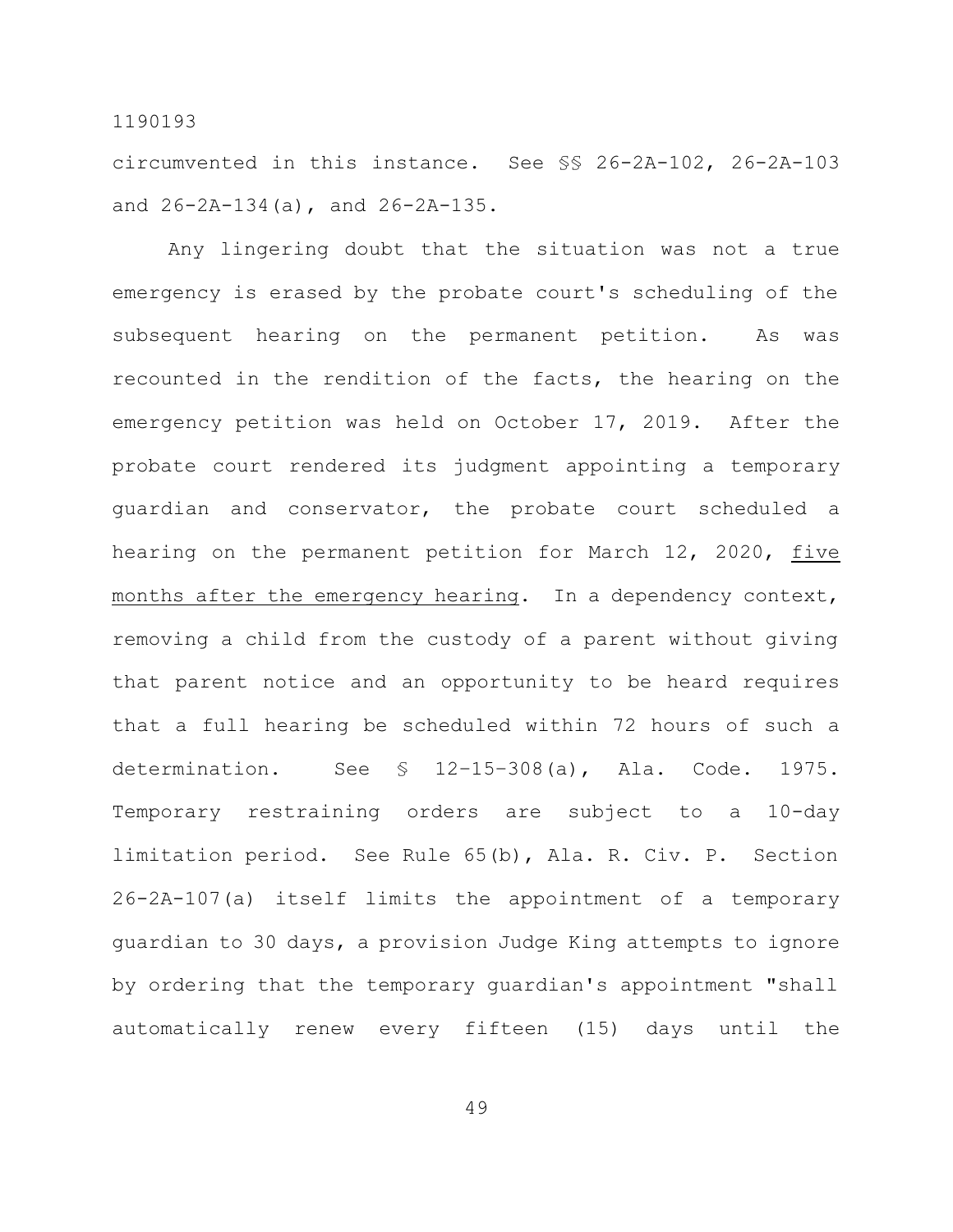Permanent Hearing in this matter." The short duration of such orders underscores that emergency rulings are permitted based on the understanding that the truncation of constitutional due-process rights they entail will be mitigated in short order. The probate court's decision at the October 17, 2019, hearing not to grant a continuance to allow Ms. Bashinsky to retain new counsel is unfathomable, given the length of the scheduled delay between the hearings on the emergency petition and on the permanent petition. More broadly, the fact that the probate court believed that the matter could wait another five months for a permanent determination starkly illustrates that any potential harm to Ms. Bashinsky's health, safety, or welfare was not immediate or substantial, i.e., this was not an "emergency" by any reasonable definition.

Even though the lack of an "emergency" implicates the notice-provision requirements in §§ 26-2A-103 and 26-2A-134(a), we must note that McKleroy and Townsend further contend that Ms. Bashinsky did receive actual notice of the emergency-petition hearing because her attorneys made an appearance at the October 8, 2019, hearing, and both Ms. Bashinsky and her attorneys were present at the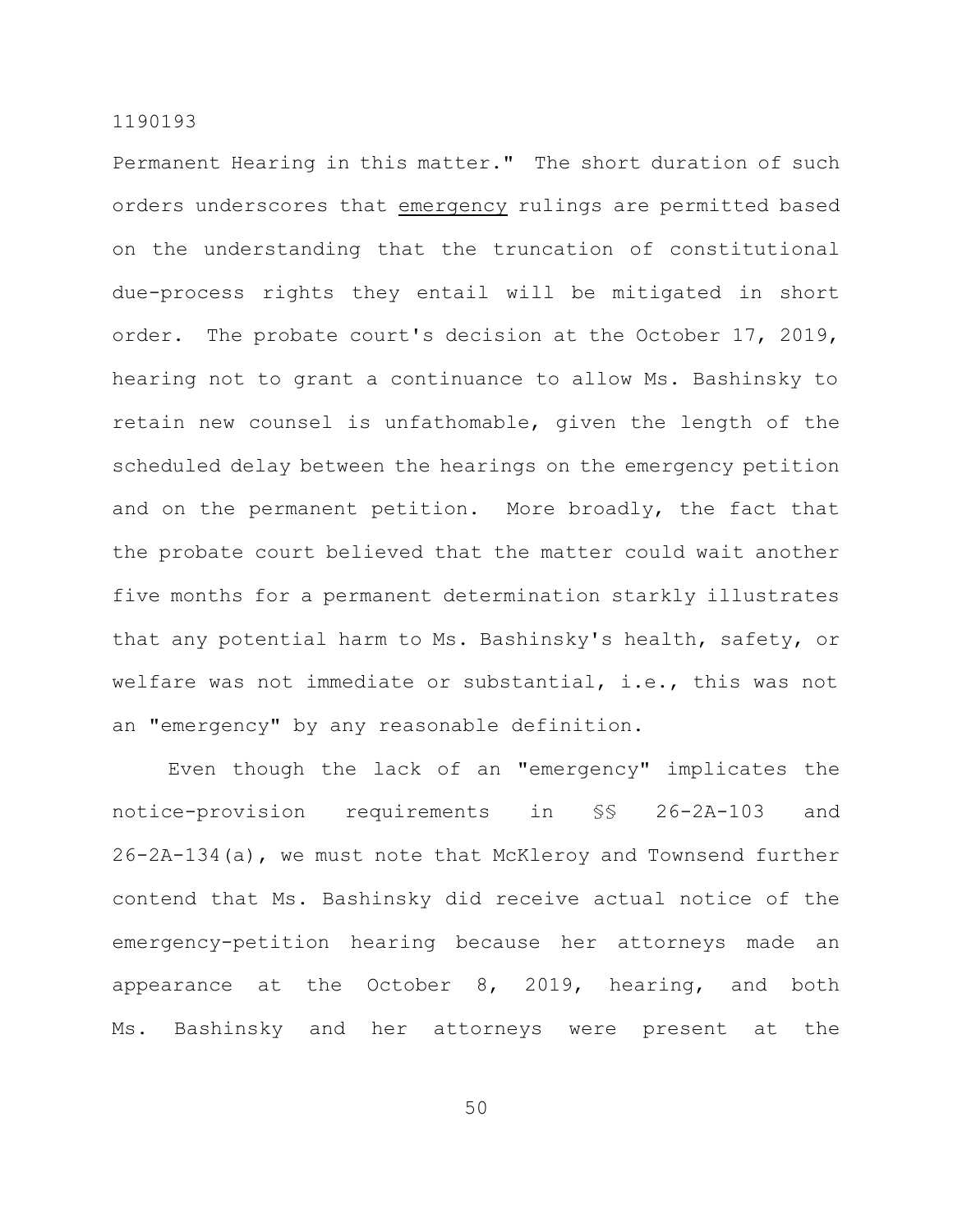October 17, 2019, hearing. Indeed, Ms. Bashinsky concedes that her attorneys were given (an incomplete) copy of the emergency petition on October 4, 2019, by Gwin, the guardian ad litem. "[T]he purpose of service is to notify or inform the defendant of the action being lodged against him." Goodall v. Ponderosa Estates, Inc., 337 So. 2d 726, 728 (Ala. 1976). The case Ms. Bashinsky relies upon in arguing that the lack of service rendered void the probate court's orders entered following the October 17, 2019, hearing, Prestwood v. Prestwood, 395 So. 2d 8 (Ala. 1981), observed:

"The jurisdiction of the probate court in the premises attaches upon the filing of a proper petition and the service of summons and notice upon the alleged non compos mentis. Craft v. Simon, 118 Ala. 625, 24 So. 380 [(1898)]. But every purpose and office of the summons and notice prescribed by the statute is served when it brings the alleged non compos into court, and when, as here, it appears from the recitals of the judgment entry that the subject of the inquisition has appeared in person at the time and place of trial, though it does not otherwise appear that there was summons and notice, the decree of the court must be respected as having been rendered in the exercise of jurisdiction lawfully acquired."

Id. at 11-12. Because Ms. Bashinsky was sufficiently informed of the nature of the filed action, based on Prestwood the lack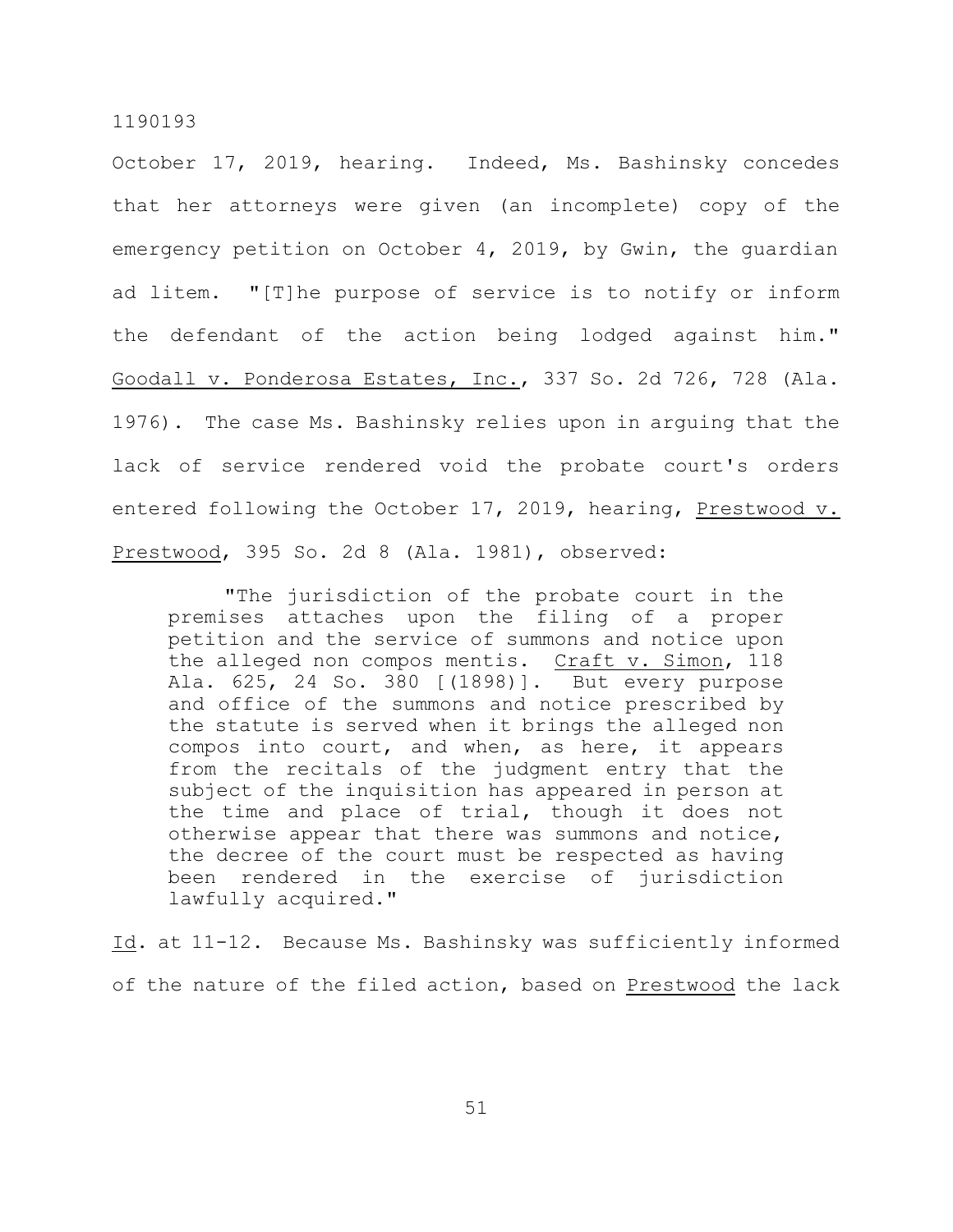of proper service was ultimately harmless error.<sup>16</sup> Therefore, the probate court's orders disqualifying her counsel and appointing a temporary guardian and conservator cannot be held void based on a lack of service of process.

However, it is still the case that the probate court disqualified Ms. Bashinsky's attorneys at the outset of the October 17, 2019, hearing on the emergency petition and that she was not afforded the opportunity to retain new attorneys or to present any evidence or question witnesses at that hearing. Because we have determined that no "emergency" was presented in that hearing, the representation and casepresentation rights afforded to a respondent in §§ 26-2A-102 and 26-2A-135 were applicable. Those provisions, and Ms. Bashinsky's basic due-process rights, were egregiously violated, as the probate court treated the proceeding like an ex parte hearing even though Ms. Bashinsky was present.

<sup>&</sup>lt;sup>16</sup>The statutory provision under which Prestwood was decided, § 26-2-43, Ala. Code 1975, was modified by § 26-2A-103, Ala. Code 1975, of the AUGPPA in 1987. However, the requirement that notice be given to "the person alleged to be incapacitated" has remained consistent in the law, undoubtedly because, as the **Prestwood** Court noted, "fundamental fairness would require adequate notice of a competency hearing." Prestwood, 395 So. 2d at 11.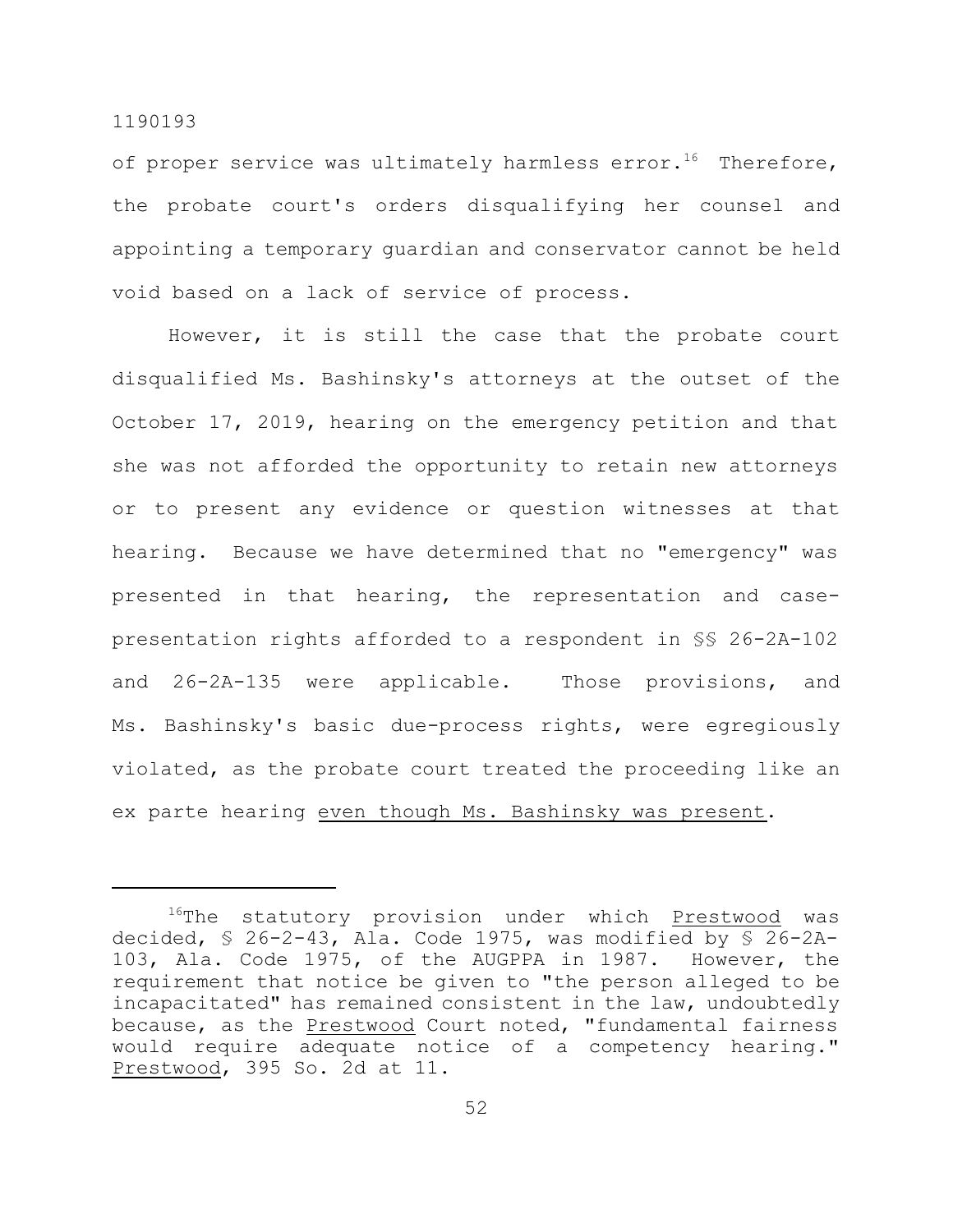But the problems with the probate court's disqualification of Ms. Bashinsky's attorneys extend even beyond basic constitutional due process and the procedures afforded by §§ 26-2A-102 and 26-2A-135. The probate court disqualified Ms. Bashinsky's attorneys primarily based upon Rules 1.7 and 1.9 of the Alabama Rules of Professional Conduct. Both of those rules expressly state that the conflicts of interest described therein can be waived by the client if the client is made aware of the conflict and still elects to have the attorney continue the representation. Yet, there is no indication that the probate court asked Ms. Bashinsky at any point during the October 17, 2019, hearing whether she was aware of her attorneys' alleged conflicts of interest. This fact suggests that the probate court had already decided that Ms. Bashinsky was not competent to make her own decisions because the court assumed for itself the duty of determining that the alleged conflicts could not be waived. In other words, the probate court's disqualification of Ms. Bashinsky's counsel at the outset of the October 17, 2019, hearing indicated prejudgment of the very question at issue in that hearing: Whether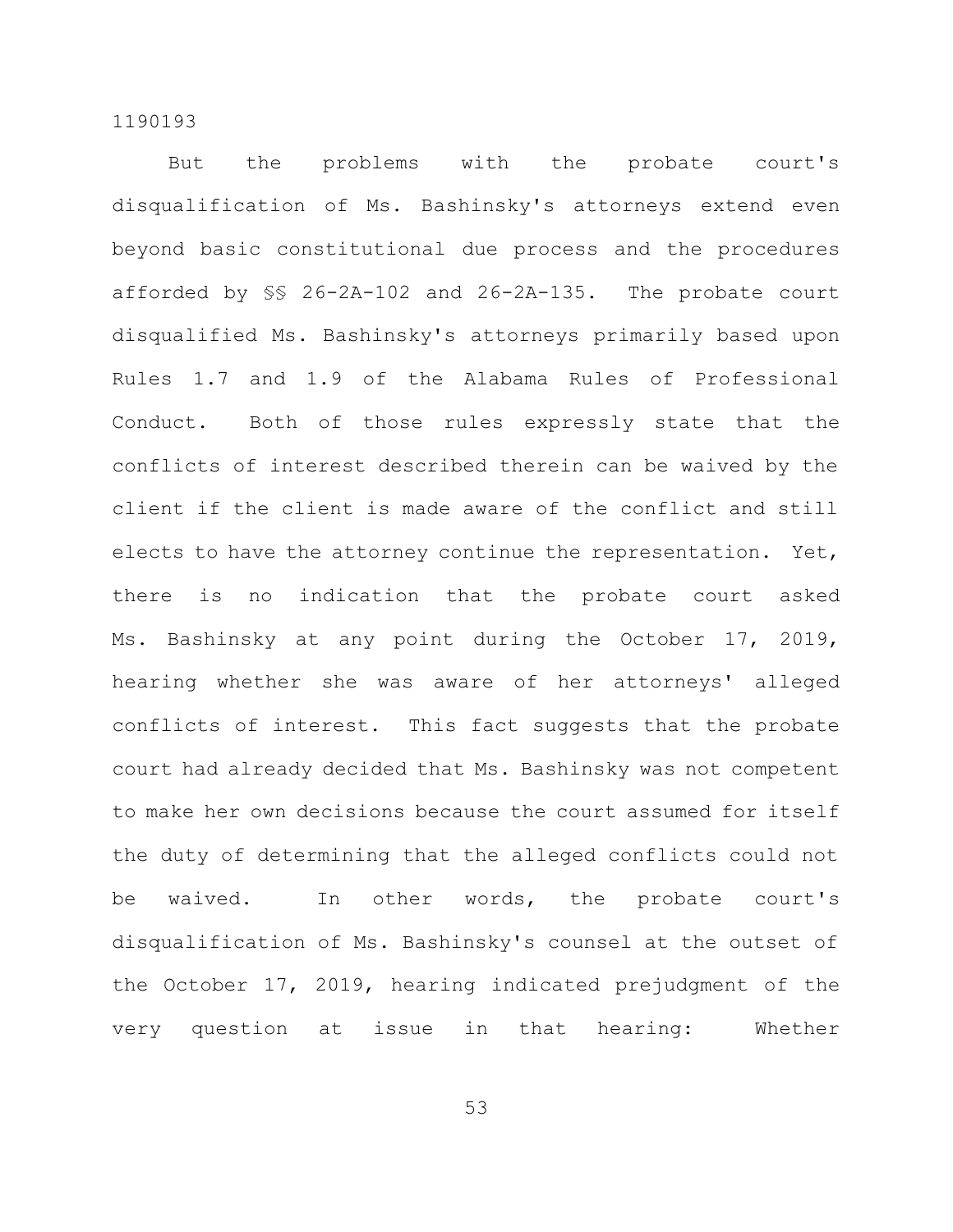Ms. Bashinsky's competence was sufficiently in question to warrant appointment of a temporary guardian and conservator.

Moreover, the manner in which the probate court handled the issue of the motion to disqualify Ms. Bashinsky's attorneys -- granting the motion and then choosing to proceed directly with the hearing on the issue of Ms. Bashinsky's competence -- created an unnecessary complication that was highlighted by the probate court's subsequent scheduling of a hearing in January 2020 to discuss how Ms. Bashinsky's new attorneys were to be selected. That is, because the probate court disqualified Ms. Bashinsky's attorneys and then declared Ms. Bashinsky to be incompetent, it raised the specter that she cannot enter into a contract to hire new counsel to represent her interests in this matter. This complication would have been avoided if the probate court had followed basic procedures of due process and fundamental fairness with respect to Ms. Bashinsky.

In sum, because the allegations raised in the emergency petition and the facts presented in the hearing on that petition clearly did not constitute an "emergency," the provisions for appointing a temporary guardian or conservator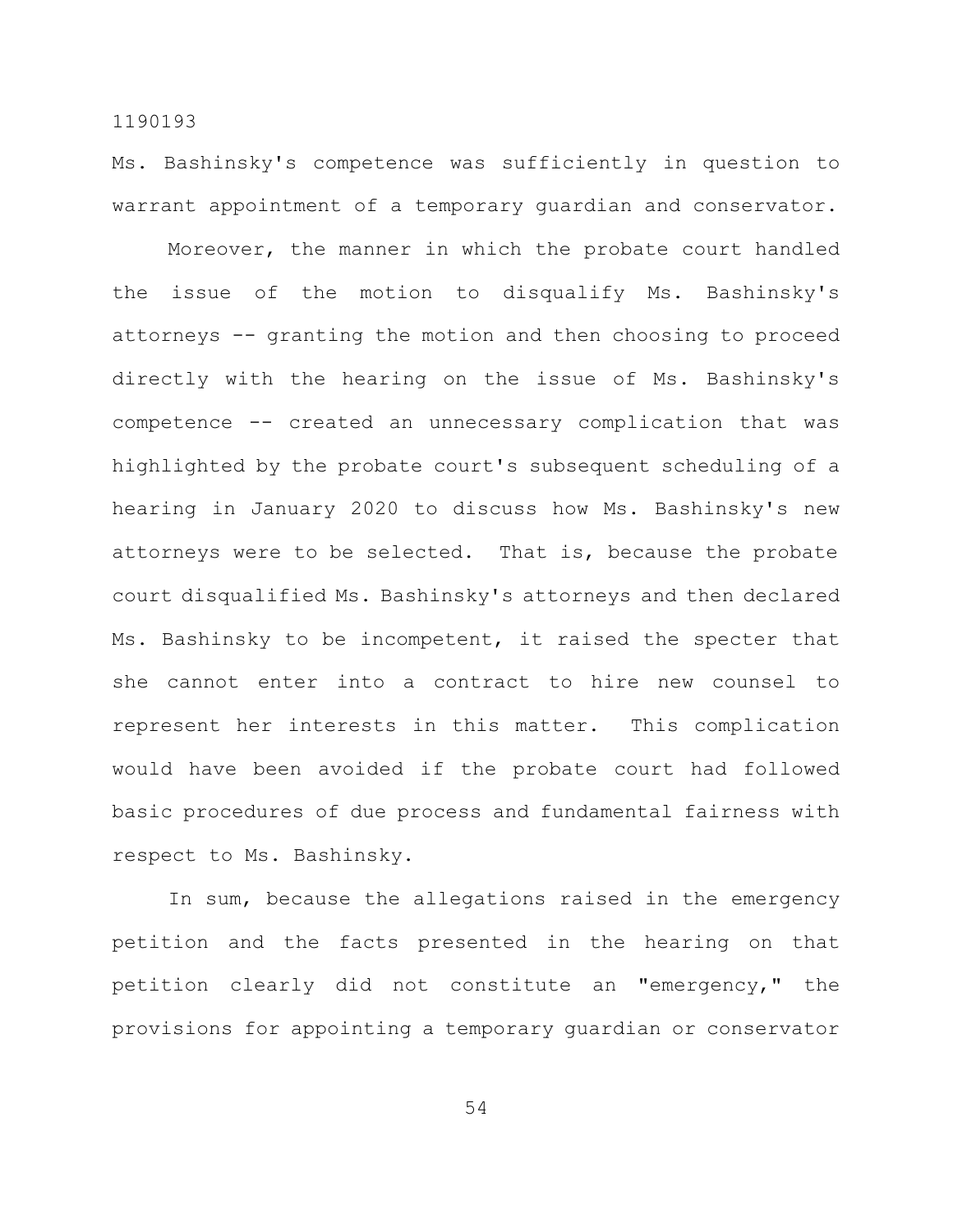in §§ 26-2A-107(a) and 26-2A-136(b)(1) were inapplicable. Under §§ 26-2A-102 and 26-2A-135, Ms. Bashinsky was entitled to have counsel of her choosing represent her, to crossexamine witnesses, and to present evidence on her behalf, none of which she was afforded in the October 17, 2019, hearing and which, in fact, was openly refused by the probate court. Furthermore,

"[p]rocedural due process, as guaranteed by the Fourteenth Amendment to the United States Constitution and Article I, § 6, of the Alabama Constitution of 1901, broadly speaking, contemplates the rudimentary requirements of fair play, which include a fair and open hearing before a legally constituted court or other authority, with notice and the opportunity to present evidence and argument, representation by counsel, if desired, and information as to the claims of the opposing party, with reasonable opportunity to controvert them."

Ex parte Weeks, 611 So. 2d 259, 261 (Ala. 1992) (emphasis added). Thus, Ms. Bashinsky's constitutional and statutory rights of due process were also violated through a deprivation of counsel and a lack of opportunity to present evidence and argument before the probate court. "A judgment is void ... if the court rendering it ... acted in a manner inconsistent with due process." Insurance Mgmt. & Admin., Inc. v. Palomar Ins. Corp., 590 So. 2d 209, 212 (Ala. 1991). Accordingly, we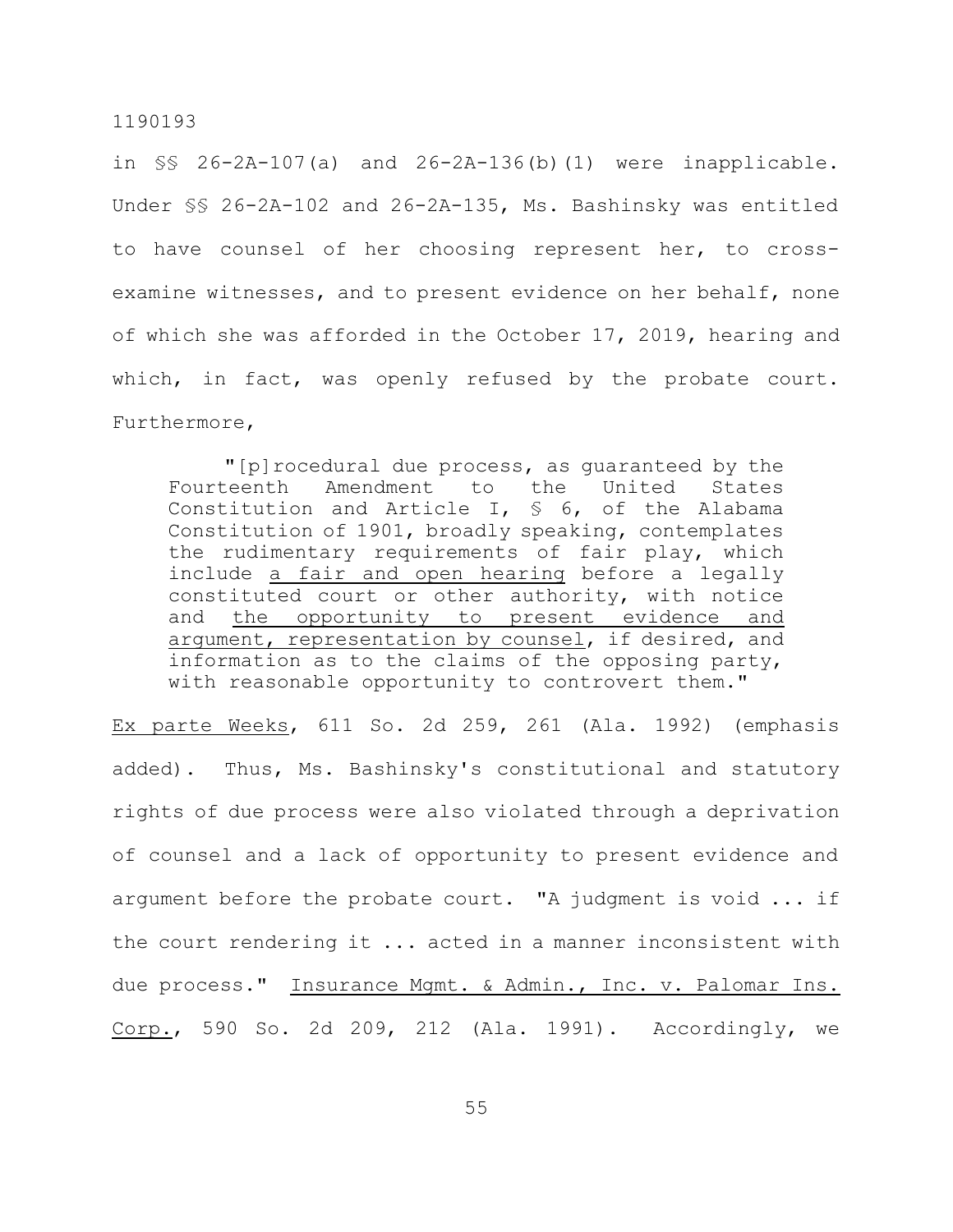conclude that the probate court's October 17, 2019, order appointing a temporary guardian and conservator must be set aside. Given that the hearing appointing a temporary guardian and conservator was a nullity, it follows that the determination to disqualify Ms. Bashinsky's attorneys that occurred during that hearing, and which precipitated the aforementioned due-process violations, must also be set aside.

## IV. Conclusion

The permanent petition for appointing a guardian and conservator over the person and property of Ms. Bashinsky is not properly before us; therefore, insofar as the relief Ms. Bashinsky requests regards that petition, the petition for a writ of mandamus is denied. However, the October 17, 2019, order appointing a temporary guardian and conservator for Ms. Bashinsky is void, as is the order disqualifying Ms. Bashinsky's counsel. We therefore grant the petition for the writ of mandamus as to those orders and direct the probate court to vacate its October 17, 2019, orders, to require the temporary guardian and conservator to account for all of Ms. Bashinsky's funds and property, and to dismiss the emergency petition.